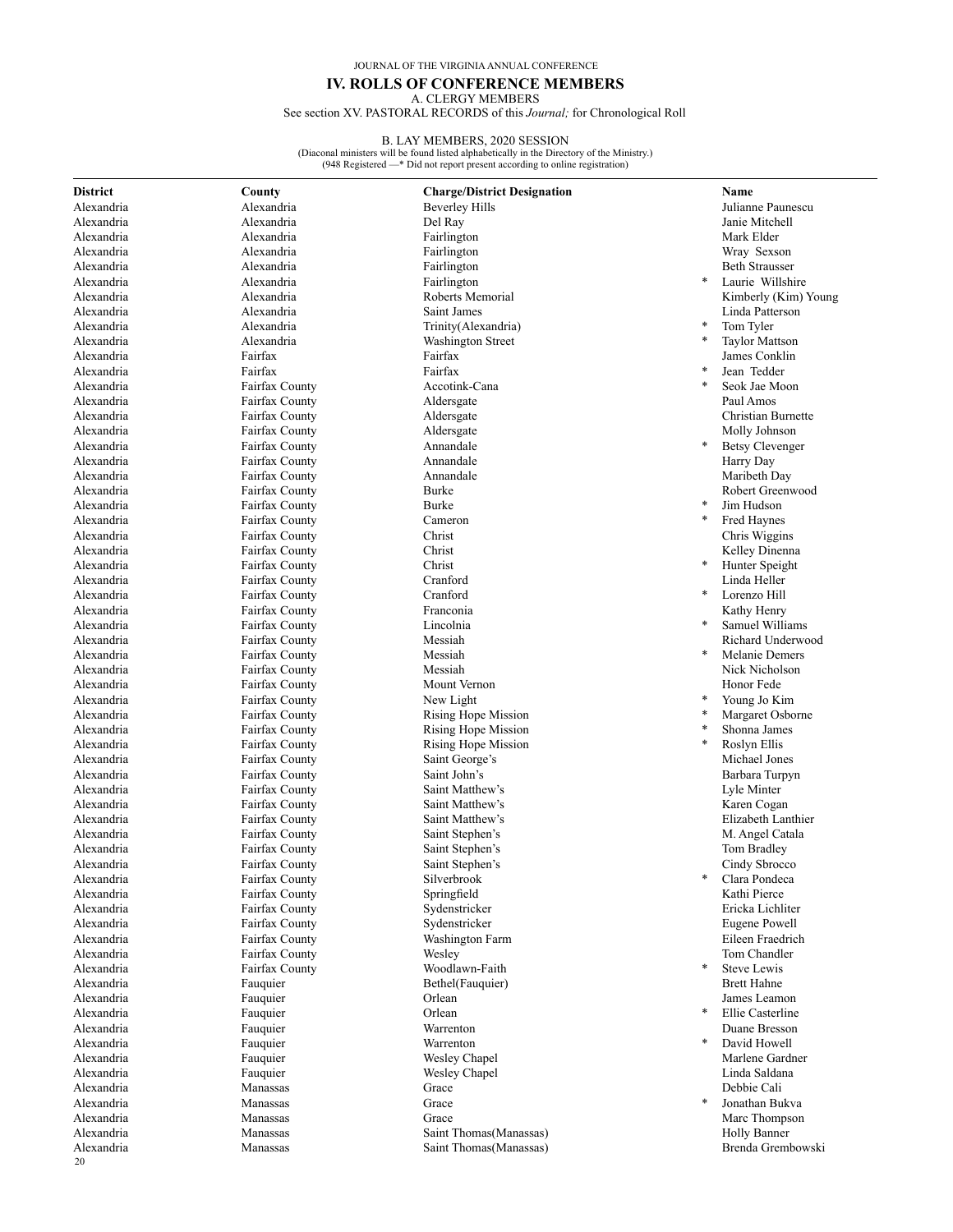Prince William

Prince William

Arlington Calloway

**District County Charge/District Designation Name**  Alexandria Prince William Asbury Jack Macpherson Alexandria Prince William Bethel(Woodbridge) Wanda Smith Alexandria Prince William Buckhall Cheryl Dashiell Alexandria Prince William Dumfries Deanna Brown Alexandria Prince William Dumfries Artemus Brown Alexandria Prince William Gainesville Alvin Dillings Alexandria 1988 Prince William 1988 Gainesville<br>
Alexandria 1989 Prince William 1989 Gainesville 1989 Contract 1989 March 1989 March 1989 Prince William 1989 Alexandria Prince William Ghana Wesley UM Mission George Abankwah Alexandria Prince William Good Shepherd Steve Koch Alexandria Prince William Good Shepherd Koby Amankwah Alexandria **Alexandria Prince William** Nokesville *Notesville Prince William Notesville Mexandria**Jeff Brown* Alexandria Prince William Old Bridge Alexandria **Prince William Cold Bridge** Cold Bridge **Cold Bridge** Kathy Mccray Alexandria Prince William Prince of Peace Cheryl Heywood Alexandria Prince William Saint Mark's-Commonwealth Charge Pam Bryan Alexandria Prince William Saint Paul Donna Pollard Alexandria **Prince William Spirit and Life** Sandra Eichorn Sandra Eichorn Sandra Eichorn Alexandria Prince William Sudley Tim Cerwinske Alexandria District Lay Leader John Meeuwissen Alexandria District Member At-Large Kim Johnson Alexandria and District Member At-Large District Member At-Large District Member At-Large District Member At-Large District Member At-Large Alexandria District Member At-Large Alexandria and the contract of the District Member At-Large Theorem and District Member At-Large Light Koulefianou Alexandria District Member At-Large Alyssa Densham Alexandria and District Member At-Large District Member At-Large and District Member At-Large Alexandria District Member At-Large Alexandria District Member At-Large Brian Bachrach District Member At-Large Alexandria District Member At-Large Alexandria District Member At-Large District Member At-Large Alexandria District Member At-Large Edmund Baird Alexandria **District Member At-Large District Member At-Large** Alexandria District Member At-Large Emmett Wright Alexandria District Member At-Large Eunice Bonner District Member At-Large Alexandria District Member At-Large Gail Sztanko Alexandria District Member At-Large George Gero Alexandria 1992 District Member At-Large Alexandria 2012 District Member At-Large Alexandria Alexandria and a controller and the District Member At-Large and the Member At-Large Jennifer Altobello-Deschanel<br>Alexandria and a controller and District Member At-Large Jennifer Woolard District Member At-Large Jennifer Woolard Alexandria District Member At-Large Jim Smith Alexandria District Member At-Large John Carter District Member At-Large John Long Alexandria 2008 Marlene Dakita 2008 Marlene Dakita 2008 District Member At-Large 2008 Marlene Dakita Alexandria and a controlled a controlled a controlled by District Member At-Large Alexandria and a District Member At-Large Alexandria 1988 and 1999 and 1999 and 1999 and 1999 and 1999 and 1999 and 1999 and 1999 and 1999 and 1999 and 1<br>1999 and 1999 and 1999 and 1999 and 1999 and 1999 and 1999 and 1999 and 1999 and 1999 and 1999 and 1999 and 19 District Member At-Large Maureen Allison Alexandria District Member At-Large Alexandria District Member At-Large Nicholas Coletto Alexandria District Member At-Large Norma Turner District Member At-Large Alexandria District Member At-Large Patricia Pearsall Alexandria District Member At-Large Rhona Alexander - Powell Alexandria District Member At-Large Rosanne Williamson Alexandria 1988 and 1999 and 1999 and 1999 and 1999 and 1999 and 1999 and 1999 and 1999 and 1999 and 1999 and 1<br>1999 and 1999 and 1999 and 1999 and 1999 and 1999 and 1999 and 1999 and 1999 and 1999 and 1999 and 1999 and 19 Alexandria District Member At-Large Siana Koulefianou Alexandria District Member At-Large Stephen Heller District Member At-Large Theresa Arnold Alexandria District UMM President Glen Spain District UMW President Alexandria District Young Adult Member \* Chloe Koulefianou Alexandria District Young Adult Member District Youth Member Anna Tate Arlington Arlington Arlington Forest Kathy Wood Arlington Arlington Arlington Korean Arlington Arlington Arlington Arlington Arlington Arlington Arlington Arlington Arlington Arlington Arlington Arlington Arlington Arlington Arlington Arlington Arlington Arlington Arlington Arlington Arlington Arlington Ar

# Donna Sapp Alvin Dillings Kathy McCray Laura Derby Leo Bonner \* Barbara Nowak Dale Turner Darlene Runaldue<br>Deb Angerman Martha Lee<br>Mary Wright Nancy West David King

- Kwan Hyo Kim
- 
- David Brown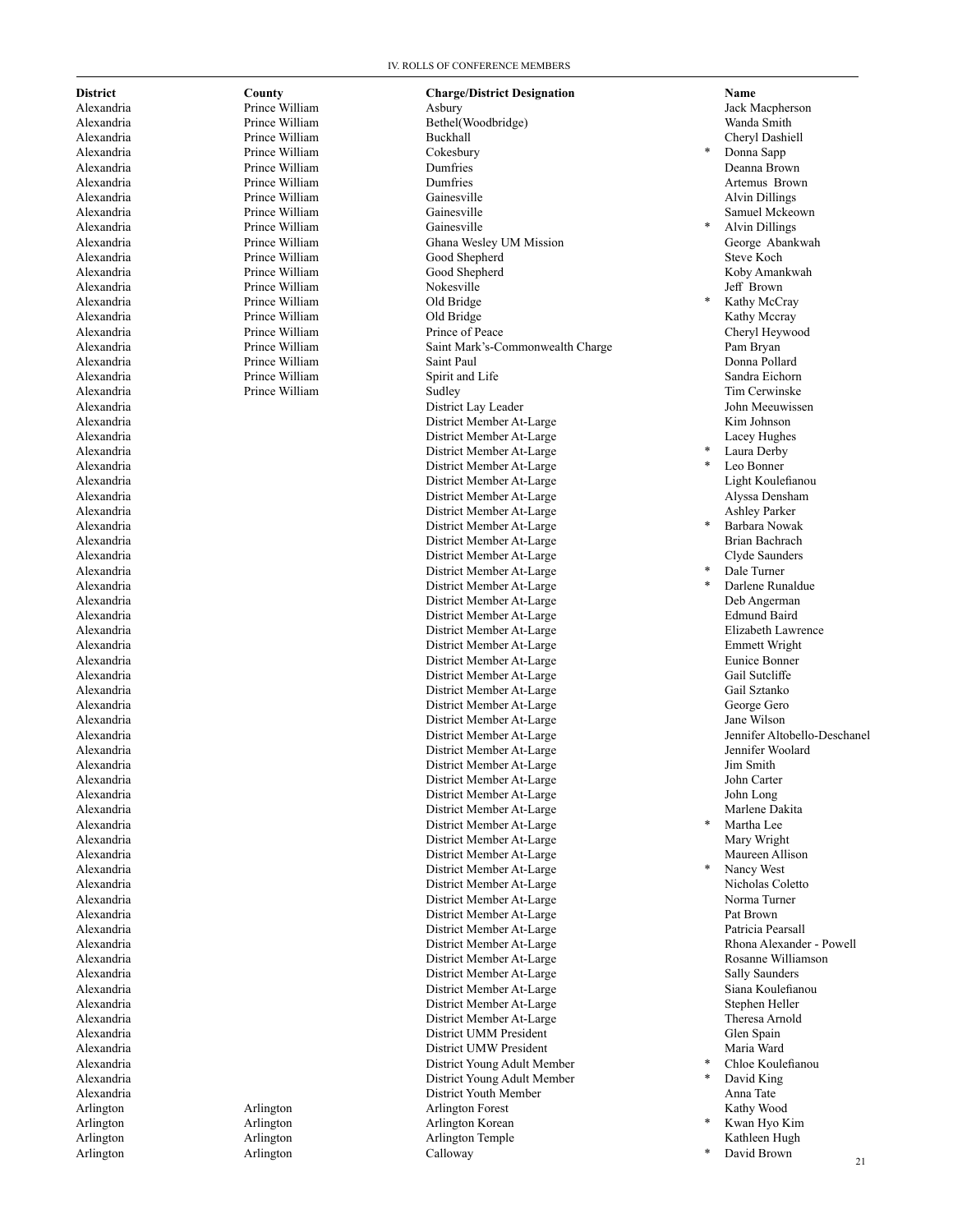Arlington Community Arlington Fairfax County Bruen Chapel<br>
Arlington Fairfax County Centreville Arlington Fairfax County Arlington Fairfax County First Korean<br>Arlington Fairfax County Floris Arlington Fairfax County Saint Luke's Arlington Fairfax County Vine<br>Arlington Fairfax County Wesley Arlington Loudoun **Calilee** 

**District County County Charge/District Designation Mame**<br> **Calvary Calvary** Calvary **Calvary Calvary Calvary Calvary Calvary Calvary Calvary Calvary Calvary** Arlington Arlington Calvary Susie Kidwell Arlington Arlington Central Demilour Ignacio Arlington Arlington Cherrydale Frank Edmondson Arlington Arlington Clarendon Dana Jackson Arlington Arlington First Vietnamese-American Arlington Arlington Arlington Corean UMC of Greater Washington Arlington Arlington Korean UMC of Greater Washington Shil K. Koh Arlington Arlington Arlington Arlington Korean UMC of Greater Washington Byeongyong Choi Arlington Arlington Korean UMC of Greater Washington Arlington Arlington Korean UMC of Greater Washington Michael Kim Arlington Arlington Arlington Arlington Mount Olivet Sally Mitchell Arlington and Arlington and Arlington and Mount Olivet and Arlington Jaydee Hanson Arlington Cindy Huber Arlington Arlington Mount Olivet Cindy Huber Cindy Huber Arlington Arlington Arlington Arlington Walker Chapel Carl Cunningham Arlington Fairfax County Andrew Chapel Lisa Yates Arlington Fairfax County Centreville Kim Wu Arlington Fairfax County Charles Wesley<br>Arlington Fairfax County Chesterbrook Arlington Fairfax County Chesterbrook Nolan Mackness Arlington Fairfax County Church of the Good Shepherd Arlington **Fairfax County** Community of Faith **Fairly** Joe Barcia Arlington **Fairfax County** Dranesville **County** Dranesville **Dave Hitchings** Dave Hitchings Arlington Fairfax County Floris Michael Fee Arlington Fairfax County Floris Cynthia Lopynski Arlington Fairfax County Floris Matt Mertz Arlington Fairfax County Floris Karen Heier Arlington **Example Provide Fairfax County** Floris Floris **Floris** Pain Brodhead Dan Brodhead Arlington Fairfax County Floris Mary Ann Kral Arlington **Fairfax County** Friendship **Friendship** Rebecca Yannopoulos Arlington Fairfax County Friendship Faye Wagoner Arlington Fairfax County Herndon Jon Simons Arlington Fairfax County Korean of Koinonia Arlington Fairfax County Oakton Lois Hidalgo Arlington **Fairfax County** Pender Pender **Fairfax** County Pender **Fairfax** County Arlington Fairfax County Sleepy Hollow Arlington **Fairfax County Fairfax County Finity Bruce Luxon** Arlington Fairfax County Trinity Alesha Luxon Arlington Fairfax County United Christian Parish James Mcconnell Arlington **Fairfax County Fairfax County** Vale **Communist Vale** Dorothy Arbiter Arlington Fairfax County Wesley Phyllis Kirkman Arlington Falls Church Christ Crossman Brian Christoffersen Arlington Falls Church Dulin Allen Chin Arlington Falls Church Galloway Patricia Page Arlington Loudoun Aldie-Arcola Cooperative Parish Tianna Durbin Arlington 1988 (Arrival Loudoun 1988) Pleasant Valley (Arrival Mary Hicks Mary Hicks 1988) Arrival Development<br>Arlington 1998 (Arrival Loudoun 1998) Sterling Sterling (Arrival 1999) Arrival Development 1999) Arrival Deve Arlington Beth Meserve Loudoun Sterling Sterling Sterling Sterling Beth Meserve Arlington Loudoun Sterling Sarah Korte' Arlington **Example 2** Contract McClinum District Lay Leader **Contract Contract McClinum Contract Contract Contract McClinum** Karen McElfish Arlington District Member At-Large Arlington District Member At-Large Tylee Smith Principles Smith District Member At-Large Tylee Smith Principles Smith District Member At-Large Thomas Feeney District Member At-Large Arlington District Member At-Large Jennifer Secki Shields Arlington Bane Vaughn and District Member At-Large Bane Vaughn Bane Vaughn Bane Vaughn and Bane Vaughn Bane Vaughn and Bane Vaughn and Bane Vaughn and Bane Vaughn and Bane Vaughn and Bane Vaughn and Bane Vaughn and Bane Va Arlington and Communication and District Member At-Large Grace Wines (Grace Wines Arlington and District Member At-Large Grace Wines Arlington and District Member At-Large Shell Wise Arlington District Member At-Large Neal Wise Arlington District Member At-Large<br>
Arlington District Member At Large Arlington District Member At-Large Arlington District Member At-Large Melissa Billman Arlington District Member At-Large Arlington District Member At-Large Amanda L. Holmes District Member At-Large Arlington District Member At-Large Brett Wilson Arlington District Member At-Large Mikyung Ryu Arlington District Member At-Large Betsy Hudson Arlington District Member At-Large Jae Lee

JOURNAL OF THE VIRGINIA ANNUAL CONFERENCE

John Ironmonger

- Tony Pham<br>Anthony H. Kahng
- Whayoung Cho

Jill Zabel

- Ray Leonard<br>Kim Wu
- Elaine Schneider
- Hansin Park<br>Michael Fee
- Dokyoon Jeong
- Laura Harris Chwastyk<br>Lavera Hamidi
- Margaret Schlechty<br>Phyllis Kirkman
- Marilee Ciehoski
- Phil Mohr<br>Tylee Smith
- Louis Cartwright
- Frederick Thomas Jones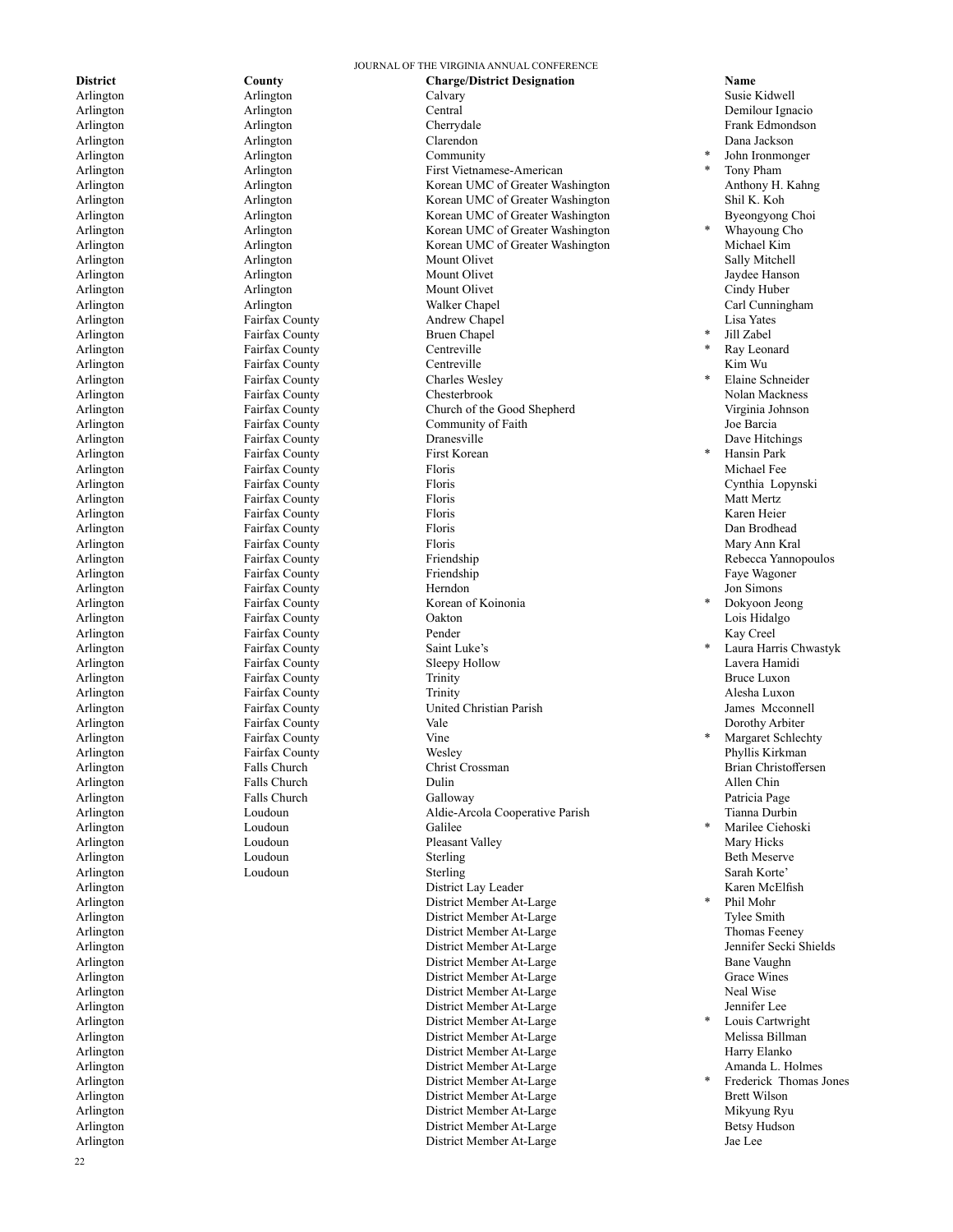Charlottesville Albemarle<br>Charlottesville Albemarle Charlottesville Greene Greene Charlottesville Greene Westover Charlottesville Couisa Byrd Chapel Charlottesville<br>Charlottesville Charlottesville Louisa Macedonia Charlottesville Louisa Zion Charlottesville Nelson New Faith<br>
Charlottesville Nelson New Tail Rock Sprin

IV. ROLLS OF CONFERENCE MEMBERS **District County Charge/District Designation Name**  Arlington District Member At-Large Susan Prokop District Member At-Large Arlington District Member At-Large Arlington District Member At-Large David Harwood District Member At-Large Arlington and the Community of the District Member At-Large Jane Hanson Jane Hanson<br>
District Member At-Large Thibert Deaton Hubert Deaton Arlington District Member At-Large Arlington District Member At-Large Arlington and the Community of the District Member At-Large Anna Fee Anna Fee Anna Fee Anna Fee Anna Fee Anna Fee Anna Fee Anna Fee Anna Fee Anna Fee Anna Fee Anna Fee Anna Fee Anna Fee Anna Fee Anna Fee Anna Fee Anna Fee Arlington District Member At-Large Terri Orvis Arlington District Member At-Large Arlington District Member At-Large Arlington District Member At-Large Arlington Shirley Cauffman District Member At-Large Shirley Cauffman Arlington District Member At-Large Arlington 2008 and 2012 and 2013 and 2014 and 2015 and 2017 and 2018 and 2019 and 2019 and 2019 and 2019 and 2019 and 2019 and 2019 and 2019 and 2019 and 2019 and 2019 and 2019 and 2019 and 2019 and 2019 and 2019 and 2019 District UMW President Arlington and a state of the District Young Adult Member Alison Murphy Arlington District Youth Member Sarah-Grace Singleton Arlington District Youth Member Arlington ELIZABETH District Youth Member ELIZABETH Charlottesville Susan Painter Charlottesville Albemarle Aldersgate Susan Painter Charlottesville Albemarle Albemarle Aldersgate Karl Helmstetter Charlottesville Albemarle Albemarle Binghams \* Crystal Payne Charlottesville Albemarle Crozet Barb Geiger Charlottesville Albemarle Ivy Creek Robert Pattison Charlottesville Albemarle Monacan Trail Cooperative Parish Charge Bill Marley Charlottesville Albemarle Albemarle Mount Moriah Roger Mcfadyen<br>Charlottesville Albemarle Albemarle Southern Albemarle Sharon Wormser Charlottesville Albemarle Southern Albemarle Sharon Wormser Amherst Bethany-Sardis Charlottesville Amherst Mount Pleasant Linda Woody Charlottesville Amherst Wesleyan Jean Schaar Charlottesville Charlottesville First Bill Clarke Charlottesville Charlottesville First Gale Kennon Charlottesville Charlottesville Hinton Avenue Cookie Ferrier Charlottesville Culpeper Culpeper Kelly Weiss Charlottesville Culpeper Culpeper Jan Fitts Charlottesville Culpeper East Culpeper Debra Switzer Charlottesville Culpeper Little Fork Circuit Gloria Phillips Charlottesville Fluvanna Cunningham Richard Sindy Charlottesville Fluvanna Palmyra Patricia Sclater Charlottesville Fluvanna Salem Connie West Charlottesville Fluvanna South Fluvanna Charlottesville Greene Stanardsville Jeanne Van Dyke Louisa Louisa Louisa Louisa Desrochers Charlottesville Louisa Mineral-Mount Pleasant Ron Sims Charlottesville Louisa West Louisa Anne Winn Charlottesville Madison Bethel-Mountain View<br>
Charlottesville Madison Madison Madison Charlottesville Madison Madison Anne Marie Pfaff Charlottesville Madison North Madison Wayne Jones Charlottesville Madison Rapidan Tom Miller Charlottesville Nelson Nelson Bethlehem(Nelson) Charlottesville Nelson Nelson Dian Mcnaught Rock Spring Charlottesville Nelson Rodes Jim Garwood Charlottesville Orange Gordonsville Paul Harris Charlottesville Orange Orange Circuit Charlottesville Charlottesville Orange Trinity(Orange)<br>
Charlottesville Rannahannock Amissville Charlottesville **Rappahannock** Amissville Amissville Michael Howard<br>Charlottesville Rappahannock Rappahannock Rappahannock Jeffrey Thompson Charlottesville Rappahannock Rappahannock Jeffrey Thompson Charlottesville District Lay Leader Linda Stead District Lay Leader Charlottesville District Lay Leader William Stead Charlottesville District Lay Leader John Glass Charlottesville Sue Lewis Charlottesville District Member At-Large Sue Lewis Charlottesville Sue Lewis Charlottesville Sue Lewis Charlottesville Sue Lewis Charlottesville Sue Lewis District Member At-Large Hu Shaffer District Member At-Large

**Frank Philpot** Cong Tran Laura Bland Lynn Riley<br>J. Eugene Cross Laura Hough-Shelton<br>Kathi Hughes Wise Elizabeth Philpot<br>ELIZABETH PHILPOT Crystal Payne<br>Barb Geiger Gay Stinnett Jimmy Payne Lewis Byrd Gwen Prather Catherine Mclaughlin Cindy Beazell Gia Youngs Rosemary Anderegg Judy Spencer Virginia Wood Debbie Sites Leslie Munn Maggie Rowe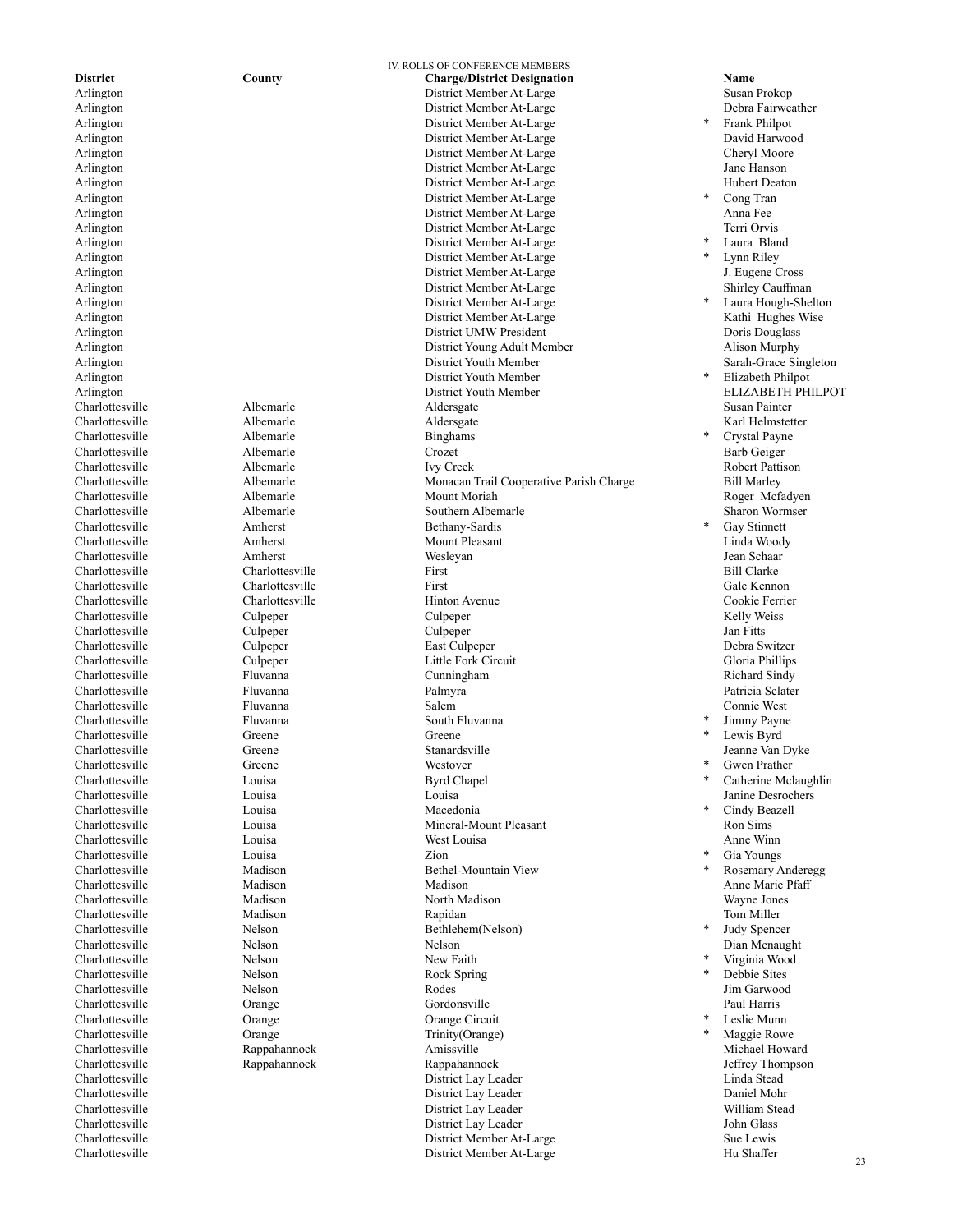**D**anville

Danville Danville Mount Vernon Danville Floyd Harris Chapel Franklin County Danville Franklin County Franklin County West Franklin<br>
Danville Henry Henry Axton Danville **1986** Henry Henry Stanleytown<br>
Danville Henry Two County Danville **Patrick** Patrick Meadow Danville Patrick North Patrick Danville Patrick North Patrick

JOURNAL OF THE VIRGINIA ANNUAL CONFERENCE **District County Charge/District Designation Name**  Charlottesville District Member At-Large Margaret Webster Charlottesville District Member At-Large Rebecca Wagner Charlottesville District Member At-Large Mary Jeffries Charlottesville District Member At-Large Pat Cutright District Member At-Large Charlottesville **Charlottesville** 2014 and 2015 and 2016 and 2016 and 2016 and 2016 and 2016 and 2016 and 2016 and 2016 and 2016 and 2016 and 2016 and 2016 and 2016 and 2016 and 2016 and 2016 and 2016 and 2016 and 2016 and Charlottesville District Member At-Large Kathy Haugh Charlottesville District Member At-Large Frank Osburn District Member At-Large Charlottesville **District UMW President** Charlottesville District Young Adult Member Ashley Oliver Charlottesville District Youth Member Charlottesville District Youth Member Emma Megginson Danville Danville Fairview Rickey Parker Danville **Danville** Danville Grace Design **Billy Phelps** Billy Phelps Danville Danville Trinity Sonnie Brown Danville Danville Wesley Chapel-Rock Springs Jason Tate Upper Franklin Cooperative Parish Teresa Andrews Danville Franklin Washington Cooperative Parish Danville Franklin Washington Cooperative Parish Linda Devlin Danville Franklin County Bethlehem(Rocky Mount) Darla Bennett Franklin County Callaway Cooperative Parish Danville Franklin County East Franklin Trudy Kinney Franklin County Fork Mountain Danville Franklin County Gogginsville Brenda Williams Danville Franklin County Redwood Tammy Manning Danville Franklin County Rocky Mount Linda Walters Danville Franklin County Saint James(Ferrum) Annita Nelson Danville Henry Axton Robert Young Danville Henry Pleasant Grove Christina Tisdale Danville **Henry** Henry Smith Memorial Service Ally Cook Henry Two County Cooperative Parish Danville **1988** Henry Henry Two County Cooperative Parish Michael Bass<br>
Danville Paul Geib Martinsville First(Martinsville) Paul Geib First(Martinsville) North Patrick Patrick Patrick Phyllis Eastridge Danville Patrick Patrick Ecumenical Chris Corbett Danville **Patrick** Providence Providence **Providence** Mary Scott Danville Patrick Salem Marian Ullrich Danville Patrick Stuart Paula Capra Danville Pittsylvania Brosville Katherine Blair Danville Pittsylvania Concord-Mount Pleasant Cooperative Parish Joe Doss Danville Pittsylvania Floral Hills-Mount Olivet Ruth Dillion Pittsylvania and Harmony-Swansonville and Rita Irby Danville Pittsylvania Hopewell Stan Owen Danville Pittsylvania Oakland Chris Miller Danville Pittsylvania Watson Memorial Glenn Shelton Danville Pittsylvania Whitmell-St. John's Cooperative Parish Carol Stowe Danville Pittsylvania Whitmell-St. John's Cooperative Parish Bill Hayden District Member At-Large District Member At-Large Taylor White Taylor White District Member At-Large Taylor White Danville District Member At-Large Tripp Smith Danville District Member At-Large District Member At-Large Danville District Member At-Large Tara Ferris Danville District Member At-Large Jennifer White Danville District Member At-Large Rebecca Lutz Danville District Member At-Large District Member At-Large Danville District Member At-Large Jacob Thomasson Danville District Member At-Large District Member At-Large

Sandra Thornton Helen Nitzsche Melissa Herke Sherman England Ralph Barnard Joyce Haupt Leah Johnson Rodney Spencer Patty Spencer Lisa Westmoreland<br>Robin Humlan David Draper Charlene Rakes Evelyn Ivey Stephanie Martin Lori Suon

- Mike Lewis
- Charles "chaz" Nickens<br>Lisa Thomasson
- \* Will Haskins
- Jackson Boles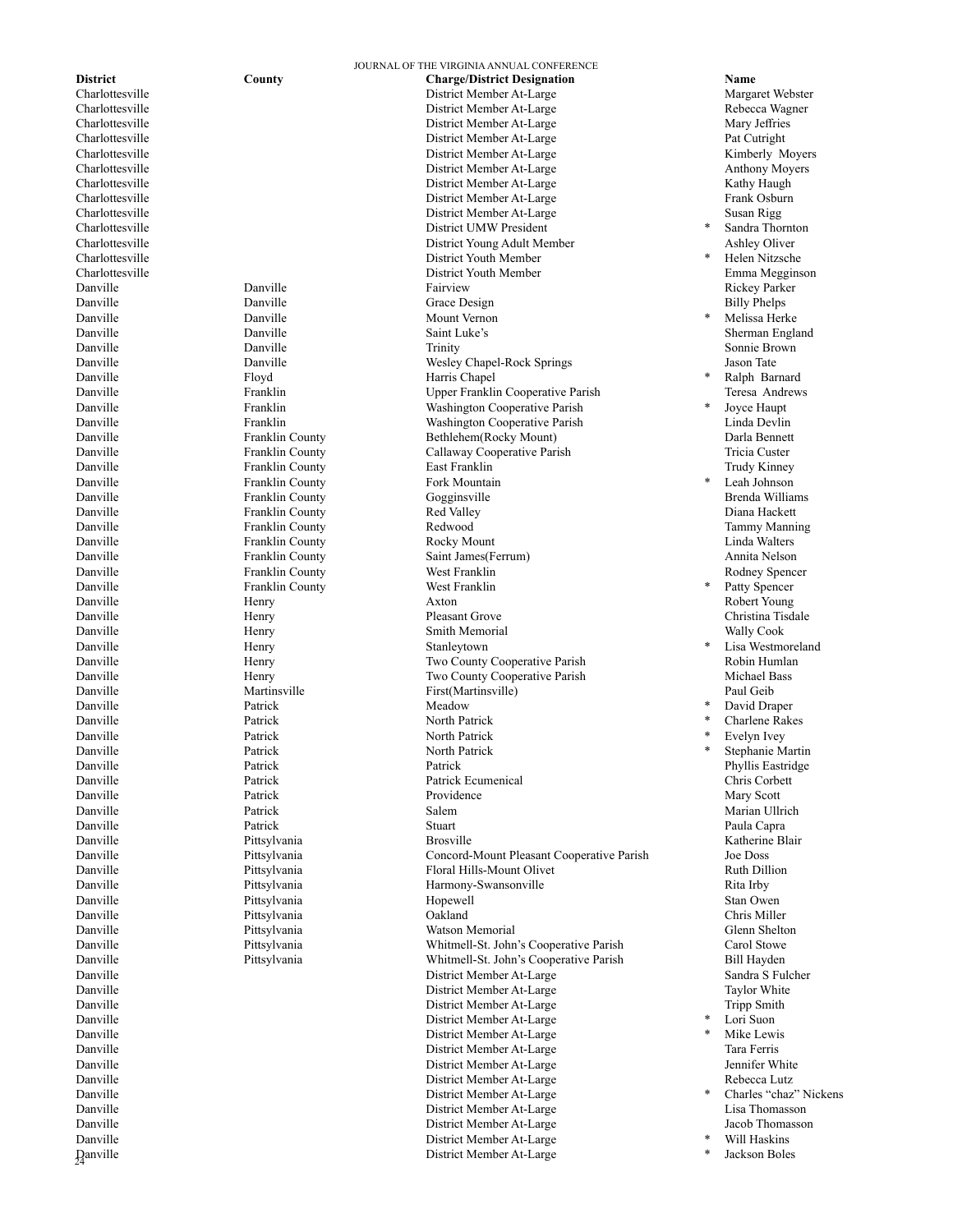Eastern Shore **Accomack** Calvary Eastern Shore Accomack Coastal Eastern Shore **Accomack** Hallwood Eastern Shore Accomack Melfa Eastern Shore **Accomack** Accomack Melfa Eastern Shore Accomack New Hope Eastern Shore **Accomack** Moodberry Eastern Shore Northampton Johnsons Eastern Shore Northampton New Mission Elizabeth River Chesapeake Deep Creek Elizabeth River Chesapeake Elizabeth River Chesapeake New Creation Elizabeth River Chesapeake City Indiana<br>
Elizabeth River Currituck NC Knotts I Elizabeth River Norfolk Norfolk Aldersgate Elizabeth River Norfolk Ghent

IV. ROLLS OF CONFERENCE MEMBERS **District County Charge/District Designation Name**  Danville District UMW President District Young Adult Member Danville District Young Adult Member Danville **District Youth Member** District Youth Member Danville **District Youth Member** District Youth Member District Youth Member Eastern Shore **Accomack Accomack Accomack Accomack Cooperative Parish Katherine Eberts** Katherine Eberts Eastern Shore Accomack Accomack Cooperative Parish Iris Smith Eastern Shore Accomack Adams-Bloxom Mission Cooperative Parish Sandra White Belle Haven-Bethel Eastern Shore **Accomack** Accomack Christ Christ Christ Ron Mason Eastern Shore **Accomack** Coastal Coastal **Coastal Barbara Lazenby** Eastern Shore **Accomack** Craddockville Carol Wehner Carol Wehner Eastern Shore Accomack Franktown Anne Winston Pinder-Batchelder Eastern Shore **Accomack** Accomack Grace **Grace** Accomack Grace Nancy Cheesman Eastern Shore Accomack Greenbackville Kristen Schafer Eastern Shore **Accomack** Accomack Guilford Guilford **Communist Communist Communist Communist Communist Communist Communist Communist Communist Communist Communist Communist Communist Communist Communist Communist Communist** Eastern Shore Accomack Market Street(Onancock) Herman Hohlt Eastern Shore Accomack New Beginnings Nina Tull Accomack Onley Onley Accomack Onley Accomack Accomack Onley Accomack Accomack Accomack Onley Accomache  $\mathbb{R}$ . Eastern Shore Accomack Pittsville-Pocomoke-Wattsville Eastern Shore Accomack Saint John's(Altantic) Eastern Shore **Sue Schoffeld** Accomack **Seaside** Seaside Sue Schoffeld Eastern Shore **Accomack** Accomack Snead Memorial(Wachapreague) Boyd White Eastern Shore **Accomack** Accomack Swain Memorial(Tangier) Eastern Shore Northampton Cape Charles-Capeville Jim Granger Eastern Shore Northampton Cheriton Patty Mysko Eastern Shore Northampton Epworth(Exmore) Eastern Shore **Eastern Shore District Lay Leader District Lay Leader District Lay Leader Jennifer Hume** Eastern Shore District Member At-Large Ida Nedab District Member At-Large Eastern Shore **Eastern Shore Eastern Shore Eastern Shore** District Member At-Large **Eastern Shore** 2.1 **District Member At-Large** District Member At-Large Eastern Shore **Eastern Shore Eastern Shore Contract Contract Member At-Large \*** Royce Stafford Eastern Shore **Eastern Shore Eastern Shore Eastern Shore** District Member At-Large **Eastern Shore Eastern Shore** District Member At-Large Eastern Shore **Eastern Shore** Bill Cheesman **District Member At-Large Bill Cheesman** Eastern Shore District UMW President Eastern Shore District Young Adult Member Eastern Shore **Eastern Shore** 2 and 2 and 2 and 2 and 2 and 2 and 2 and 2 and 2 and 2 and 2 and 2 and 2 and 2 and 2 and 2 and 2 and 2 and 2 and 2 and 2 and 2 and 2 and 2 and 2 and 2 and 2 and 2 and 2 and 2 and 2 and 2 and District Youth Member Elizabeth River Chesapeake Covenant Liz Wilson Elizabeth River Chesapeake Good Hope John Doody Elizabeth River Chesapeake Great Bridge Ed Carbaugh Elizabeth River Chesapeake Great Bridge Denise Carbaugh Elizabeth River Chesapeake Hickory Clyde Harrell Elizabeth River Chesapeake Impact (New Faith Community) Winter Freeman Elizabeth River Chesapeake Jolliff Lila Laning Elizabeth River Chesapeake Messiah Marjorie Markham Chesapeake Mount Pleasar<br>
Chesapeake Mew Creation Elizabeth River Chesapeake Oak Grove Bette Price Elizabeth River Chesapeake Oaklette Chip Payette Elizabeth River Chesapeake Portlock Desiree Flora Elizabeth River Chesapeake Resurrection Chesapeake Resurrection Chesapeake Resurrection Chesapeake Resurrection Elizabeth River Chesapeake Saint Paul's Albert Weal Elizabeth River Currituck, NC<br>
Norfolk Aldersgate Elizabeth River Norfolk Christ Susan Brown Elizabeth River Norfolk Epworth Ann Long

Sherri Krauss Lia Haskins \* Rebecca Shadrick Joe Calhoun Tia Bell Robin Lewers<br>Carol Wehner Charles Russell Anne T Swick Gloria Wompierski Donald Hart **Mickey Merritt** Justine Custis William A. Parks Wayne T. Johnson Donna Kellam Lorna Degrazia Laurine White Dorraine Fisher<br>Robin Nedab William Lee Custis<br>Barbara Mason Bonnie Joyce Bowen Harold White Wil Delorme Johnna Byrd-King Sandy Stapleton Debbie Armistead Pam Wagner Dale Johnson Lucinda Williams

\* Russell Evett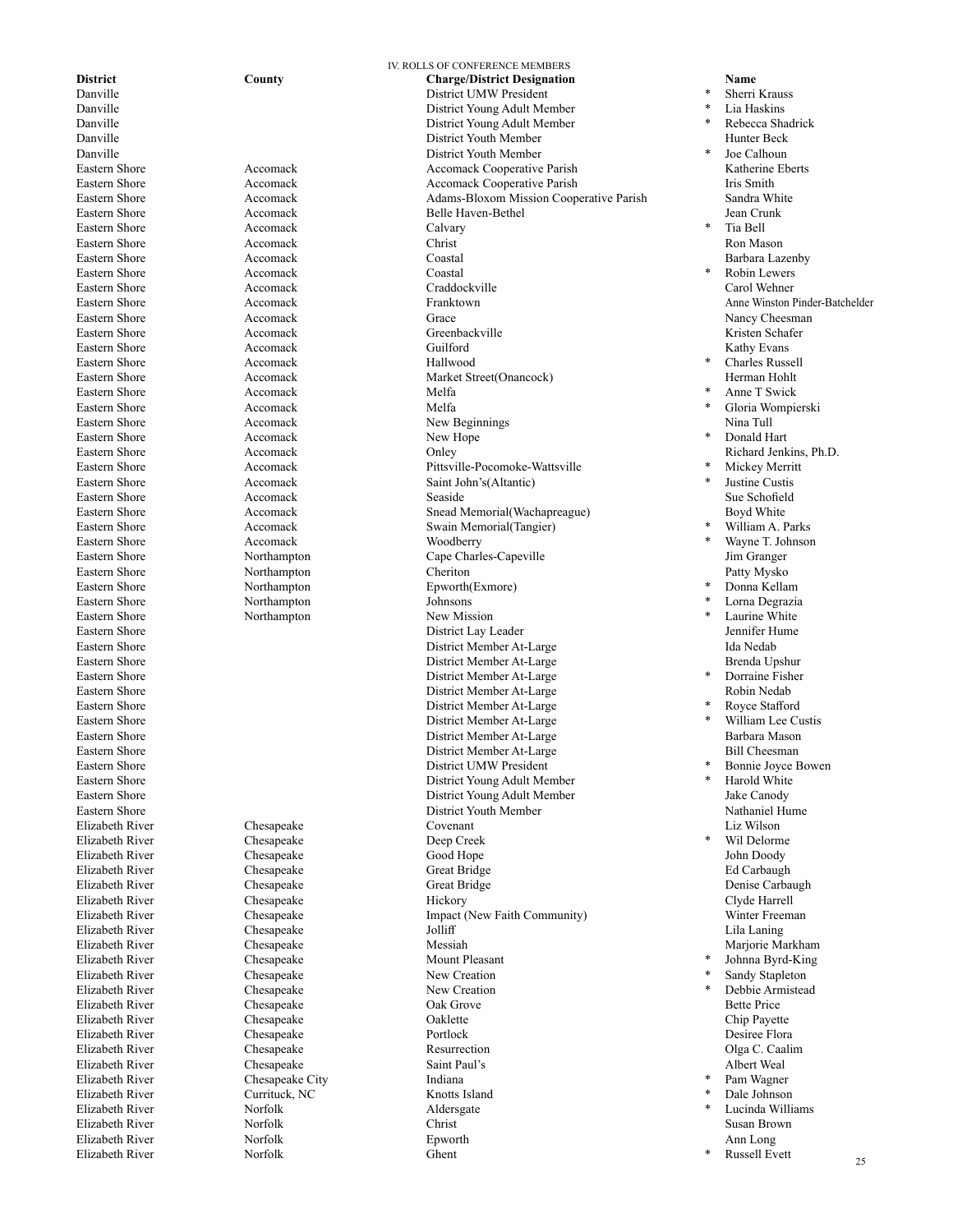Elizabeth River Elizabeth River Norfolk Nortour Norview Elizabeth River Virginia Beach Tabernacle

Virginia Beach

JOURNAL OF THE VIRGINIA ANNUAL CONFERENCE **District County Charge/District Designation Name**  Elizabeth River Norfolk Larchmont Ginny Pollard Elizabeth River Norfolk Larchmont Frances Holsinger Elizabeth River Norfolk Miles Memorial Ed Majors Elizabeth River Norfolk Norfolk Freida Clark Elizabeth River **Norfolk** Norfolk The Garden **The Garden** Hilton Ayala Elizabeth River **Norfolk** Norfolk Wesley Grace **Nortol** Bryan Davis Bryan Elizabeth River **Portsmouth** Portsmouth Centenary Centenary **Martha Windley** Martha Windley Elizabeth River Portsmouth Community-Saint Mark Elizabeth River Portsmouth Crossroads Janet Day Elizabeth River Portsmouth Monumental Connie Mccook Elizabeth River Portsmouth Saint Andrew's(Portsmouth) Elizabeth River Suffolk Beech Grove Sydney Tabor Elizabeth River Suffolk Suffolk Ebenezer **Example 2008** Ebenezer **Suffolk** Ebenezer **Suffolk** Ebenezer **Reserves** Elizabeth River Suffolk Suffolk Virginia Korean \* Gunwu Kim<br>
Elizabeth River Suffolk Suffolk Wesley Chapel Mesley Chapel Jim Oliver Elizabeth River Suffolk Wesley Chapel Jim Oliver Elizabeth River Virginia Beach Baylake Amy Townsend Elizabeth River Virginia Beach Bethel Becky Grimstead Elizabeth River Virginia Beach Charity Ken Miles Elizabeth River Virginia Beach Community(Virginia Beach) Jackie Stein Elizabeth River Virginia Beach Community(Virginia Beach) Elizabeth Griffin Courthouse Community Bob Catlin Elizabeth River Virginia Beach Foundry Ralph Keel Elizabeth River Virginia Beach Francis Asbury Bruce Doyle Elizabeth River Virginia Beach Haygood Ruth Page Elizabeth River Virginia Beach Heritage Cathy Allred Elizabeth River Virginia Beach Light of Hope Gia Mate Elizabeth River Virginia Beach Lynnhaven Dave Lundquist Elizabeth River Virginia Beach Memorial Annie Guertin Elizabeth River Virginia Beach Nimmo Alan Webber Elizabeth River Virginia Beach Saint Andrew's(Va Beach) Elizabeth River Virginia Beach Sandbridge Community Chapel Elizabeth River **1988** Virginia Beach 1988 Thalia 1989 Thalia 1989 Thalia 1989 Diane Kesterson<br>
Elizabeth River 1988 Virginia Beach 1988 The Gathering at Scott Memorial 1988 The Sathering at Scott Memorial Elizabeth River Virginia Beach The Gathering at Scott Memorial Elizabeth River Virginia Beach Virginia Beach Amy Simpson Elizabeth River District Lay Leader Darlene Amon Elizabeth River Clivia Hinton (Elizabeth River Clivia Hinton District Member At-Large Clivia Hinton (Divia Hinton District Member At-Large Clivia Hinton Donn Lee (Divia Hinton District Member At-Large Clivia Hinton Donn Le Elizabeth River District Member At-Large Donn Lee District Member At-Large Elizabeth River School and The Draughon District Member At-Large Mohnnie Draughon District Member At-Large Johnnie Draughon District Member At-Large Johnnie Draughon District Member At-Large Johnnie Draughon (1989) Elizabeth River District Member At-Large Elizabeth River District Member At-Large Lori Michalochick Elizabeth River District Member At-Large Elizabeth River District Member At-Large Elizabeth River District Member At-Large Elizabeth River At-Large Kellie Potter<br>
River At-Large Kellie Potter<br>
Rapisc Section Elizabeth River District Member At-Large Elizabeth River District Member At-Large David Springstead Elizabeth River District Member At-Large District Member At-Large Elizabeth River Gary Lupton<br>
Elizabeth River Gary Lupton<br>
District Member At-Large Sammen (1999)<br>
Pustrict Member At-Large Sammen (1999)<br>
Pustrict Member At-Large Sammen (1999)<br>
Pustrict Member At-Large Sammen (1999) Elizabeth River District Member At-Large Elizabeth River District Member At-Large Joanne Bryan Elizabeth River District Member At-Large District Member At-Large Nancy Clark Elizabeth River Megan Dunn (Elizabeth River Megan Dunn (Elizabeth River Megan Dunn (Elizabeth River Megan Dunn (Elizabeth River Megan Dunn (Elizabeth River Megan Dunn (Elizabeth River Megan Dunn (Elizabeth River Megan Dunn Elizabeth River District Member At-Large Beverly M. Gatbonton District Member At-Large Elizabeth River District Member At-Large Gloria Saunders Elizabeth River **Elizabeth River Carla Warnock Elizabeth River Carla Warnock Carla Warnock Carla Warnock Carla W**<br>District Member At-Large Carla Warnock Carla Warnock Carla Warnock Carla Warnock Carla Warnock Carla Warnock Elizabeth River District Member At-Large Linda Weal Elizabeth River District Member At-Large Elizabeth River District Member At-Large Elizabeth River District Member At-Large Elizabeth River District Member At-Large Beth Snead District Member At-Large Elizabeth River District Member At-Large Jackie Ware Elizabeth River Rebecca Ellis<br>
Elizabeth River Rebecca Ellis<br>
District Member At-Large Rebecca Ellis<br>
District Member At-Large Rebecca Ellis<br>
Michael Larock Elizabeth River At-Large Michael Larock Member At-Large Michael Larock Member At-Large Michael Larock Michael Larock Michael Larock Michael Larock Michael Larock Michael Larock Michael Larock Michael Larock Michael Larock District Member At-Large

Martha Cassidy Trina Culpepper Vernon Bloodgood<br>Sydney Tabor Jill Green Jana Macias Nancy Saxman Ginger Williams Khiannon Houser<br>Amy Simpson Jannette Clavez Christine Dipietro Deborah Bunn Helen Dipietro Denise Scott Floyd Parker<br>Jennifer Ayala Ann Anglen Jim Butts Betty Whitehurst George Williams John Case

Trina Culpepper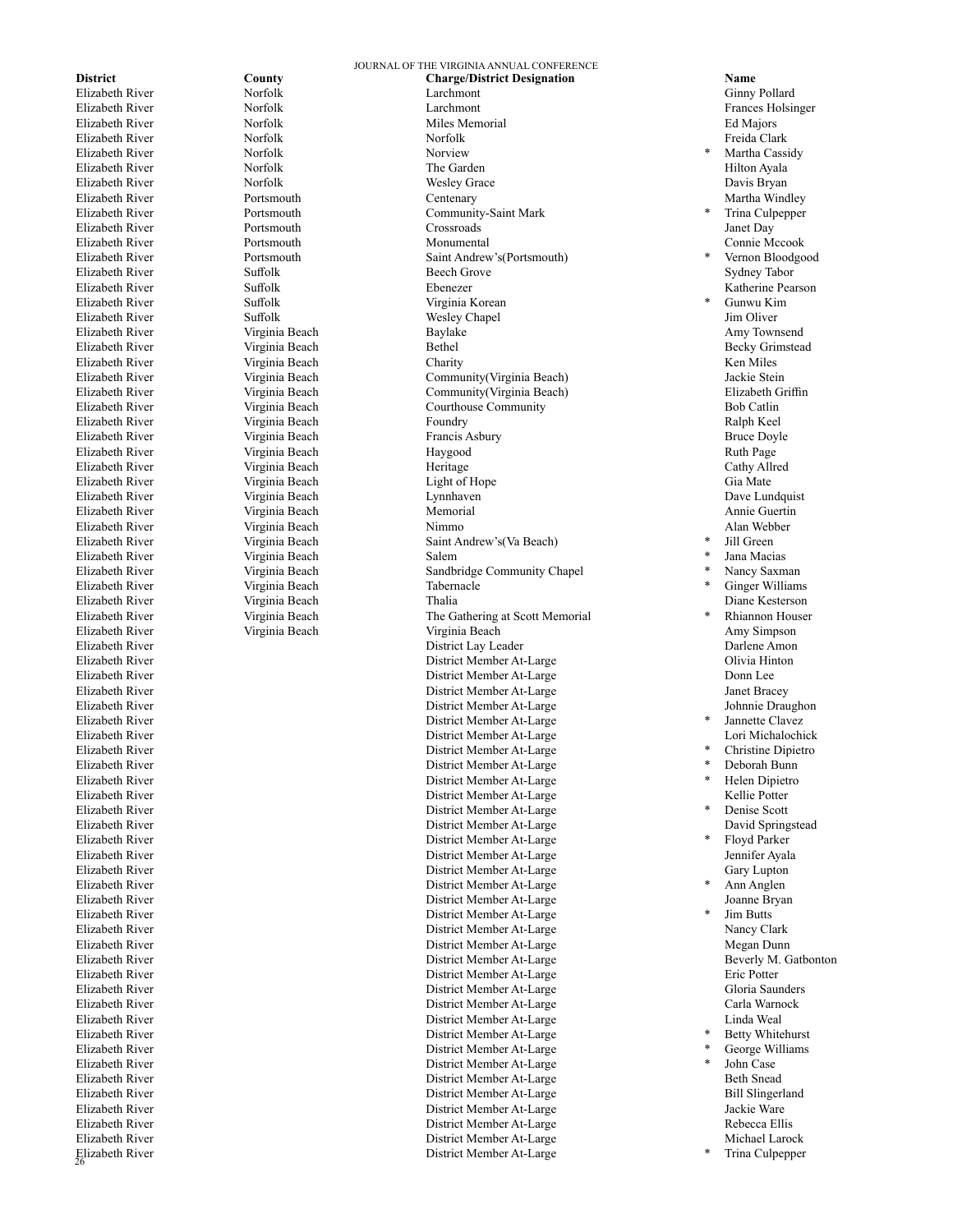Farmville Buckingham<br>
Farmville Buckingham Farmville Halifax Cherry Hill Farmville Halifax Mount Cana Farmville Lunenburg Lunenburg Kenbridge Mecklenburg Farmville Mecklenburg Sardis Farmville **Nottoway** Nottoway Burkeville

IV. ROLLS OF CONFERENCE MEMBERS **District County County Charge/District Designation Name Elizabeth River Charge/District Member At-Large** *Joann* Elizabeth River Joann Mcclung<br>
Elizabeth River Joann Mcclung<br>
District Member At-Large Schrift Member At-Large Schrift Member At-Large Schrift Member At-Large Schrift Member At-Large Joann Mcclung Schrift Member At-Large S District Member At-Large Elizabeth River and the state of the control of the District UMW President Elizabeth River and the District Voung Adult Me Elizabeth River **Elizabeth River Schwarter Schwarter Elizabeth River Morgan Greene Varner** District Young Adult Member Morgan Greene Varner Purcher Morgan Greene Varner Elizabeth River Morgan Greene Varner Blizabeth River District Young Adult Member Elizabeth River **District Youth Member**<br>
Farmville **Amelia** Amelia **Amelia** Amelia Farmville Amelia Amelia Don Shreffler Farmville Amelia North Amelia Roslyn Greig Farmville Appomattox Memorial(Appomattox) George Bergdoll Farmville Appomattox New Pamplin Farmville Appomattox Pamplin-Pamplin City Amy White Farmville Brunswick Lawrenceville John Sykes Farmville Brunswick Brunswick North Brunswick Farmville Brunswick Brunswick Prospect(Brunswick) Einda May Farmville Brunswick South Brunswick Farmville Brunswick West Brunswick Farmville Buckingham Buckingham Becky Goodwin Farmville Buckingham James River Margaret Larrimore Farmville Buckingham West Buckingham Sherry Ragland Farmville Charlotte Charlotte Jacob Hudson Farmville Charlotte Keysville Charles Rathgeber Farmville Charlotte Mount Carmel-Phenix Sheila Schaefer Farmville Samman Charlotte Charlotte New Hope-Southall Memorial Misook Hongham Misook Hongham Cumberland Antioch (Cumberland) Dale Totten Antioch(Cumberland)<br>Cumberland Farmville Cumberland Cumberland Debbie Burgess Farmville Cumberland Oakwood Vicky Dotson Farmville Cumberland Thomas Chapel Beverly Lucas Hill Farmville Halifax East Halifax Lee Snead Farmville Halifax Halifax-Union Cooperative Parish Michelle Newcomb Farmville Halifax Main Street Ebie Hines Farmville Halifax McCanless Memorial Jim Davis Farmville Halifax Mount Laurel Robin Yates Farmville Tomy Stevens Halifax Shady Grove Shady Grove Tony Stevens Farmville Halifax South Halifax Phyllis Farris Farmville Lunenburg Lunenburg Nancy Turner Farmville Lunenburg Victoria Jacque Mullins Farmville Mecklenburg Jamieson Memorial Eloise Sloan Farmville Mecklenburg Lakeland Sandon Lawrence Farmville Mecklenburg Providence-Trinity<br>Farmville Mecklenburg Sardis Sardis Farmville South Hill Gary Creamer Gary Creamer South Hill South Hill Gary Creamer Farmville Mecklenburg Mecklenburg West Mecklenburg<br>
Farmville Mottoway Nottoway Rurkeyille Farmville Nottoway Nottoway Crenshaw(Blackstone) Nancy Moody Farmville Nottoway Crewe Crewe Robert Horn Farmville Nottoway East Nottoway Bruce Maitland Farmville Nottoway Nottoway Connie Jones Farmville Nottoway Nottoway-Lunenburg Farmville Prince Edward Farmville Donna Fuller Farmville Prince Edward Farmville Mike Montgomery Farmville **Farmulle** Prince Edward Meherrin Meherrin Tammy Skipwith Tammy Skipwith<br>Farmville Prince Edward Prince Edward Prince Edward Prince Edward Mary Whitlock Farmville **Prince Edward** Prince Prince Edward Prince Edward **Prince Prince Edward** Mary Whitlock Farmville<br>
Farmville<br>
District Member At Farmville Samman and District Member At-Large Jan Thrasher Member At-Large Jan Thrasher District Member At-Large Jeff Postans District Member At-Large Farmville District Member At-Large Jennifer Greer Farmville District Member At-Large Joshua Blakely District Member At-Large Farmville Einstein and District Member At-Large Laura Jane Rash<br>Parmville Einstein and District Member At-Large Laura Mark Fathbruckner Farmville District Member At-Large Mark Fathbruckner Farmville<br>
Farmville<br>
District Member At-Large<br>
District Member At-Large Farmville District Member At-Large Thelma Crowder District Member At-Large Farmville **Example 2** Billy Sanderson **District Member At-Large** Billy Sanderson Farmville District Member At-Large Breanne Hicks Farmville District Young Adult Member District Young Adult Member

Christine DiPietro Marta Pizzeck Paige Manter<br>Don Shreffler **Ricky Harris** Ruby Lee Anderson Vickie Evans Becky Hinkle Pennie Allen Mitch Conner Dianne Holmes<br>Robin Yates Ginger Phelps Harold Saxtan Candi Adcock Karen King Sherry Guerrant Johann Reid Phillip Urban Geraldine Sanderson<br>Jan Thrasher Sue Mayo

Will Johnson<br>Mary Jane Cook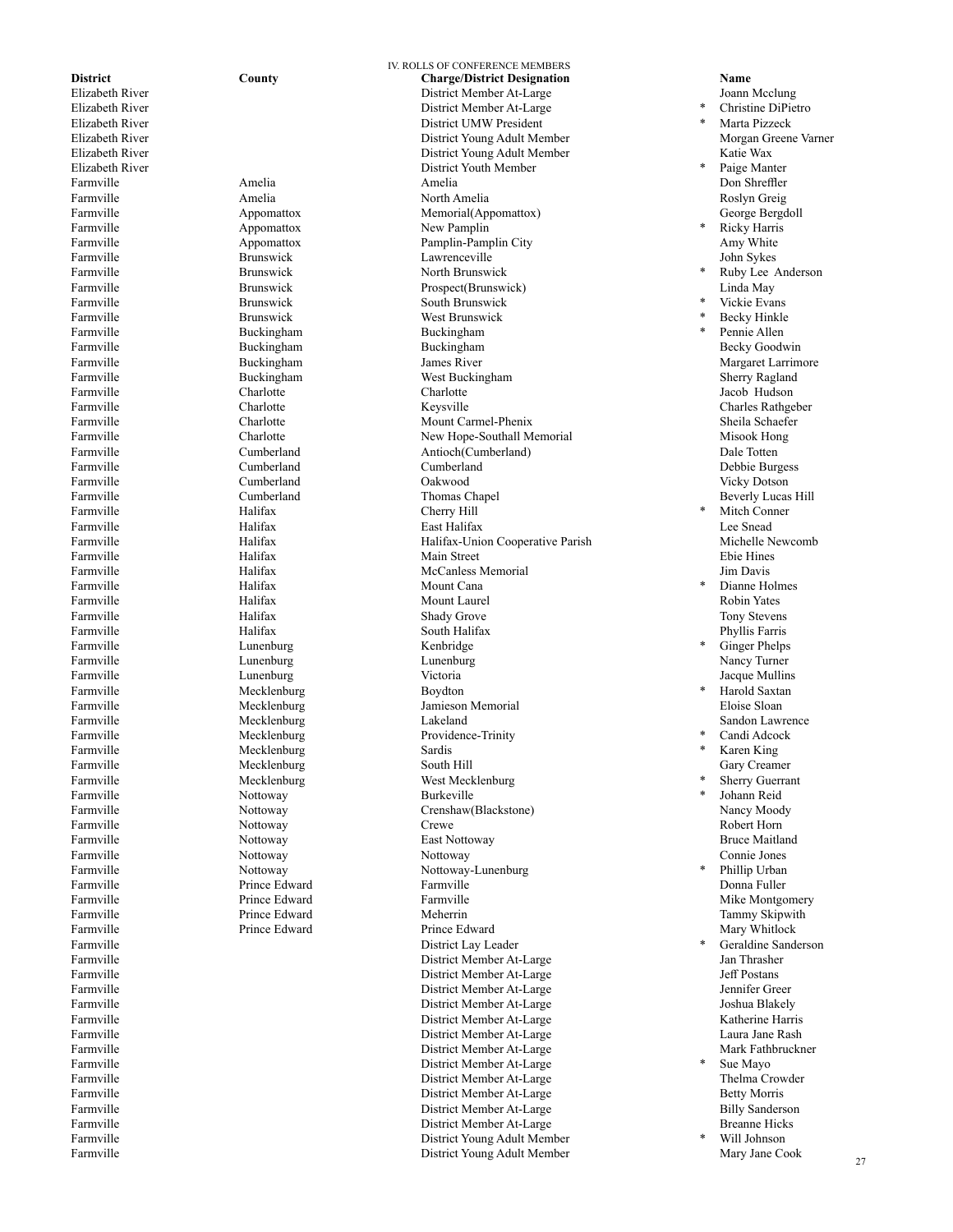Harrisonburg<br>28 Harrisonburg

Harrisonburg Augusta Parnassus Harrisonburg Augusta Augusta Sangerville Harrisonburg Harrisonburg Harrisonburg City RISE Rockingham

JOURNAL OF THE VIRGINIA ANNUAL CONFERENCE **District County County Charge/District Designation Name Name Example Rame Example County County Charge/District Youth Member Accounty Example Example Example Example Example Example P** Farmville **Farmville** District Youth Member<br> **Farmville** District Youth Member District Youth Member Harrisonburg Augusta Annex-Crimora Kimi Wills Harrisonburg Augusta Bethany Rosemary Wagoner Harrisonburg Augusta Mount Pisgah Harrisonburg Augusta Mount Zion(Mount Solon) Harrisonburg and Augusta and Augusta New Hope and Augusta and New Hope Jennifer Strother Harrisonburg Augusta Verona Doug Mactavish Harrisonburg Augusta Verona Irene Sutton Harrisonburg Augusta Weyers Cave Sharon Ratzsch Harrisonburg Harrisonburg Asbury Ellen Mcdorman Harrisonburg Harrisonburg Harrisonburg Asbury<br>
Harrisonburg Harrisonburg John Wesley Harrisonburg Harrisonburg Otterbein Linda Conrad Harrisonburg Page Luray Jeff Jennings Harrisonburg Page Page Page Page Page Page Signe Vaughan Harrisonburg Page Shenandoah Page Shenandoah Circuit Marv Kelley Harrisonburg Page Shenandoah Circuit Harrisonburg **Page** Page Stanley **Stanley Page Stanley Figure 1** Harrisonburg Rockingham Bridgewater Becky Downey Harrisonburg Rockingham Clover Hill George Quick Harrisonburg Rockingham Dayton Debbie Roadcap Harrisonburg Rockingham Elkton Winston Hensley Harrisonburg Rockingham Fellowship-Linville-Edom Rusty Botkin Rockingham First(Timberville) Harrisonburg Rockingham Fulks Run James Baker Harrisonburg Rockingham Grottoes Melanie Wiseman Harrisonburg Rockingham Keezletown Ann Ford Harrisonburg Rockingham McGaheysville Phyllis Foltz Harrisonburg Rockingham Mount Clinton Kathy Rothgeb Harrisonburg Rockingham Mount Crawford Harrisonburg Rockingham Mount Horeb Shirley Newman Harrisonburg Rockingham Mountain Valley-Cedar Grove Barbara Phillips Harrisonburg Rockingham Port Republic Ralph Groves Harrisonburg Rockingham Saint James(Pleasant Valley) David Gordon Harrisonburg Rockingham Saint James(Pleasant Valley) Harrisonburg Rockingham Saint Paul(Rockingham) Harrisonburg Rockingham Singers Glen Harrisonburg Rockingham Sunset Drive (Broadway) Leon Miller Harrisonburg **Rockingham** Vision of Hope **Cindy Grimes** Cindy Grimes Harrisonburg Shenandoah Christian Newcomer Harrisonburg Shenandoah Edinburg Fay Wymer - Hollar Harrisonburg Shenandoah Fort Valley Carol Senters Harrisonburg Shenandoah Manor Memorial Harrisonburg Shenandoah Mount Jackson Jane Burch Harrisonburg Shenandoah Mount Olive-Shiloh Harrisonburg Shenandoah Mount Pleasant Harrisonburg Shenandoah Mount Pleasant Harrisonburg Shenandoah Shenandoah Valley Peggy Pye Harrisonburg Shenandoah Strasburg Jane Hisghman Harrisonburg Shenandoah Toms Brook Priscilla West Harrisonburg Shenandoah Woodstock Beth Dalton Harrisonburg Shenandoah Columbia Furnace-Union Forge Stephen Heishman Harrisonburg District Lay Leader Harrisonburg District Member At-Large Heather Gómez District Member At-Large Harrisonburg Michael Malloy District Member At-Large Michael Malloy Michael Malloy Harrisonburg District Member At-Large Harrisonburg and the District Member At-Large and the Richard G. Pierce Richard G. Pierce Harrisonburg District Member At-Large Sherri Poeckert District Member At-Large Harrisonburg District Member At-Large Joe Amend Harrisonburg District Member At-Large Harrisonburg District Member At-Large Charles Wesley Curry Harrisonburg District Member At-Large Tamara (Tammy) R. Gordon District Member At-Large

Dominique Tatum Emma Silver Portia Pruitt Cherie Driver<br>Jennifer Strother Betsy Curry Lulubelle Ziegler Ann Knicely Felicia Thomas<br>Linda Conrad Adam King<br>Jeff Jennings Lisa Shenk Marvin Kelley (Grove Hill) Tracey Long Jerry Mccammon Carlton Banks Carrie Talbott \* Harold Johnson Megan Geier Jean Crites Sarah Kline Victoria Squier Shelby Kline \* Larry Haughey<br>\* Pill Breddy Bill Braddy Annie Leigh Pierce Matthew Von Schuch Abigail Garber

Sharon Z. Benson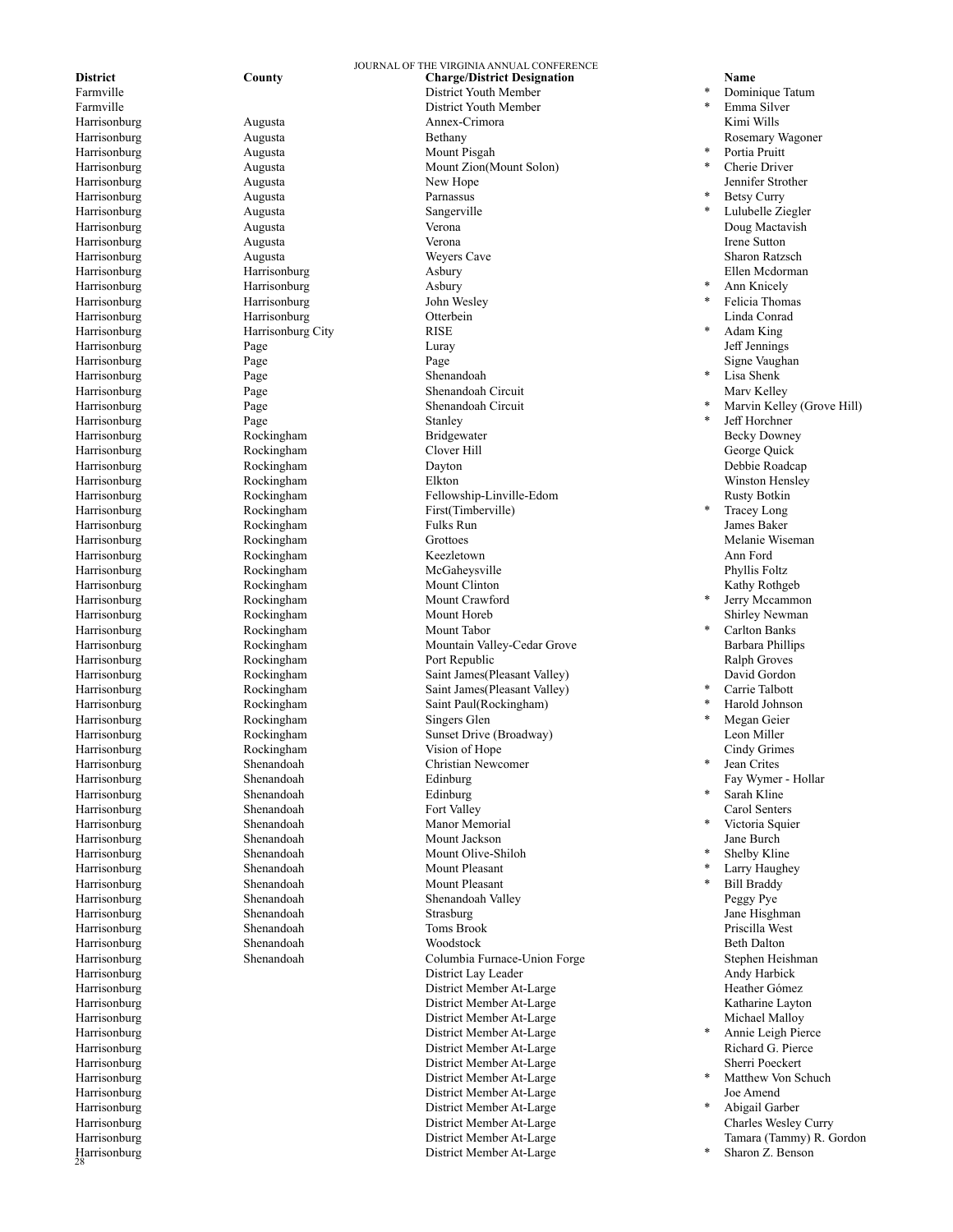James River Brunswick Brunswick James River Dinwiddie Rocky Run James River Petersburg City Trinity(Petersburg) James River **Prince George County** Sycamore<br>
James River Southampton Boykins Southampton James River Southampton Capron James River Southampton Grace Memorial<br>
Iames River Southampton Grace High Street

IV. ROLLS OF CONFERENCE MEMBERS **District County County Charge/District Designation Name Name Charge/District Member At-Large County Charge County Charge County Charge County Charge County County County Charge County** Harrisonburg District Member At-Large Esther Malloy District Member At-Large Harrisonburg District Member At-Large Harrisonburg District Member At-Large Diana S. Miller District Member At-Large Harrisonburg District Member At-Large Christine Cole District Member At-Large Harrisonburg Cene Knicely Communication and District Member At-Large Gene Gene Knicely Harrisonburg District Member At-Large Marsha Gordon Harrisonburg District UMM President Tom Devore Harrisonburg District UMW President Sharon Harold District Young Adult Member Harrisonburg District Young Adult Member Harrisonburg District Youth Member Jessenia Gómez Harrisonburg District Youth Member James River **Brunswick** Brunswick Philadelphia **Philadelphia** Linda Callis James River Chesterfield **Bermuda** Hundred **Gary Starr** James River **Shawn Mccain** Chesterfield **Bethia** Bethia **Bethia** Shawn Mccain James River Chesterfield Centenary(Chesterfield) Julius Winckler James River Chesterfield Chester Audrey Smith James River **State Chesterfield** Chester **Chester** Chester **Chester Chester Chester Chester Chester Chester Chester Chester Chester Chester Chester Chester Chester Chester Chester Chester Ch** James River **Solution Chesterfield** Ettrick **Example 2018** 2014 12:30 American Chesterfield James River Chesterfield Hopewell \* Paul Smith James River Chesterfield Ivey Memorial Dolores Crowthers James River Chesterfield Matoaca Deb Rosenau James River Chesterfield Trinity(Chesterfield) David Bailey Trinity(Chesterfield) \* Nadine Syrett James River **Shiper Chesterfield** Wesley Chapel **Wesley Chapel \*** Terry Shipe James River Chesterfield Woods Janae House James River Colonial Heights (Colonial Heights Highland(Colonial Heights)<br>James River Colonial Heights (Colonial Heights) Highland(Colonial Heights) James River Colonial Heights Wesley(Colonial Heights) Larry Cortirght Dinwiddie Asbury(McKenney)<br>
Dinwiddie Carson James River Dinwiddie Carson Barbara Pittman James River Dinwiddie Kenwood(Dinwiddie) Tracy Deluca Lebanon(Dinwiddie) James River Dinwiddie Ocran Steve Perry South Dinwiddie Hope James River Dinwiddie Twin Grove Judy Langster Vest Dinwiddie Mary James River Mary Jane Harvey Dinwiddie Mary Jane Harvey News Dinwiddie Mary Jane Harvey Dinwiddie Mary Jane Harvey Dinwiddie Mary Jane Harvey Dinwiddie Mary Jane Harvey Dinwiddie Mary Jane Harvey Dinwid Emporia Main Street(Emporia) James River **Emporia** Emporia Nonumental Monumental Chuck Lifsey James River **Hopewell** First First Thurman Elmore James River Petersburg Saint Mark's Jerry Phillips Petersburg City Washington Street James River Prince George Prince George Cooperative Parish James River Prince George Prince George Cooperative Parish James River Southampton Courtland Steve Clark James River Southampton High Street High Street Jim Yarborough Sunning Southampton James River Southampton Newsoms Denise Bunn  $\mu$  James River<br>
James River Suffolk Suffolk Main Street(Suffolk) **1996** Main Street(Suffolk) **1996** Main Street(Suffolk) **1997** Main Street(Suffolk) **1998** Main Street(Suffolk) **1998** Main Street(Suffolk) **1999** Main Str Van Suffolk Main Street(Suffolk)<br>
James River<br>
Suffolk Main Street(Suffolk) Providence Annie Marie Ward James River Suffolk City Rocky Hock-Ivor Richard Speirs Concord(Sussex) Jj Green James River Sussex Lebanon(Sussex) Martha Gordon James River Sussex Sharon Woody Dunn James River Sussex Wakefield Megan Waltrip James River Sussex Sussex Waverly-Carsley Cooperative Parish Charlene Pope<br>James River Gerry Fuss Charlene Pope<br>Gerry Fuss District Lay Leader James River District Lay Leader Keith Jordan James River The Covington Covington (District Member At-Large Richard Covington Politics At-Large Richard Covington (District Member At-Large Richard Covington District Member At-Large Richard Covington (District Member At  $\begin{array}{cccc}\text{James River} & \text{District Member At-Large} \\ \text{James River} & \text{Maire.} \\ \end{array} \end{array} \begin{array}{cccc}\text{Wayne Spiers} \\ \text{District Member At-Large} & \text{Mange} \\ \end{array}$ District Member At-Large Marie Hawks

Jo Ann Liskey<br>Diana S. Miller Dennis W. Rawley **Brooke Dicicco** Dagon Wheeler Jane Ward<br>Linda Callis Janice Payne<br>Vela Shinault Sam Hayes T.Y. Lee Aubrey Henely **Jamie Burnett** Ann Harvill **Rachel Estes** Russell Kvasnicka<br>Robert Dyer Carolyn Modlin David Everett Lou Anne Davis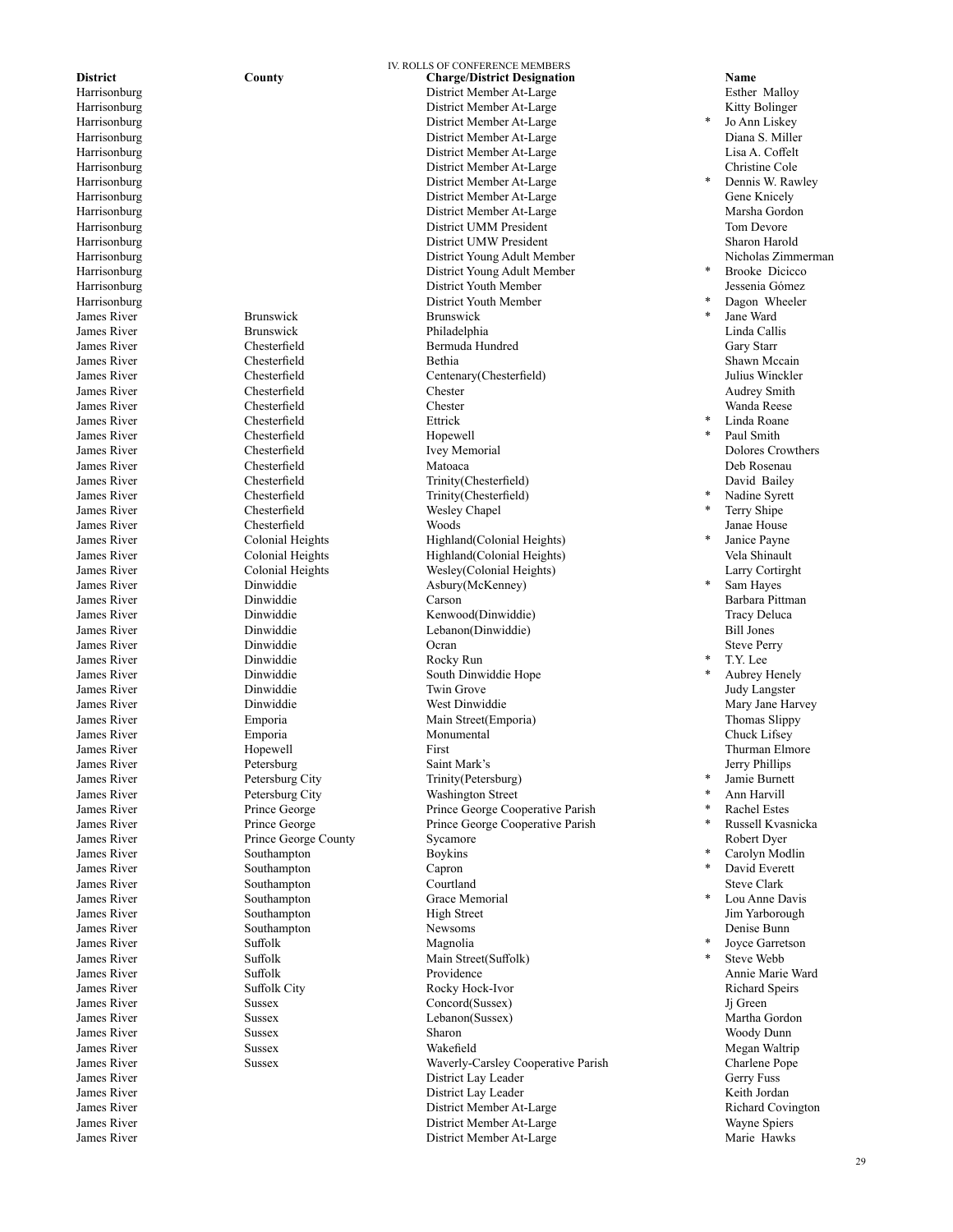$Lynchburg$ Lynchburg

Lynchburg Bedford Calvary Lynchburg Bedford Cove Bedford County Lynchburg Bedford County Peaksview Lynchburg Campbell Salem Lynchburg Campbell Wesleybury Lynchburg Lynchburg Jackson Street Lynchburg Lynchburg Tyreeanna

JOURNAL OF THE VIRGINIA ANNUAL CONFERENCE **District County County Charge/District Designation Name Name** Name **Name**   $\frac{1}{2}$  **County Charge/District Member At-Large**  $\frac{1}{2}$  **Kathy** James River **District Member At-Large**<br> **District Member At-Large**<br> **District Member At-Large** District Member At-Large James River District Member At-Large Susan Petrey James River Chris Workmann and District Member At-Large Chris Workmann Chris Workmann and District Member At-Large Chris Workmann and District Member At-Large Chris Workmann and District Member At-Large Lori Henley District Member At-Large<br>District Member At-Large  $*$ James River District Member At-Large District Member At-Large James River District Member At-Large Peggy Watson James River District Member At-Large James River District Member At-Large  $\begin{tabular}{l} James River \\ James River \\ James River \\ \end{tabular} \begin{tabular}{p{6cm}} {\textbf{I}} \end{tabular} \begin{tabular}{p{6cm}} {\textbf{I}} \end{tabular} \begin{tabular}{p{6cm}} {\textbf{I}} \end{tabular} \begin{tabular}{p{6cm}} {\textbf{I}} \end{tabular} \begin{tabular}{p{6cm}} {\textbf{I}} \end{tabular} \begin{tabular}{p{6cm}} {\textbf{I}} \end{tabular} \begin{tabular}{p{6cm}} {\textbf{I}} \end{tabular} \begin{tabular}{p{6cm}} {\textbf{I}} \end{tabular} \begin{tabular}{p{6cm}} {\textbf$ District Member At-Large James River District Member At-Large James River District Member At-Large James River District Member At-Large James River District Member At-Large Carol Elmore District Member At-Large James River District Member At-Large Tammy Cox James River Nayo November 2012 and 2013 and 2014 and 2013 and 2014 and 2013 and 2014 and 2014 and 2014 and 201 James River District UMW President James River District Young Adult Member James River **School School School School School School School School School School School School School School School School School School School School School School School School School School School School School School** District Youth Member Grace Fry James River District Youth Member Chris Ganoe Lynchburg Amherst Amelon Judy Dudley Lynchburg Amherst Emmanuel Sue Lamm Lynchburg Appomattox Appomattox Circuit Lynchburg Bedford Forest-Forest Road Cooperative Parish Lynchburg Bedford Main Street Susan Layne Lynchburg Bedford County Bellevue Marsha Martin Lynchburg **Bedford County** Bethesda-Patmos Cooperative Parish **\*** Gene Hatfield Lynchburg Bedford County Bethlehem(Moneta) Lynchburg Bedford County Center Point-Salem Lynchburg Bedford County Ebenezer-Otterville Lynchburg Bedford County Emmaus-Leesville Cooperative Parish Lynchburg Bedford County Epworth(Thaxton) James Agee Lynchburg Bedford County Huddleston-Mount Horeb Andy Whitehead Lynchburg Bedford County Lebanon Lynchburg Bedford County Mountain View Joyce Duncan Lynchburg Bedford County Shiloh-Mount Olivet Cooperative Parish Lynchburg Campbell Bethany(Campbell) Mary Caldwell Lynchburg Campbell Indian Hill Susan Jones Lynchburg Campbell Campbell Lane Memorial Lane Campbell Lane Memorial Campbell Campbell Campbell Lane Memorial Lynchburg Campbell Mount Hermon Jan Klahn Lynchburg Campbell New Hope-Sharon Steve Stadtherr Lynchburg Campbell New Hope-Sharon<br>
Lynchburg Campbell Providence-Whites Campbell Providence-Whites<br>
Campbell Rustburg Lynchburg Campbell Timberlake Larry Scott Lynchburg Campbell Timberlake Stephany Weigand Lynchburg Campbell West Campbell Lynchburg Lynchburg Boonsboro Laura Kitts Lynchburg Lynchburg Centenary Garland Harper Lynchburg Lynchburg Chestnut Hill Frances Unruh Lynchburg Lynchburg Lynchburg Court Street-Marsh Memorial<br>
Lynchburg Lynchburg Court Street-Marsh Memorial Court Street-Marsh Memorial Lynchburg and Lynchburg Lynchburg Fairview-New Bethel Cooperative Parish  $*$  Jeff Ferguson Lynchburg Lynchburg Fort Hill Dennis Johnson Lynchburg Lynchburg Heritage Carla Lentz-Bales Lynchburg Lynchburg Heritage Jamie Michalides Lynchburg Lynchburg Peakland Sharyn Marks Lynchburg Pittsylvania Anderson Memorial(Gretna) Deborah Moran Lynchburg Pittsylvania Fowler Memorial Lynchburg Pittsylvania Hurt Connie Irby

Kathy Lee<br>Katey Petrey Mccarney Darlene Harvanek<br>Candee Speirs Mike Ponder Brogan Fov Amy Riggs Betty Fry David Mcmillan<br>Carol Elmore Diana Harbarger Alexandra Woody Louis Moore Ron Lovelace **Ruthie Mercer** Joseph Faller \* Larry Broomall Marian Kelly Robert Foutz Gary Watson Iris Nash Sandra Parker Janet Carter Joanne Johnson Geraldine Riley Kim Millner Pam Booth Veronica Hall Sarah Monroe Roberta Tucker Sherwood Newton Darlene Trogdon Theresa R. Copeland

- Samantha Cunningham
- Patricia Robinson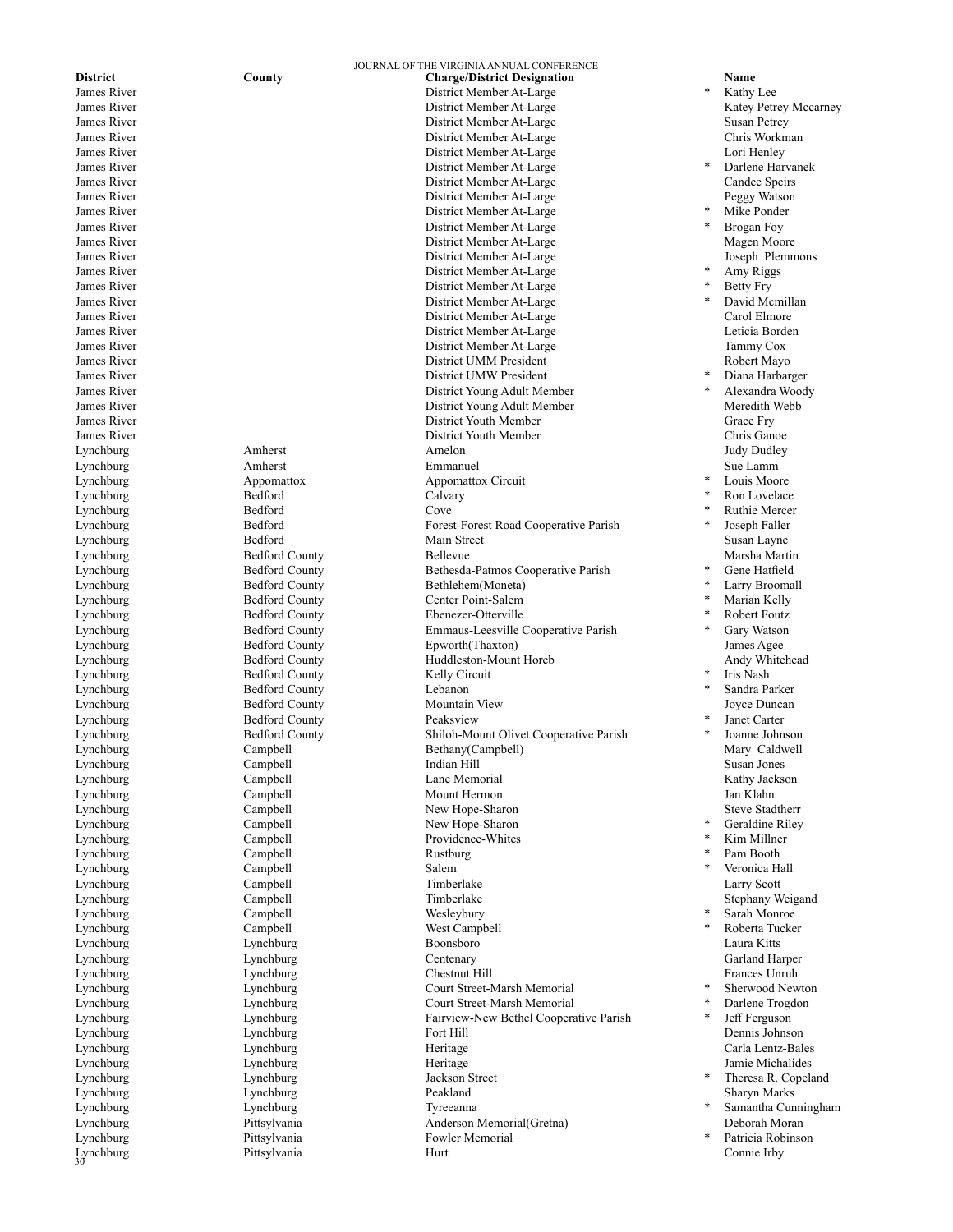Lynchburg Pittsylvania Payneton-Siloam Freddie Wydner Lynchburg Pittsylvania Smith Mountain Rappahannock River Caroline Caroline Bowling Green Rappahannock River Rappahannock River Caroline<br>
Rappahannock River Caroline Shiloh<br>
Caroline Shiloh Wright Rappahannock River Fauquier Rappahannock River Fauquier Fauquier Grace(Hartwood) Rappahannock River Fauquier Rappahannock River Fauquier Fauquier Morrisville<br>Rappahannock River Fauquier Fauquier Mount Horeh Rappahannock River Fauquier Rappahannock River Fauquier Fauquier Remington Rappahannock River Rappahannock River King William Kappahannock River King William King William Kappahannock River King William K Rappahannock River King William McKendree Rappahannock River Lancaster Irvington Rappahannock River Rappahannock River Rappahannock River Rappahannock River Spotsylvania Eastland Rappahannock River Spotsylvania<br>
Rappahannock River Spotsylvania

IV. ROLLS OF CONFERENCE MEMBERS **District County County Charge/District Designation Name**<br>
Lynchburg Pittsylvania **Name Bethel-Motley Picket and** *Pittsylvania* **New Bethel-Motley** *Picket**Picket**Picket**Picket**Picket**Picket**Picket* Lynchburg Pittsylvania New Bethel-Motley Payneton-Siloam Pittsylvania Zion Lynchburg District Lay Leader Susan White District Member At-Large Lynchburg District Member At-Large Lynn Watson Lynchburg District Member At-Large Lynchburg District Member At-Large Karen Bragg Lynchburg District Member At-Large Willie Weigand District Member At-Large Lynchburg District Member At-Large Harriett Darst Lynchburg District Member At-Large Lynchburg District Member At-Large Linda Milner Lynchburg District Member At-Large Deb Broadwater Deb Broadwater at Large Deb Broadwater Deb Broadwater Deb Broadwater District Member At-Large Deb Broadwater Deb Broadwater District Member At-Large Raren Bell District Member At-Large Lynchburg District Member At-Large Rodney Bell Lynchburg District Member At-Large Peggy Harper Lynchburg District Member At-Large Chris Howell District Member At-Large Julie Arthur Lynchburg District Member At-Large Lynchburg District Member At-Large Patricia Robinson District Member At-Large Lynchburg District Member At-Large Julie Witcher Lynchburg District Member At-Large Brenda Hudson District Member At-Large Lynchburg District UMW President Teresa Watson Lynchburg District Youth Member Anna May Angus Rappahannock River Caroline Caroline Caroline Caroline Caroline Caroline Tim Hume<br>
Rappahannock River Caroline Caroline Rehoboth (Caroline) Caroline Caroline Caroline Caroline Caroline Caroline Rappahannock River Caroline Wrights Chapel Shawn Kiger Rappahannock River Essex Essex Essex-King and Queen Susan Gayle Rappahannock River Essex Essex Tappahannock Memorial Corraine Henicheck<br>Rappahannock River Fauquier Cedar Run Cedar Run Cedar Run Michelle Hermsdorf Rappahannock River Fauquier Fauquier Liberty Liberty Ceorge Brown<br>
Rappahannock River Fauquier Hauquier Midland State State State State State Rappahannock River Fauquier Fauquier Remington Remington Remington Remington Karen Fedorov Rappahannock River Fredericksburg Fredericksburg Joanne Wilson Rappahannock River Fredericksburg Fredericksburg Mike Wilson Rappahannock River Fredericksburg Fredericksburg Fredericksburg Fredericksburg Sillian Levis<br>1991 - Fredericksburg Fredericksburg Hillcrest Hillcrest States (Kathleen Holladay Rappahannock River King and Queen Shepherds Shepherds Peggy Clark Rappahannock River King George Bahlgren Dahlgren Dahlgren Denise Ramsbotham<br>
Rappahannock River King George Fletchers Chapel Carol Kieffer Carol Kieffer Rappahannock River King George Fletchers Chapel Carol Kieffer Trinity(King George) Rappahannock River Lancaster Asbury(Lancaster) Ted George Rappahannock River Lancaster Lancaster Bethel-Emmanuel Rappahannock River Lancaster Kilmarnock Sherry Ketner Rappahannock River Lancaster White Stone Julie Williams George Rappahannock River Northumberland Galilee Edward Barnes Rappahannock River Northumberland Henderson Catherine Courtney Rappahannock River Northumberland Melrose Ellen Cowart Rappahannock River Northumberland Northumberland Northumberland Cindy Ewoldt Rappahannock River Richmond County Richmond Laura Barrett Rappahannock River Spotsylvania<br>
Rappahannock River Spotsylvania Shady Grove-Olivet Rappahannock River Spotsylvania and Tabernacle Superintensity and Joe Greene and Superintensity<br>
Rappahannock River Spotsylvania Superintensity Superintensity Superintensity Superintensity Superintensity Superintensity Wilderness Community

# John Gibson Amy Taylor<br>Freddie Wydner Melissa Newbill Kim Morris Brenda Bryant Shelley Burleigh<br>Linda Milner Jon Travis Morris Denise Bryson Jim Hambley Lynwood Broaddus David Whitesell Jim Settle Jennifer Marston Jim Defnall Karen Federov Lona Dunlavey Corey Mcconville Donna Funkhouser Linda Hixon Frances Vaughn **Robert Harbick** B.J. Oliver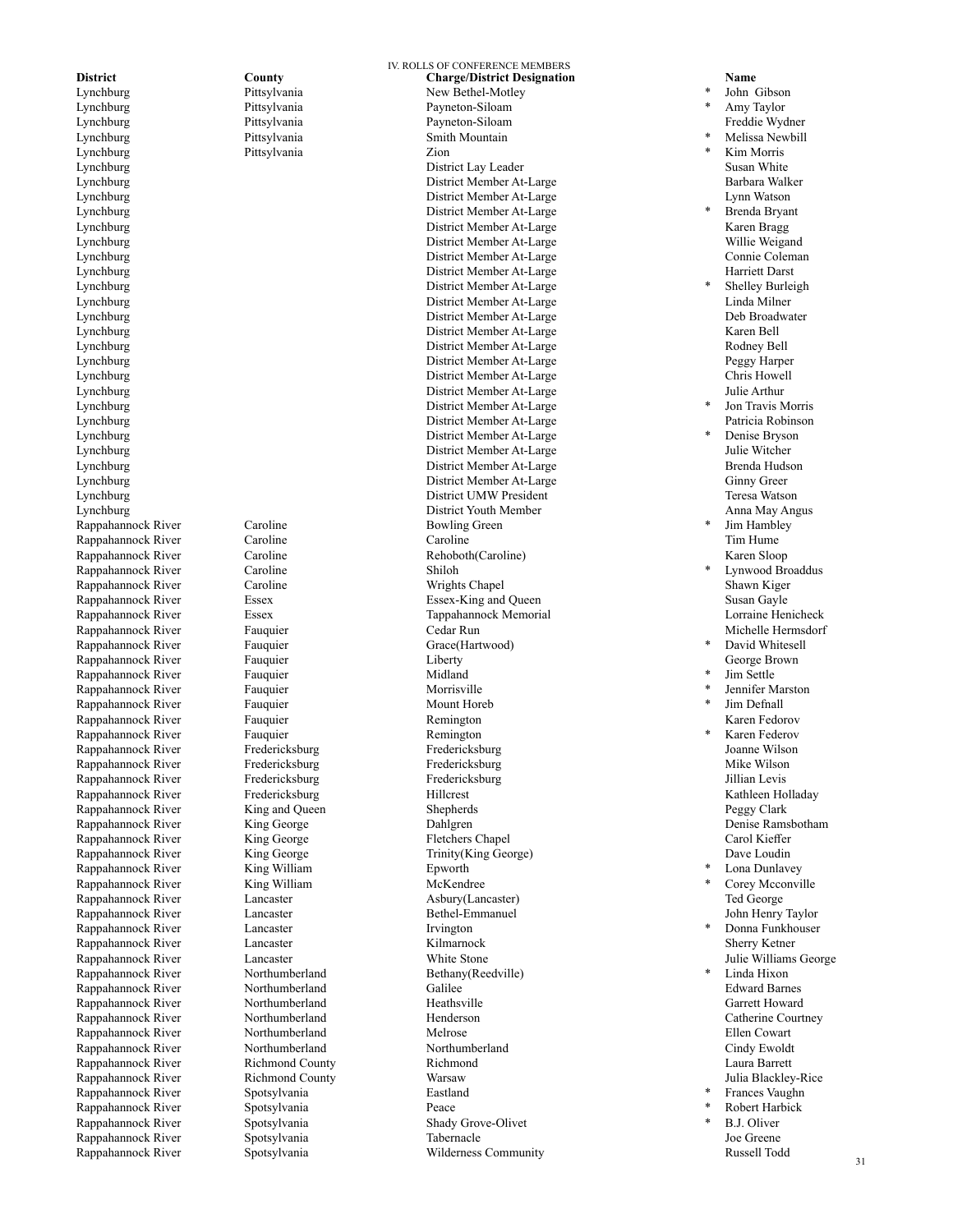Richmond Rappahannock River Rappahannock River Rappahannock River Westmoreland Colonial Beach Rappahannock River Richmond Goochland Bethel

JOURNAL OF THE VIRGINIA ANNUAL CONFERENCE **District County County County Charge/District Designation Name Name Richard Reichert Reproduces** *Richard Reichert* Rappahannock River Spotsylvania 21 Zion 2008 (2019)<br>Rappahannock River Stafford Stafford Andrew Chapel(Stafford) 2008 (39 George Langford Andrew Chapel(Stafford) Rappahannock River Stafford Stafford Antioch Antioch **and Antioch** <sup>\*</sup> Don Eldred<br>
Rappahannock River Stafford Stafford Ebenezer(Stafford) <sup>\*</sup> Chris Sharon Rappahannock River Stafford Ebenezer(Stafford) \* Chris Sharon Rappahannock River Stafford Stafford Falmouth Falmouth  $\qquad$  Peborah Beveridge Stafford Stafford Stafford New Hope Stafford Stafford Republic Rappahannock River Stafford Stafford Stafford New Hope Stafford Stafford Staffor Rappahannock River Stafford Stafford Regester Chapel **Regester Chapel Regester Chapel Regester Chapel Regester Chapel** Rappahannock River Stafford Stafford Saint Matthias Saint Matthias Mary Ella Fuquay Rappahannock River Westmoreland Andrew Chapel(Westmoreland) Nancy Kittrell Rappahannock River Westmoreland Carmel-Coles Point Rappahannock River Westmoreland Ebenezer(Westmoreland) Jeanne O. Axtell Rappahannock River Westmoreland Edgewater Dick Lahey Rappahannock River Westmoreland Grace(Oak Grove) Steve Allen<br>
Rappahannock River Westmoreland Montross Steve Allen Bos Rappahannock River Westmoreland Montross<br>
Rappahannock River Montross<br>
District Lay Leader Rappahannock River **District Lay Leader** District Lay Leader **District Lay Leader** David Berry Rappahannock River **Night At-Large** Communication Communication Communication Communication Communication Communication Communication Communication Communication Communication Communication Communication Communication Comm Rappahannock River District Member At-Large Rappahannock River District Member At-Large John Nelson Rappahannock River and the South Communist Communist Communist Communist Communist Communist Communist Communist<br>Rappahannock River and the Communist Communist Communist Communist Communist Communist Communist Communist Co Rappahannock River **District Member At-Large District Member At-Large** Annet Rappahannock River **Annette Annette At-Large District Member At-Large** District Member At-Large Barbara Swingle Rappahannock River **New Struck Report Contains Container** District Member At-Large Karen Elmore Karen Elmore Rappahannock River and the South Contract Member At-Large and Jim Helm<br>
Rappahannock River Carolyn Nelson<br>
District Member At-Large Carolyn Nelson District Member At-Large Rappahannock River District Member At-Large Larry Tubbs Rappahannock River Stephanie Serrett District Member At-Large Stephanie Serrett Stephanie Serrett Rappahannock River **District Member At-Large** Patricia "trish" Vaughan Rappahannock River Suzanne Shrader New Bistrict Member At-Large Suzanne Shrader Suzanne Shrader Rappahannock River Suzanne Shrader Burgher At-Large Suzanne Shrader Rappahannock River Suzanne Shrader Suzanne Shrader Suzanne District Member At-Large Rappahannock River **District Member At-Large** Rappahannock River **District Member At-Large** Patty Clarke Eric Member At-Large **Patty Clarke Eric Clarke Eric Clarke Eric Solution** Rappahannock River **Catherine White** District Member At-Large Catherine White Rappahannock River and the State of the District Member At-Large Matthew Blackley<br>
District Member At-Large State Matthew Blackley<br>
2015 - District Member At-Large State Matthew Matthew Blackley<br>
2016 - Matthew Blackley District Member At-Large Rappahannock River District Member At-Large Susan Driggers Rappahannock River and the South Communist Communist Communist Communist Communist Communist Communist Communist Communist Communist Communist Communist Communist Communist Communist Communist Communist Communist Communist District Member At-Large Rappahannock River and the second of the District UMM President and the Bob Pickett<br>
District UMW President and the Penny Kelly<br>
District UMW President and the Penny Kelly Rappahannock River **Penny Kelly District UMW President** Penny Kelly Rappahannock River District Young Adult Member Rappahannock River **National State Advances Advances Advances Advances Advances Advances Advances Advances Advances Advances Advances Advances Advances Advances Advances Advances Advances Advances Advances Advances Advance** Rappahannock River and the Cloud Exercise of the District Youth Member and the Cloud Rappahannock River and The Cloud District Youth Member and The Cloud Rappahannock River and The Cloud District Youth Member and The Kayan Rappahannock River **Christene Exampahannock River Christene Exampahannock River Christene Exampahannock Christene Exampahannock Christene Exampahannock Christene Exampahannock Christene Exampahannock Christene Exampahannoc** Richmond Chesterfield Asbury Memorial \* Eugene Hawkins Richmond Chesterfield Beulah Ken Spitzley Richmond Chesterfield Beulah Beth Spitzley Richmond \* Chesterfield Bon Air + Richard Grier Richmond Chesterfield Bon Air \* Barbara Grier Richmond Chesterfield Brandermill Karen Harp Richmond Chesterfield Mount Pisgah Cora Wilson Richmond Chesterfield Mount Pisgah Carrie Wilson Richmond Chesterfield New Life Victor Neal Richmond Chesterfield Providence(Chesterfield) \* Linda Whittle Richmond Chesterfield Saint Luke's \* Bill Brown Richmond Chesterfield Saint Mark's Ryan Tinsley Richmond Chesterfield Sherbourne Arnold Richardson Richmond Chesterfield Woodlake Jackie Nation Richmond Chesterfield Woodlake Don Vaught Richmond Goochland Corinth(Goochland) Richmond Goochland Saint Matthew's Patty Johnson Richmond Hanover Duncan Memorial(Ashland) Susen Dunmire Richmond Hanover Buncan Memorial(Ashland) Rich Fisher<br>Richmond Hanover Dunns Chapel Dunns Chapel Greg Dean Richmond **Hanover** Hanover Dunns Chapel **Dunns Chapel** Greg Dean Richmond Hanover Enon Carol Faye Lipes Richmond **Forest Grove Forest Grove Forest Grove** Sandra Mills Richmond Emily Eaton Hanover Kenwood Kenwood Emily Eaton Emily Eaton Richmond Hanover Lebanon Jimmy Mills Hanover Mechanicsville

Kris Hicks Amy Tabler Glenn Bossie<br>Terry Bain Mary Beth Bryant Pam Smith Julie Boucher<br>Patty Clarke Erickson Jack Almy T.J. Oliver Sequoyah Fortune **Buddy Ford** Thomas Browning

David Brown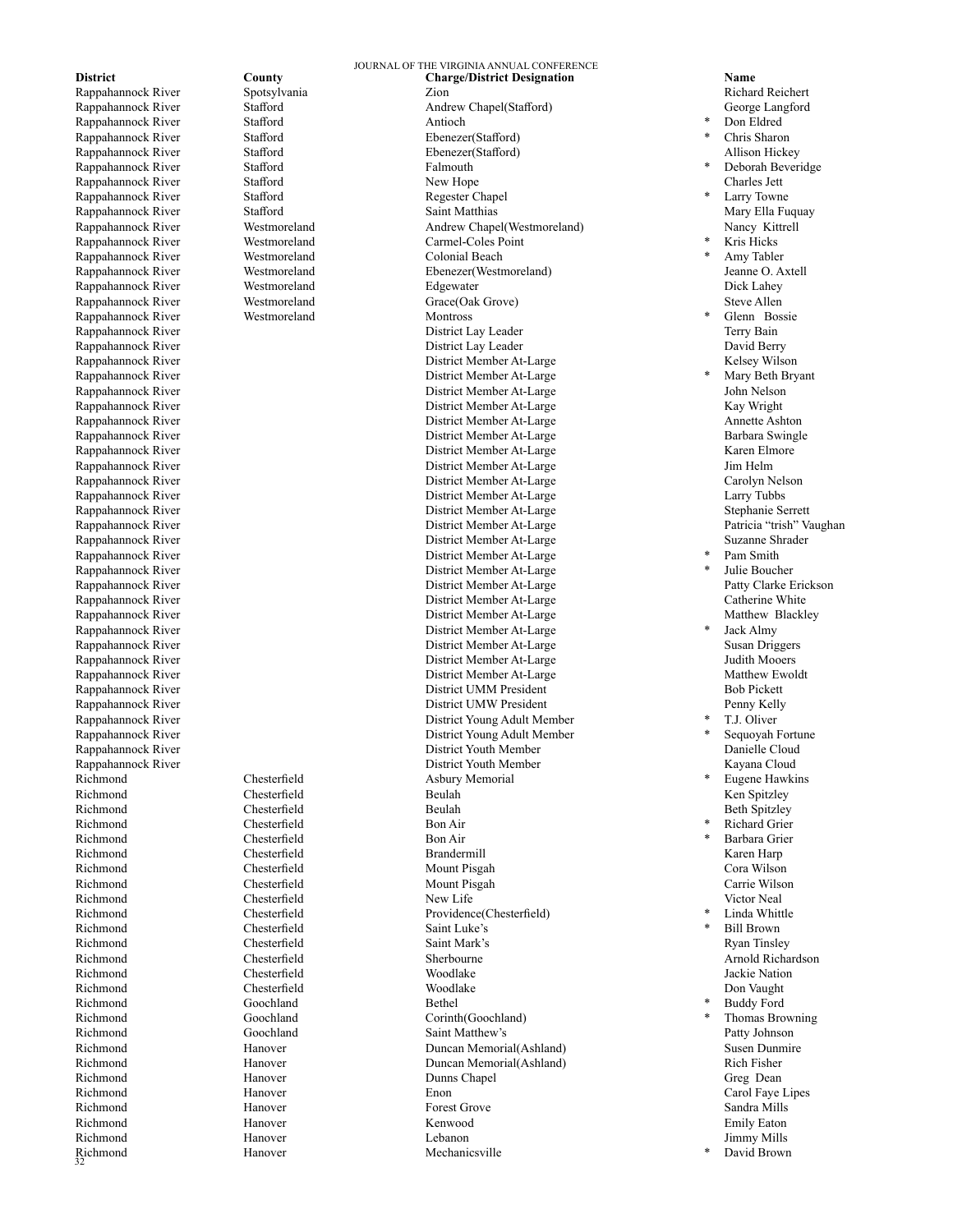Richmond Hanover Shiloh Richmond Henrico Fairmount Richmond Henrico Lakeside Richmond Henrico Willis Richmond Richmond Central

Richmond

IV. ROLLS OF CONFERENCE MEMBERS **District County County Charge/District Designation Name Name Richmond Hanover Mount Hermon Mount Accounty Exhibit Name Exhibit Exhibit Mount Hermon** Richmond Hanover Mount Hermon<br>
Richmond Hanover New Song New Song Richmond **Example Hanover** Hanover Saint Peter's Secret 2012 12:30 Leon Stockwell Richmond Hanover Shady Grove(Mechanicsville) Will Wentzien<br>
Richmond Hanover Shady Grove(Mechanicsville) \* John Gillette Hanover Shady Grove(Mechanicsville) Richmond **Example Hanover** Hanover West Hanover **West Hanover Fredy Calderon** Richmond **Example Henrico** Henrico Brookland Brookland Carolyn Babcock Richmond Henrico Henrico Chamberlayne Heights Richmond Henrico Christ Christ Christ Christ Lloydette Diggs Richmond Henrico Corinth(Sandston)<br>
Richmond Henrico Discovery Discovery Richmond Marc Hinerman Henrico Fairmount Fairmount Alexander Marc Hinerman Richmond Henrico Good Shepherd Dawn Heldmann Richmond Bob Lowerre<br>
Richmond Henrico Greenwood-Laurel Park<br>
Richmond Susan Johnston Greenwood-Laurel Park Richmond **Henrico** Henrico **Highland Springs** Tom Eubank Tom Eubank Richmond **Henrico** Henrico **Laurel Hill Hill Henrico Henrico Henrico Henrico Henrico Henrico Henrico Henrico Henrico Henrico Henrico Henrico Henrico Henrico Henrico Henrico Henrico Hen** Richmond **Henrico** Henrico River Road **River Road** Gib Seese Richmond Henrico Saint Andrew's Richmond **Henrico** Henrico Shady Grove (Short Pump) Jack Reasor Richmond Henrico Shady Grove (Short Pump) Robert Reed Richmond **Henrico** Henrico Skipwith Skipwith Donna Patterson Richmond Henrico Trinity Art Utley Richmond Brad Booker (Henrico Trinity Richmond Brad Booker Richmond Henrico Trinity Jan Booker Richmond **Henrico** Henrico Welborne **Carol Chase** Carol Chase Richmond **Henrico** Henrico Willis **Christopher Jaquez** Worship and Praise Richmond Henrico Worship and Praise Richmond Louisa Gum Spring Jim Worley Richmond New Kent Providence(New Kent) Dan Vandervort Richmond Powhatan Powhatan Jane Rager Richmond Richmond Asbury(Church Hill) Angela Coleman Richmond Richmond Belmont Wallace Mcmichael Richmond Richmond Boulevard Lauren Leggett Richmond Richmond Centenary Douglas Wilson Richmond Richmond Richmond Richmond Emmausat Stratford Hills Timothy Maeng<br>Pichmond Pichmond Richmond (Finance Cinter Park 1995) Richmond Richmond Richmond Ginter Park<br>
Richmond Richmond Huguenot Richmond Richmond Richmond Huguenot Huguenot Gerry Flinchbaugh Richmond Richmond Ramsey Memorial Sue Newman Richmond Richmond Ramsey Memorial Rick Vance Richmond Richmond Richmond Reveille Reveille Revenue and Maureen Mckay Richmond Richmond Reveille Jill Gaynor Richmond Richmond Reveille Melvin Ely Richmond Richmond Richmond Richmond Walmsley Boulevard Ryan Thore<br>Richmond Richmond Richmond Wesley Memorial Wesley in the Bessie Owens Wesley Memorial Richmond Richmond Westhampton Lucy Harris Richmond Richmond Westover Hills James Mays Richmond Susan Custer Custom Custom District Lay Leader Susan Custer Susan Custer Richmond District Member At-Large Kip Robinson District Member At-Large Richmond District Member At-Large Susan Thomas District Member At-Large Brenda Capen<br>
District Member At-Large Brenda Capen<br>
Bohn Fuller Richmond District Member At-Large Richmond District Member At-Large Wenda Singer District Member At-Large Richmond Rosa Lewis Communication Communication Communication Communication Communication Communication Communication Communication Rosa Lewis Richmond District Member At-Large Bill Pike Richmond District Member At-Large Linda Porter Richmond District Member At-Large Nicholas Ruxton District Member At-Large Richmond Maria Maxwell **District Member At-Large** Maria Maxwell Maria Maxwell Richmond District Member At-Large Carol Draper Richmond District Member At-Large Pamela K Johnson Richmond District Member At-Large<br>Richmond District Member At-Large District Member At-Large

Lillie Donahue Kathy Emond John Gillette Mary Ann Fleming<br>Fredy Calderon Dean Pittman \* Rachael Buck Grace Blair Marc Hinerman<br>Marc Hinerman Teresa Temple Ajit Tiwari Julia Roquemore Denise Motley Denise Motley Patricia Ellington Janet Tyler Sarah Lynn Croll Carolyn Kreider Joanna Ambrose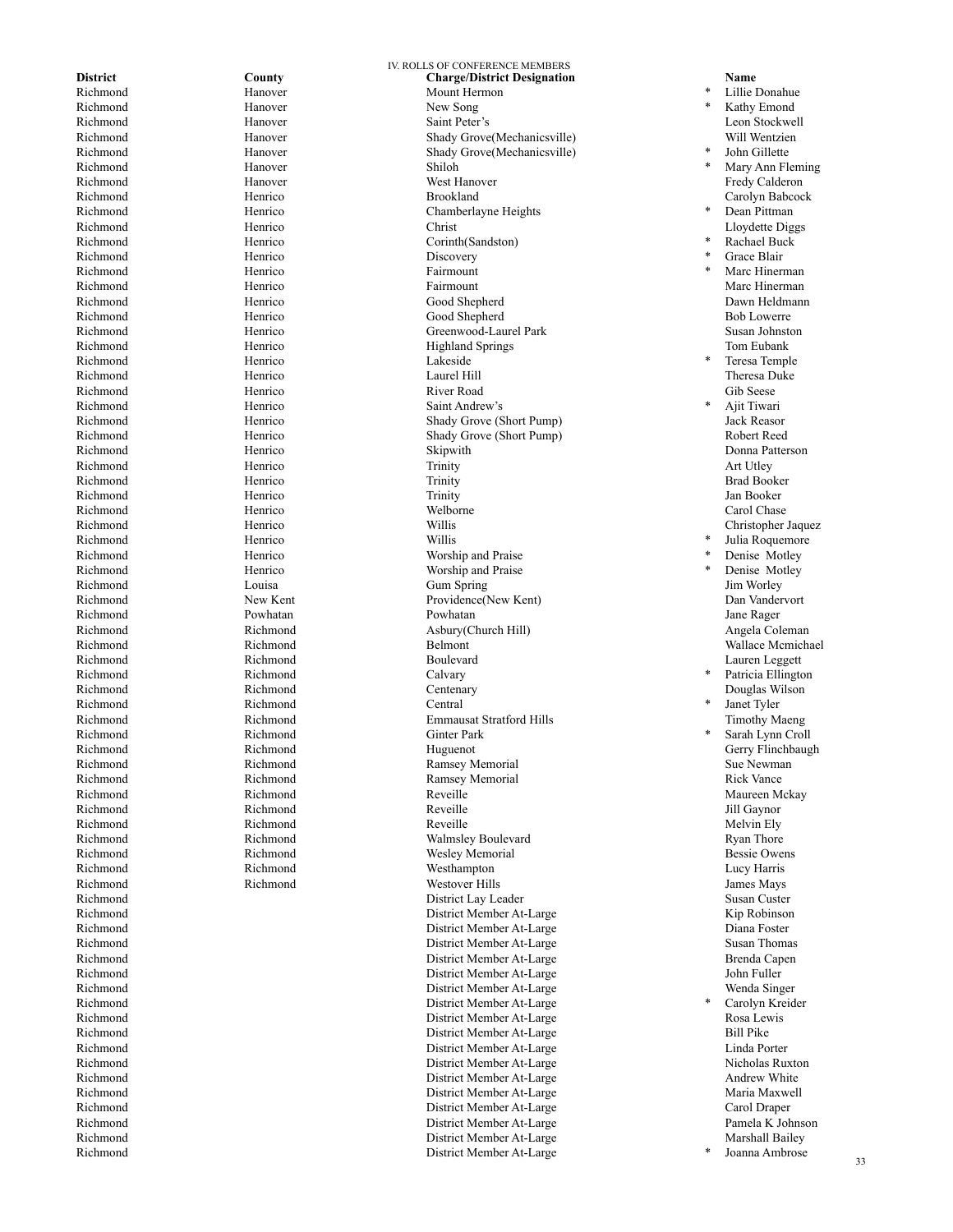Roanoke

Roanoke Bedford County Parrish Chapel Roanoke Botetourt Buchanan Roanoke Botetourt Ebenezer Roanoke Botetourt **Botetourt** Foothills Roanoke Floyd Mount Elbert Roanoke Franklin County Boones Mill Roanoke Franklin County Mount Olivet Roanoke Montgomery Belview<br>Roanoke Montgomery Blacksburg<br>Blacksburg Roanoke Montgomery Blacksburg Roanoke Montgomery Crockett Springs Roanoke Montgomery Halls Roanoke Montgomery Lafayette<br>
Roanoke Montgomery Mount Tabor<br>
Mount Tabor Roanoke Montgomery Prices Fork Roanoke Montgomery Wesley Memorial Roanoke Fairview Roanoke Grace Roanoke Grace

JOURNAL OF THE VIRGINIA ANNUAL CONFERENCE **District County County Charge/District Designation Name Richmond Richmond Richmond Richmond Richmond Property Property Richmond Property Property Property Property Property Property P** Richmond District Member At-Large<br>
Richmond District Member At-Large<br>
District Member At-Large District Member At-Large Kevin Bruny Richmond District Member At-Large Joy Crawford Richmond District Member At-Large Joungwon Eo Richmond District Member At-Large Richmond District Member At-Large Katie O'Kennon District Member At-Large Richmond and the Community of the District Member At-Large and Martha Worsham Martha Worsham Richmond District Member At-Large Richmond District Member At-Large Joann Batteiger Richmond District Member At-Large Karen Albro District Member At-Large Richmond and Bill Chaffin Charles and District Member At-Large and Bill Chaffin Bill Chaffin Richmond **Example 2.1 According to the United States** District Member At-Large Marykaye Cochran Richmond District Member At-Large Myrna Graves Richmond and the Charles Contract Member At-Large A Regina Leftwich<br>
District Member At-Large A Regina Leftwich<br>
District Member At-Large A Regina Leftwich<br>
A Regina Leftwich District Member At-Large Richmond District Member At-Large Richmond District Member At-Large Martha Stokes Richmond Tom Wagstaff and the District Member At-Large Tom Wagstaff and Muslim Controller at the District Member At-Large Tom Wagstaff Richmond District Member At-Large Richmond District Member At-Large Janie Nuttall Richmond District Member At-Large Brenda Nesmi and District Member At-Large Richmond District Member At-Large Claude Stocky Richmond District Member At-Large Rives Priddy District Member At-Large Richmond District UMM President Dann Ladd Richmond Scotty Doyle **District UMW President** Scotty Doyle Richmond District Young Adult Member Richmond District Youth Member District Youth Member Roanoke Bedford County Mays Memorial Myra "jean" Cochran Myra "jean" Cochran Roanoke Botetourt Andrew Chapel Sandra Camper Roanoke Botetourt Eagle Rock Debbie Thurston Roanoke Botetourt Fincastle Weldon Martin Roanoke Botetourt Saint Mark's Norman Craft Roanoke Craig New Castle Angie Huffman Roanoke Floyd Floyd Parish \* Reba Goff Roanoke Giles Newport-Mount Olivet Annie Seago Roanoke Giles Pembroke Ron Smith Roanoke Montgomery Asbury(Christiansburg) Jalin Diggs Roanoke Montgomery Blacksburg Preston Lattimer Roanoke Montgomery Blacksburg Tim Thacker Roanoke Montgomery Calvary(Christiansburg) Mary Hughes Roanoke Montgomery Fieldstone Cyndi Hagan Roanoke Montgomery Goodwin Memorial Roanoke Montgomery Mount Tabor Bob Macleod Roanoke Montgomery Park Sallie Strauss Roanoke Montgomery Saint Paul(Christiansburg) Tom Bell Roanoke Montgomery Trinity(Christiansburg) Roanoke Montgomery White Memorial Barnett Carr<br>Roanoke Roanoke Roanoke Roanoke Eairview Fairwich (1990) Roanoke Roanoke Greene Memorial Ann Swank Roanoke Roanoke Huntington Court Sue Brewer Roanoke Roanoke Raleigh Court Sue Mccoy Roanoke Roanoke Saint Paul(Roanoke)

Marie Coone Mansoor Yagoub Sung Song Yoon Song Richmond District Member At-Large Robert "bob" Stephens **Ruth Wilkinson** Justin Robins **Hailey Draper**<br>Jonathan Ray Alan Hilbert Keith Sumrell<br>Debbie Thurston Judy Kelly Luther Compton Glenda Brouwer Susan Cain **Mckinley Nelson Mark Bruce** Amy Robertson<br>Preston Lattimer Joyce Jewell Susan Conner Lynn Reece Mary Lou Hawley Karey Gray Clarisa Shepherd Vicki Baker Jackie Baldwin Wendell Atkinson Frances Chubb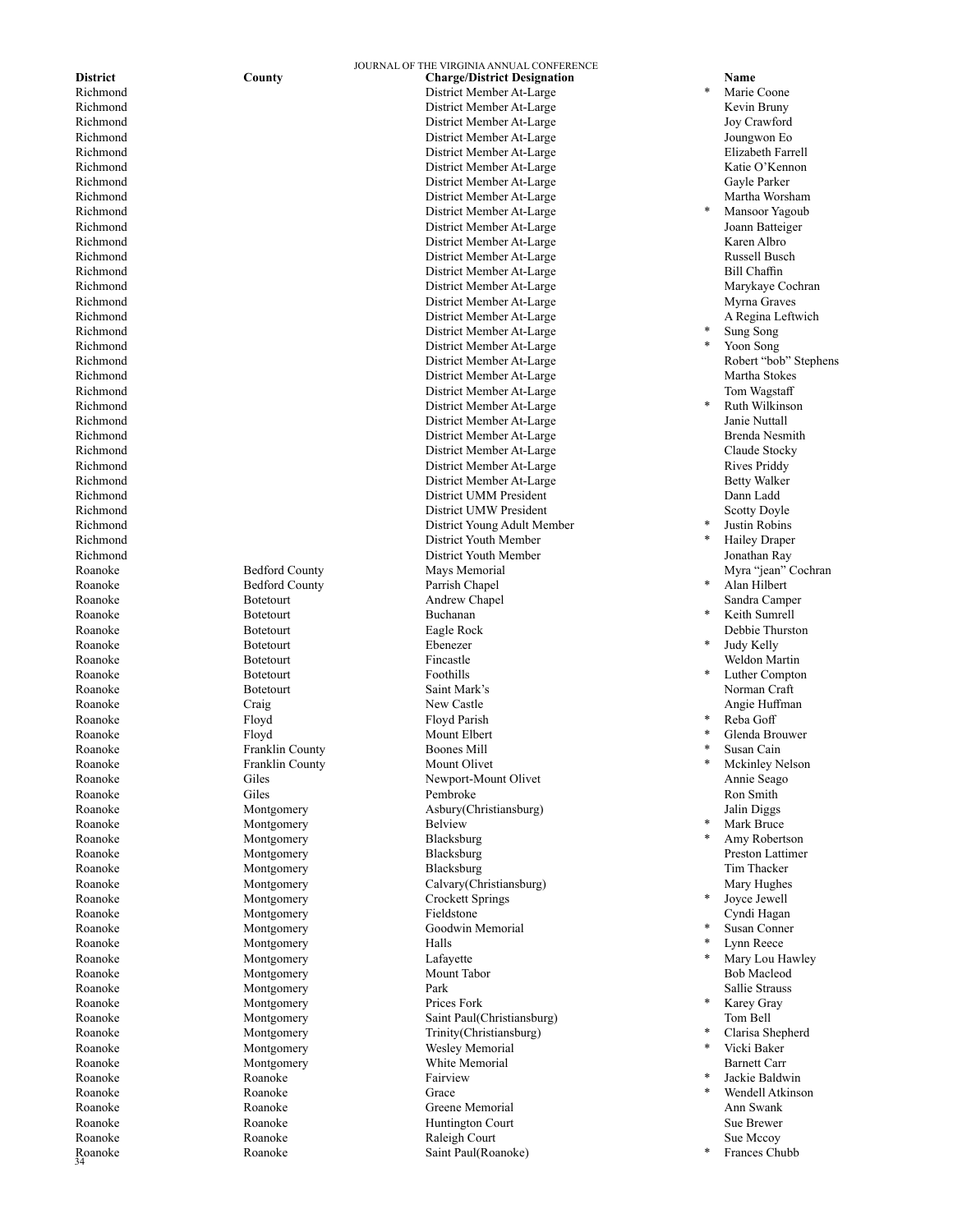Staunton Augusta Jollivue

Roanoke Roanoke Roanoke Trinity(Roanoke)<br>
Roanoke Roanoke Roanoke Trinity(Roanoke) Roanoke West End Roanoke Roanoke Woodlawn Roanoke County Cave Spring Roanoke Roanoke County Locust Grove Roanoke County Roanoke Salem Salem Calvary(Salem) Roanoke Salem Salem Central

IV. ROLLS OF CONFERENCE MEMBERS **District County County County Charge/District Designation Name Name Roanoke Roanoke Roanoke Roanoke Everett Holland** Roanoke Roanoke South Roanoke Everett Holland Roanoke Roanoke Southview Karen Davis Roanoke Roanoke Three Oaks Fellowship Robin Claris Trinity(Roanoke) Roanoke Roanoke Windsor Hills Lois Singleton Roanoke **Roanoke County Bonsack Bonsack** *Deff Armstrong* Roanoke Roanoke County Catawba Circuit Joe Reich Roanoke County Cave Spring Cave Spring Cave Spring Karen Dinkins<br>Roanoke Roanoke County Cave Spring Cave Spring Cave Spring Debbie Jones Roanoke **Roanoke County** Cave Spring Cave County Cave County Cave County Cave County Cave County Cave Spring Cave County Cave County Cave Spring Cave County Cave County Cave Spring Cave County Cave County Cave County Cave Roanoke **Roanoke** Roanoke County **Roanoke** Lawrence Memorial Roanoke Roanoke County Mount Pleasant(Roanoke) Joyce Ison Roanoke Roanoke County Rockingham Court Roanoke **Roanoke County Roanoke Thrasher Memorial** Roanoke Roanoke County Thrasher Memorial Roanoke Salem First Dale Foster Roanoke Salem First Zella Poarch Roanoke District Lay Leader Roanoke District Member At-Large Gayle Graves District Member At-Large Roanoke **Example 2018** District Member At-Large **Constanting 1. Andree Brooks** District Member At-Large J. Andree Brooks Roanoke District Member At-Large Jacob Paysour Roanoke District Member At-Large Jan McCall Failes Roanoke District Member At-Large District Member At-Large Roanoke **Example 2** and the District Member At-Large **Beverly Bonderman** Roanoke **Example 2018** Brooks **District Member At-Large** Brooks **Brenda Brooks** Roanoke District Member At-Large Cynthia Martin Roanoke District Member At-Large Lois Sanborn District Member At-Large Roanoke **New South Accord Contract Member At-Large** Mike Sanborn Mike Sanborn **Mike Sanborn** Roanoke District Member At-Large Nancy Sasser District Member At-Large Nathaniel Bishop Roanoke **Example 2018** Rhonda Rogers **District Member At-Large** Rhonda Rogers Rhonda Rogers Roanoke Sandra Bullington Communication Communication Communication Communication Communication Communication Communication Communication Communication Communication Communication Communication Communication Communication Roanoke District Member At-Large Shirley Brown Roanoke Sue Speed District Member At-Large Sue Speed Sue Speed Roanoke Sylvia Bishop District Member At-Large Sylvia Bishop Roanoke District Member At-Large Warner Bonderman Roanoke District UMW President Phyllis Geoghegan District Young Adult Member Roanoke **Example 2018** 2018 12:30 District Young Adult Member **Abigail Hickman** Roanoke District Youth Member Ethan Kaufman Roanoke District Youth Member Keith Cox Epworth-Mountain Valley Staunton Alleghany Alleghany Alleghany Staunton Alleghany Callaghan Benny Southall Staunton Alleghany March 1983 (2008) Alleghany Iron Gate Contract and Reta B. Persinger Staunton Alleghany Mount Pleasant-South Covington Linda Black Staunton Alleghany Alleghany Potts Valley Staunton Augusta **Bethlehem** Staunton Augusta Calvary Hannah Doty Staunton Augusta Calvary Bill Betlej Staunton Augusta Churchville Cooperative Parish Tom Rose Staunton Augusta Fishersville Leigh Iberg Staunton Bill Case Augusta Creenville Greenville Bill Case Staunton Augusta Lyndhurst-Oak Hill Staunton Augusta McKinley Gary Riley Staunton Augusta Mint Spring Staunton Augusta Sherando Staunton Augusta West Augusta Staunton Bath Bath Trudy Woodzell Staunton Bath Hot Springs Frank Johnson Staunton Botetourt Mount Olivet

Leroy Worley<br>Michael Hicks Jim Sholes<br>Lois Singleton John Bingham Susie Ross Nathan Staley Maria Wickham Nikki Corcoran Jo Brooks Jody Mabry John Senter Gary Morris Jane Collins<br>Alan Johnson Sam Clemons Carl Mann Megan Mcilwee Mary Farrish Elmer Alger Midge Price Phyllis Breeden Linda Tinsley<br>Trudy Woodzell

Martha Gray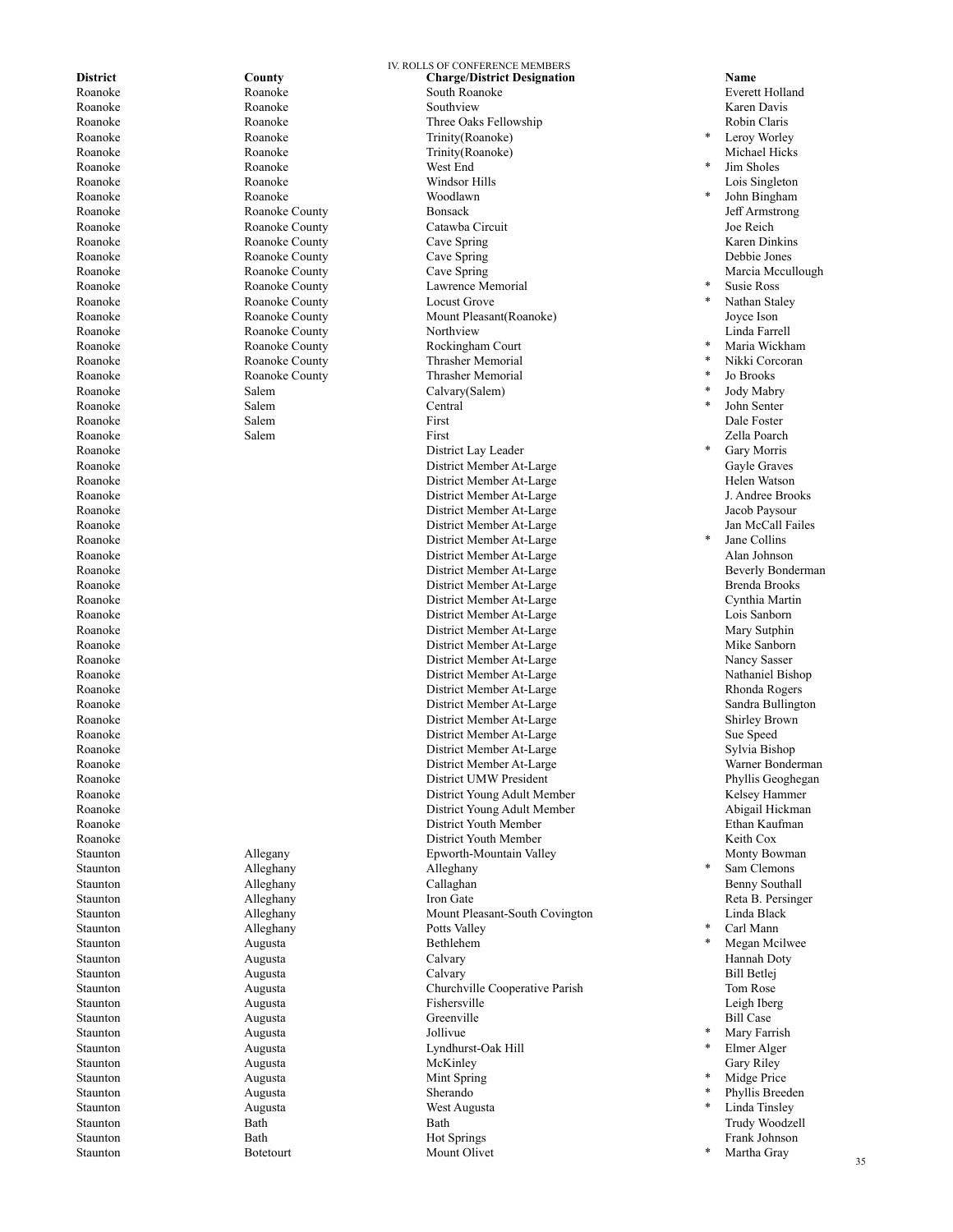Winchester Winchester **Loudoun** Loudoun Agape

Staunton Highland Monterey Staunton Rockbridge Marvin Staunton Rockbridge Rockbridge Rockbridge

JOURNAL OF THE VIRGINIA ANNUAL CONFERENCE **District County County County Charge/District Designation Name Name Name County County County County Charge/District Designation County Paul Ianiczek** Staunton Buena Vista Saint John's(Buena Vista) Paul Janiczek Clifton Forge Central(Clifton Forge) Staunton Covington Christ's Cooperative Parish Joe Rose Staunton Covington Granbery Memorial Kim Warlitner Staunton Covington Covington Mount Carmel 309 Cover Emerson Staunton Highland Blue Grass Catherine Halterman Staunton Highland McDowell Lee Blagg Staunton Highland McDowell Lee Blagg Staunton Lexington Trinity(Lexington) Anne Grimmer Staunton Rockbridge Collierstown Amy Hayslette Staunton Rockbridge Fairfield Teresa Fisk Staunton Staunton Central(Staunton) Connie Davis Staunton Staunton Staunton Cherryvale Cooperative Parish Bonnie Reeves<br>Staunton Staunton Staunton Christ(Staunton) Revin Block Staunton Staunton Christ(Staunton) Staunton Staunton Marquis Memorial Staunton Staunton Saint John's(Staunton) Staunton Staunton Saint Paul's Doug Harris Staunton Waynesboro Basic Robin Powell Staunton Waynesboro Glovier Memorial Karen Wright Staunton Waynesboro Main Street Chris Grandle Staunton Waynesboro Pleasant View Staunton Waynesboro Saint Mark's Beth Haynes Staunton District Lay Leader Larry Creamer Staunton District Member At-Large Staunton District Member At-Large Butch Washer Staunton District Member At-Large David Grimm Staunton District Member At-Large Deborah Grimm Staunton District Member At-Large Dorothy Dunnings District Member At-Large Staunton District Member At-Large Staunton and a member at Large At-Large Ann Klotz Staunton District Member At-Large Beth Christian Staunton District Member At-Large Staunton District Member At-Large Staunton District Member At-Large Thomas Davis Staunton District Member At-Large Vicki J. Boger Staunton District UMM President Staunton District UMW President Staunton **District Young Adult Member** Staunton District Young Adult Member Laney Greer Winchester Clarke Clarke Boyce-Millwood-White Post William Fulton Winchester Clarke Clarke Clarke Crums Crums and the Ellis Chapman Clarke Crums Crums Clarke Clarke Clarke Crums C Winchester Clarke Duncan Memorial(Berryville) Juli Luzzi Winchester Clarke Paris Mountain Winchester **Fauquier** Fauquier Cool Spring Cool Served Cool Served Cool Served Cool Spring Winchester **Fauquier** Fauquier Linden-Markham-Marshall Cooperative Parish Bob Lambert Winchester Fauquier Middleburg-Rectortown Cooperative Parish Gail May Winchester Frederick Brucetown Joy Bly Winchester **Frederick** Frederick Burnt Factory **Burnt Factory Comma Gallagher** Winchester Frederick Cedar Grove Dennis Fishel Winchester Frederick Emmanuel Cheryl Gearhart Winchester Frederick Fairview-Refuge Winchester Frederick Grace(Middletown) Carolyn Bell Winchester **Frederick** Frederick Hites Chapel **Hites Chapel Rhea Orndorff** Winchester Frederick Kernstown Winchester Frederick Mount Olive-Relief Elwanda Luttrell North Frederick Winchester Frederick Old Bethel-Welltown Cooperative Parish Pleasant View Winchester **Frederick** Redland Redland Pat Wilson Winchester Frederick Frederick Round Hill(Frederick) Winchester **Frederick** Stephens City Winchester **Frederick** Frederick Wesley Chapel-Pine Grove Nancy Reed<br>
Winchester I oudour Agane Winchester **Southern Example 2018** Loudoun Bethany(Purcellville) Bobbie Cochran Bobbie Cochran Winchester Loudoun Evergreen Loudoun Harmony(Hamilton) Winchester Loudoun Leesburg Kim Kadesch Loudoun Leesburg Leesburg Leesburg Walter Tennyson

Jennifer Propst Brenda Campbell Sherry Shafer Barbara Painter Amanda Riley Clarence Durrette Anita Jackson Scarlett Danraj<br>Susan Obaugh Calvin Hughes Betsy Daughtrey Sarah P. Thompson Donna Davis<br>Jane Eickhoff Brenda Lambert Jr Richard<br>Elwanda Luttrell **Brandon Bagnell** \* Richie Crim Larry Tomek Joseph Salyer Mary Beth Powell Rebecca Campbell Allen Wallace<br>Lorenzo Goins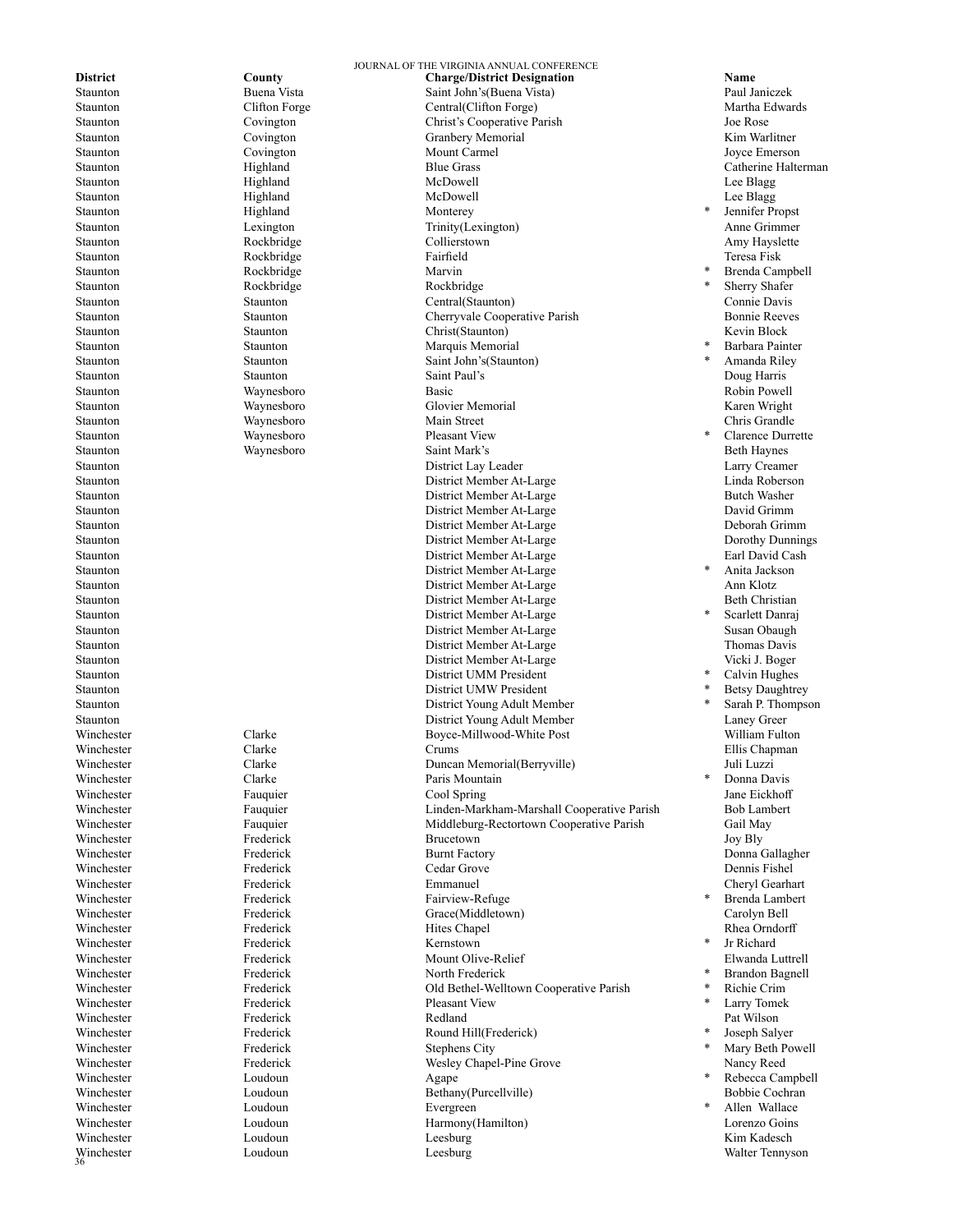Winchester **Loudoun** Loudoun Rehobeth Winchester York River **Hampton** Phoebus York River Hampton Wesley

Isle of Wight

IV. ROLLS OF CONFERENCE MEMBERS **District County County Charge/District Designation Name Name Winchester County County Charge/District Designation County County County Charge/District Designation County County County Cou** Winchester Loudoun Mount Olivet-Mount Pleasant Steve Harris Winchester Loudoun Mt. Zion-Willisville Chapel Cooperative Parish<br>
Winchester Loudoun Rehobeth Rehobers Winchester Loudoun Round Hill(Loudoun) Kathleen Lutman Winchester **Loudoun Loudoun** West Loudoun **West Loudoun Conserversity Conserversity Conserversity Conserversity Conserversity Conserversity Conserversity Conserversity Conserversity Conserversity Co** Winchester Warren Bethel(Warren) Joanne Dunbar Winchester **Warren** Warren Front Royal Front Royal Rita Biggs Winchester **Warren** Warren Howellsville **Heather Justice** Heather Justice Winchester Warren Warren John Wesley Winchester **School Warren** Warren Reliance-Ridings Chapel Ashby Judy Ashby Judy Nettles<br>
Winchester Warren Riverton Riverton Ashby Dudy Nettles Winchester Warren Riverton Clay Nettles Winchester Warren Warren Robin Kelce Winchester Winchester Braddock Street Winchester Winchester Braddock Street Kathy Hopson Winchester Winchester Winchester Greenwood-Market Street Janet Moore<br>1991 - Winchester John Mann-Wesley Cooperative Parish Donnie Whitacre John Mann-Wesley Cooperative Parish Winchester Winchester Winchester John Mann-Wesley Cooperative Parish David Stegmaier Winchester **Winchester** Winchester **Macedonia** Macedonia Kate Mullen Winchester Winchester Montague Avenue Archie Skiles Winchester District Lay Leader Wilma Jennings Winchester District Member At-Large Winchester District Member At-Large Lillian Sloane Winchester District Member At-Large Sheila Smith Winchester District Member At-Large Linda Whitacre Winchester District Member At-Large Nancy Walsh District Member At-Large Winchester District Member At-Large Paula Levesque Winchester District Member At-Large Pauline Skiles Winchester District Member At-Large Betty Armentrout Winchester District Member At-Large District Member At-Large Winchester District Member At-Large Amy Beckwith Winchester District Member At-Large District Member At-Large Winchester District Member At-Large Joellen Smith District Member At-Large Winchester District Member At-Large Pamela Foster Winchester District Member At-Large Jerry Gordon District Member At-Large Winchester District Member At-Large District Member At-Large Winchester District Member At-Large Larry Scheuble Winchester District Member At-Large David Smith Winchester District UMM President Winchester District UMW President Carolyn Woodrum Winchester **District Young Adult Member**<br>
Unit Voung Adult Member<br>
District Young Adult Member District Young Adult Member Winchester District Youth Member Winchester District Youth Member<br>
York River Charles City Memorial York River **State Community Charles City Memorial** Memorial Charles Community Charles City **Memorial** Brenda Merry York River Gloucester Gloucester Bellamy Bellamy Hannah Kellogg York River Gloucester Gloucester Bethany(Gloucester Point) York River Gloucester Bethlehem Jimmy Shackelford York River Gloucester Gloucester-Mathews Charles Clements York River Gloucester Locust Grove York River New Hope New Hope New Hope New Hope Miriam Charnock York River Gloucester Salem-Olive Branch York River **Show Accomplisher Contains Containers** Singleton **Show Accomplisher Show Accomplisher** Singleton **\*** Donna Griffin York River Hampton Bethany(Hampton) Rod Turner York River **First Accompany Accompany** First (Fox Hill) Mike Williams Mike Williams York River Hampton First(Hampton) Margaret (Meg) Moore York River **Fox Hill Central Carol Hudgins** Fox Hill Central Carol Hudgins Carol Hudgins York River Hampton Saint James Tracy Small-Johnson York River **Trish Hampton** Hampton Saint Mark's Saint Mark's Trish Hurst York River Server Assembly 1988 and 1989 and 1989 and 1989 and 1989 and 1989 and 1989 and 1989 and 1989 and 19 York River Isle of Wight Bethany(Isle of Wight) Pete Farmer York River Isle of Wight Oak Grove-Riverview Joan Mizelle York River Isle of Wight Trinity(Isle of Wight)<br>
York River Isle of Wight<br>
I<sub>Izzel</sub>l

Jeremy Nenninger<br>Kathleen Lutman Al Gooden Preston Barbour Timothy "chip" Newcome Catherine Richard Lisa Knick Linda Borror<br>Shelly Ballard Patricia Beckwith<br>Raini Newman David Lambert<br>Susan Schall Steve Cunningham Meleah Mayton<br>Kristina Wilson Elizabeth Johnson Tommy Stelzl<br>Brenda Merry Nadine Tatum Kichard Clements<br>Miriam Charnock Charles Rich<br>Donna Griffin Tony Farnett Tom Fickett

**Blair Meador** 

Connie Wade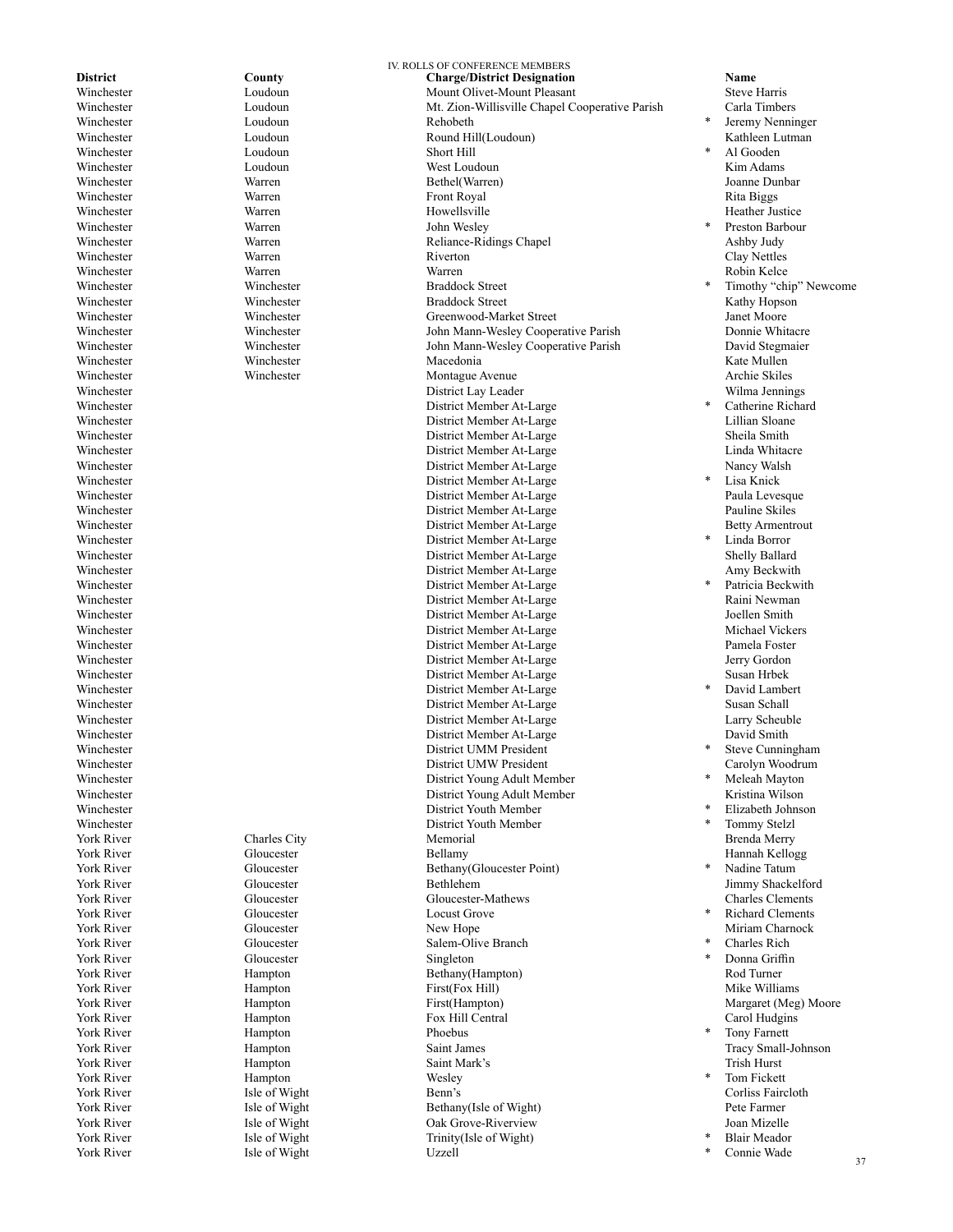York River

James City Mount Vernon Vanda White King William West Point York River **King William** West Point Vork River **West Point** West Point Vork River and Mathews **Mathews** York River **Middlesex** Middlesex Middlesex<br>1998 Middlesex Middlesex Middlesex Middlesex York River New Kent New Kent New Kent York River New Kent New Kent New Kent York River Newport News Asbury York River **Newport News** Parkview<br>1997 - Trinity Newport News Parkview<br>1997 - Trinity Newport News Newport News

# JOURNAL OF THE VIRGINIA ANNUAL CONFERENCE **District County County County Charge/District Designation Name** York River<br> **District Designation Name Accounty Charge/District Designation County Vanda White**

York River **New Town Thomas Hassler** James City **New Town** New Town Thomas Hassler York River **No. 2018** Superson Media Assembly Media Williams and Media Assembly Ronda Williams York River Shackelfords Chapel Sue Young<br>
York River Sue Young King William Shackelfords Chapel Sue Young Sue Young<br>
Shackelfords Chapel Sue Shackelfords Chapel Sue Young Shackelfords Chapel Sue Young Vork River **Mathews** Mathews **Bethel-Saint Matthew**<br>
York River **Mathews** Mathews **Beulah-Saint Paul** Beulah-Saint Paul York River **Mathews** Mathews **Central(Mathews)** Central(Mathews) Denise Bane York River Salem (Mathews Salem (Mathews) and the University of the Salem (Mathews) and the Salem (Mathews Salem (Mathews Salem (Mathews Salem (Mathews Seconds School of George Mcknig York River South Archives Mathews Mest Mathews West Mathews Mest Changes (George Mcknight Mathews Secorge Mcknight<br>Mathews Mathews Clarksbury Clarksbury (Secorge Mcknight Mathews Secorge Mcknight Mathews Secorge Mcknight M York River Terry Cleveland Middlesex Clarksbury Clarksbury Cleveland Terry Cleveland York River States and Middlesex Middlesex Lower Church Louis Church Julie Rosas York River Middlesex Urbanna Bill Sharp Newport News Chestnut Memorial Ernie R. Dash York River Newport News Christ(Newport News) York River Newport News Christ(Newport News) York River South Newport News News First(Newport News) and Preston<br>New Newport News Strace (Price Strace Strate Mulatawork Hilton) York River Newport News Grace Grace States and Mulatawork Hilton York River Newport News Holy Cross International<br>
York River Newport News Parkview<br>
Parkview York River South Newport News Newport News (Newport News) (Newport News) Beverley Wicks<br>New Newport News (News Warwick Memorial Mexicos) (New Minose York River Newport News Warwick Memorial York River **Poquoson** Product **Product Alex Martin** Product **Product Tabernacle** Alex Martin **Alex Martin** York River **Poquoson** Portugalactic Mechanic Mechanic Mechanic Mechanic Mechanic Mechanic Mechanic Mechanic Martin York River Poquoson Trinity(Poquoson) York River Suffolk Suffolk Woodland Woodland Suffolk Billy Bell York River Williamsburg Williamsburg Terri Morgan York River Williamsburg Williamsburg Fred Potts York River **Milliamsburg** Williamsburg Williamsburg Williamsburg<br>
York River Tork Work Crooks Memorial Communication of the Chuck Eldred York River Thus Tooks (Thursday Crooks Memorial Chuck Eldred Chuck Eldred Chuck Eldred Chuck Eldred Chuck Eldred Chuck Eldred Chuck Eldred Chuck Eldred Chuck Eldred Chuck Eldred Chuck Eldred Chuck Eldred Chuck Eldred Chuck Providence(Yorktown) York River Nich Zeimet Nork Saint Luke's Saint Luke's Rich Zeimet Rich Zeimet Nich Zeimet Nord (1990) York River Nelen Farley Nork North Saint Luke's Nelen Farley Helen Farley Nork Albert Saint Luke's Nelen Farley York River Sherry Wornom Nork North Sherry Wornom New York 21:00 North Sherry Wornom Sherry Wornom York River Nancy Yarborough<br>
York River Nancy Yarborough<br>
Nistrict Member At-Large Manuel (1999) + Phyllis Avers District Member At-Large York River District Member At-Large Rebecca Livermon York River District Member At-Large Sandra Harper York River Fran Lane (2012) The Contract Official District Member At-Large The State of Transmission of Fran Lane (2014) The District Member At-Large (2014) The Hullis Crum District Member At-Large York River District Member At-Large Jeanette Sharp Megan Collins (North At-Large Megan Collins and Translationary of District Member At-Large Megan Collins (North At-Large Megan Collins (North At-Large Mike Nelson and Mike Nelson and Mike Nelson and Mike Nelson and Mike Ne York River National State of the United States of District Member At-Large Microsoft Oriental At-Large Microsoft District Member At-Large Microsoft Oriental At-Large States of District Member At-Large States of the United York River District Member At-Large District Member At-Large York River District Member At-Large William Sutton Vork River At-Large Anne Scott Communications of the District Member At-Large Anne Scott Anne Scott Communications of the District Member At-Large Anne Scott Communications of the District Member At-Large Anne Scott Rhair District Member At-Large Blair Ellis York River District Member At-Large Carl Timmer York River District Member At-Large Carlos Liceaga District Member At-Large York River District Member At-Large Deborah Crum York River District Member At-Large Debra McDaniels District Member At-Large York River District Member At-Large Donna Turley York River District Member At-Large Joyce Winston York River District Member At-Large Judy Moughon York River District Member At-Large District Member At-Large York River Einda Rhodes<br>
York River Einda Rhodes<br>
2015 - District Member At-Large State (1996)<br>
2016 - District Member At-Large State (1997)<br>
2016 - District Member At-Large State (1997)<br>
2016 - Loretta Suttor York River District Member At-Large District Member At-Large Lou-Anne Smith District Member At-Large

Bill Rilee Bill Riley<br>Jill Coffey Suzi Maloney York River **National Mathews** Mathews Mathews Chapel **Peggy Newsome Newsome Newsome** Newsome Newsome Newsome Newsome Newsome Newsome Newsome Newsome Newsome Newsome Newsome Newsome Newsome Newsome Newsome Newsome Newsome N Debby Wyatt Annemarie Johnson Ann Cowles Byron Kelly Diane Bonney Debi Hartz<br>Jane Preston Ji-Soo Kim Jean Wimmer Gerry Mingee Gloria Mingee Sharon Hopkins Phyllis Ayers York River District Member At-Large Roxanne Machamer Sherry Wornom<br>Warren Wright York River District Member At-Large Cecelia Short Judy Rushton Karen Gesell-Goetz Loretta Sutton

Lucinda Ayers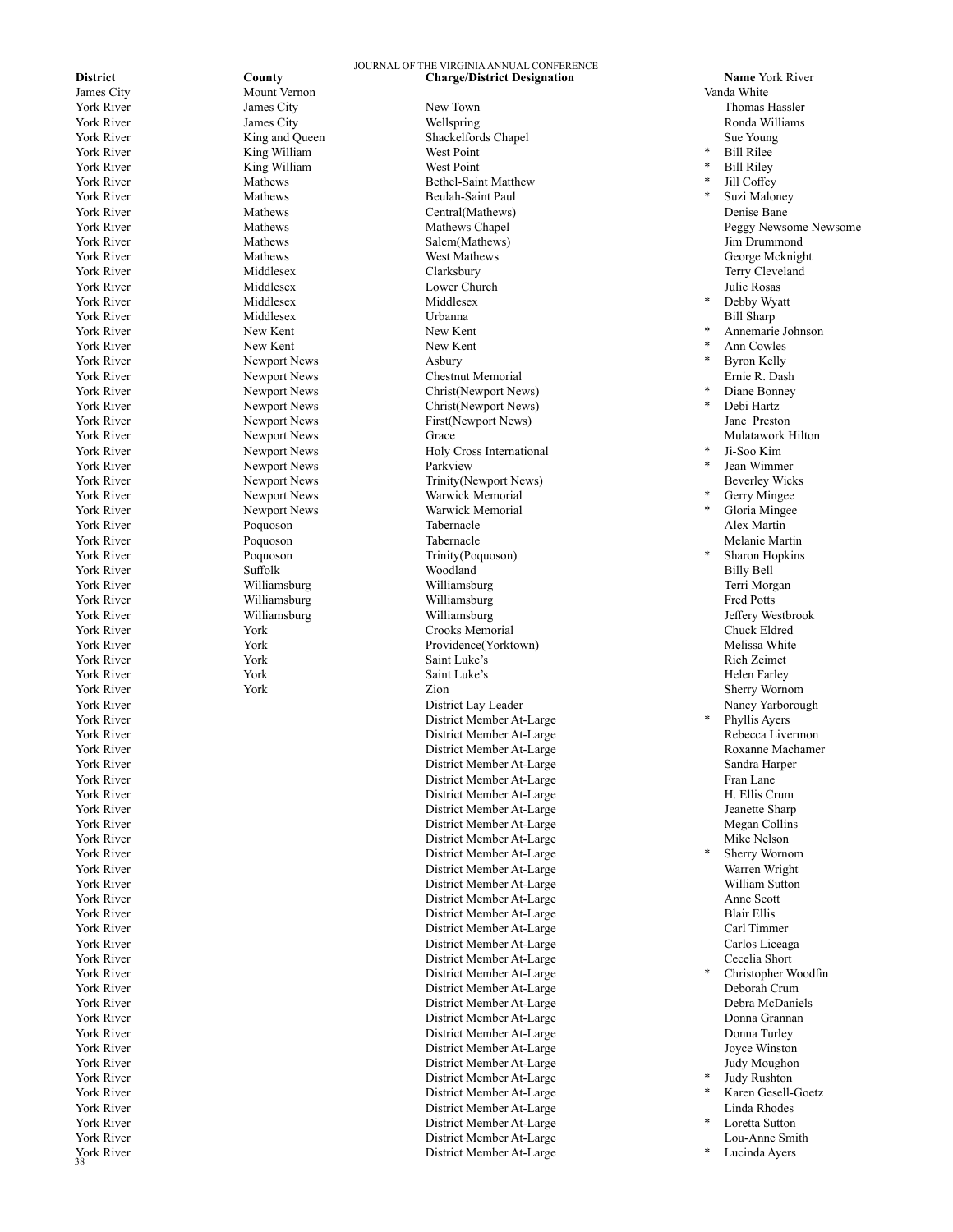- 
- 

#### IV. ROLLS OF CONFERENCE MEMBERS **District County County County Charge/District Designation Name Name Name Name District Member At-Large Mark Lawrence** Vork River Mark Lawrence Mark Lawrence Mark Lawrence District Member At-Large Mark Mark Lawrence Mark Lawrence<br>Mark Lawrence Mark Lawrence District UMM President Mark Jim Chaffin Mork River Solution and More District UMM President More of the Unit of Sylvia Rumsey<br>
District UMW President Sylvia Rumsey<br>
District UMW President Sylvia Rumsey Vork River Sylvia Rums<br>
York River Sarah Vance Sylvia Rums<br>
2015 - District Young Adult Member Sarah Vance Sarah Vance Sarah Vance Sarah Vance Vork River Sarah Vance 1988 (State 1998) Muslim Corp. 2012 (State 1998) District Young Adult Member 1998 (Sarah Vance 1998) Sarah Vance 1998 (Sarah Vance 1999) Muslim Corp. 2014 (State 1999) District Young Adult Member 199 District Young Adult Member Mary Anne El District Youth Member Mary Anne El District Youth Member Mary Anne El District Youth Member Mary Anne El District Youth Member Mary Anne El District Youth Member Mary Anne El Distri York River District Youth Member Eric Gilchrist District Youth Member

# **CONFERENCE LAY MEMBERS**<br>Scouting Coordinator Bill Chaffin

Scouting Coordinator<br>Co-Chair, CEMCA Lori Valentine de Segovia<br>David D. Dommisse Conference Treasurer<br>Chair. CFA **Betty Forbes** Chair, Va UM Communications Jill Gaynor Conference Lay Leader Warren R. Harper Connectional Table Michelle Hettman<br>President, UMMen Andrew Kissell President, UMMen<br>GBC&S Alison Malloy<br>Carl Moravitz Chair, Conference Trustees Assistant Conference Secretary Bev Myers President, VUMPI Ken Peterson<br>
Conference President, UMW Mary Jane Rawley Conference President, UMW Mary Jane Raw<br>President or Member, CCYM Allison Shipe President or Member, CCYM Allison Shipe<br>Dir. Lay Servant Ministries Richard Speirs Dir. Lay Servant Ministries Richard Speirs Chair, UM Foundation Chair, Site Selection Committee Neal Wise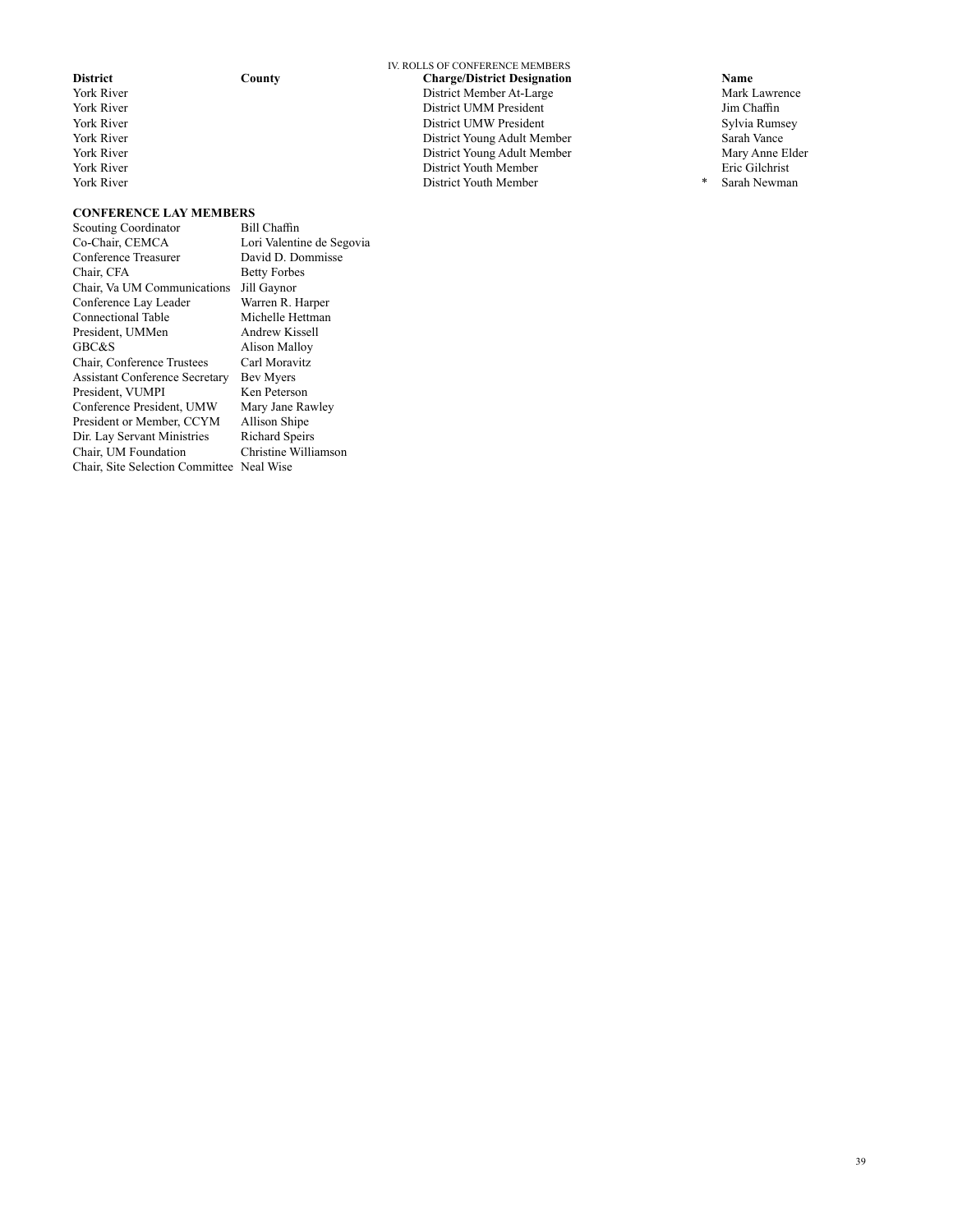# **C. CHRONOLOGICAL ROLL AND SERVICE YEARS**

1. ELDERS IN FULL CONNECTION IN ORDER OF SENIORITY

\* Denotes Retired Relationship ‡ Denotes serving extension or other valid ministries

† Denotes Personal Leave § Denotes Granted Medical Leave ƒ Denotes Family Leave *S* Denotes Sabbatical Leave

*t* Denotes Transition Leave

"Ent. Probationary/Provisional" is the year entered into membership as Probationer/Provisional.

"Other Years" are years in the chaplaincy, institutions or other conferences which Virginia United Methodist Pensions, Inc. is not responsible for years of service.

"Va. Conf. Yrs." include years of service that are counted toward retirement eligibility under ¶357.2 in the Book of Discipline.

"Total Yrs." are the total years of service that are counted toward retirement eligibility under ¶357.2 in the Book of Discipline. These records are revised to correspond with the records of Wespath and Virginia United Methodist Pensions, Inc. as of July 1, 2020. Contact Nancy Blair, Virginia United Methodist Pensions, Inc., P. O. Box 5606, Glen Allen, Va. 23058 with questions. Each individual will need to be in contact with Wespath or the Virginia United Methodist Pensions, Inc. office to determine pension benefits available at the time of retirement.

*Bishop C.P. Minnick Jr. (Retired), Bishop H. Hasbrouck Hughes Jr. (Retired), Bishop Ray W. Chamberlain Jr. (Retired), Bishop Timothy W. Whitaker (Retired), Bishop Charlene Kammerer (Retired) and Bishop Young Jin Cho (Retired), having been elected to the episcopacy from the Virginia Conference, are Honorary Members of the Virginia Conference.*

| Number<br>Name                    | 50<br>Ent. Min. O.T.<br>(Probationary) | Other Years          | Conf. Yrs<br>Уa.  | Total Yrs.     | Number<br>Name                                                 | Ent. Min. O.T.<br>(Probationary) | Other Years          | Conf. Yrs<br>Š. | Total Yrs. |
|-----------------------------------|----------------------------------------|----------------------|-------------------|----------------|----------------------------------------------------------------|----------------------------------|----------------------|-----------------|------------|
| $\ast$<br>Wrenn, Raymond F 1942   |                                        | $\mathbf{0}$         | 40.25             | 40.25          | Beane, Wendell C. 1959<br>$52*$                                |                                  | 28                   | 14              | 42         |
| 2<br>Cofer, Gilbert F1945         |                                        | $\theta$             | 30.75             | 30.75          | Casey, Carlton D1959<br>$53*$                                  |                                  | $\mathbf{0}$         | 39              | 39         |
| 3<br>Crumb, C. Warner1945         |                                        | 1                    | 44.75             | 45.75          | $54*$<br>DeVerter, John S. 1959                                |                                  | $\mathbf{0}$         | 40              | 40         |
| Newman, M. Douglas1945<br>$\ast$  |                                        | $\mathbf{0}$         | 47.75             | 47.75          | Edmonds, R.H., Jr1959<br>$55*$                                 |                                  | 11.75                | 33              | 44.75      |
| Paylor, Earl W., Jr. 1948<br>5    |                                        | $\mathbf{0}$         | 42.75             | 42.75          | Erbach, William W1959<br>$56*$                                 |                                  | 31                   | 15              | 46         |
| Jamison, Lee Roy 1950             |                                        | $\theta$             | 32.75             | 32.75          | Hunsicker, Philip N. 1959<br>$57*$                             |                                  | $\mathbf{0}$         | 41              | 41         |
| Thomas, Wilton B1950<br>$\ast$    |                                        | 28                   | 16.75             | 44.75          | 58* Jennings, Thomas E1959                                     |                                  | $\theta$             | 30              | 30         |
| John, James M. 1951<br>8*         |                                        | 5.25                 | 38.75             | 44             | $59*$<br>Mayton, Wilfred M1959                                 |                                  | $\mathbf{0}$         | 44              | 44         |
| Kitchen, Theodore J1951<br>9 *    |                                        | 44                   | $\mathbf{0}$      | 44             | $60*$<br>McDonald, James F. 1959                               |                                  | $\theta$             | 41              | 41         |
| 10* Via, Bernard S., Jr1951       |                                        | $\theta$             | 40.75             | 40.75          | 61* Morefield, David C1959                                     |                                  | $\theta$             | 42              | 42         |
| Bodie, Raymond G. 1952<br>$11*$   |                                        | $\theta$             | 19.75             | 19.75          | 62* Morgan, Lewis H1959                                        |                                  | $\theta$             | 36              | 36         |
| Carson, Louis E. 1952<br>$12*$    |                                        | $\theta$             | 44.75             | 44.75          | 63* NeSmith, Samuel E. 1959                                    |                                  | 7                    | 33              | 40         |
| Coffman, Thomas 1952<br>$13*$     |                                        | $\overline{2}$<br>19 | 37.75             | 39.75          | 64* Pollok, William H1959                                      |                                  | $\theta$<br>$\theta$ | 35              | 35         |
| $14*$                             |                                        | 43                   | 6<br>$\mathbf{0}$ | 25<br>43       | 65* Athearn, W. James1960                                      |                                  | 24                   | 42<br>15        | 42<br>39   |
| 15* Hall, James T. 1952           |                                        | 1                    | 39.75             |                | 66* Gravely, James L. III 1960                                 |                                  |                      | 37              | 40         |
| 16* Howell, David H1952<br>$17*$  |                                        | $\overline{0}$       | 39.75             | 40.75<br>39.75 | $67*$<br>Jarvis, David F., II 1960<br>68* Knox, Robert T. 1960 |                                  | 3<br>$\mathbf{0}$    | 39              | 39         |
| 18* Pfeiffer, Bruce C1952         |                                        | 5.25                 | 38.5              | 43.75          | Morse, Christopher1960<br>$69*$                                |                                  | 30                   | 15              | 45         |
| Baird, Donald A1953<br>$19*$      |                                        | 16.5                 | 9                 | 25.5           | $70*$                                                          |                                  | 9                    | 26              | 35         |
| 20* Boice, James H., Jr. 1953     |                                        | $\mathbf{0}$         | 40.75             | 40.75          | Sikkelee, Albert D. 1960<br>$71*$                              |                                  | $\theta$             | 42              | 42         |
| Burnette, R.R., Jr. 1953<br>$21*$ |                                        | 35                   | 9.75              | 44.75          | Stith, W. Hewlett, Jr1960<br>$72*$                             |                                  | 3.5                  | 23.5            | 27         |
| Casey, Robert T1953<br>22*        |                                        | $\theta$             | 42.75             | 42.75          | Will, William A., Jr1960<br>$73*$                              |                                  | 18                   | 19              | 37         |
| Grant, Arthur E. 1953<br>$23*$    |                                        | 6                    | 41.75             | 47.75          | 74* Dixon, Roger L1961                                         |                                  | 31                   | 12              | 43         |
| Nichols, Hugh E. 1953<br>24*      |                                        | $\theta$             | 40                | 40             | 75* Jones, LeRoy V1961                                         |                                  | 3                    | 35              | 38         |
| Beasley, Joseph H1954<br>$25*$    |                                        | $\theta$             | 42                | 42             | 76* Leonard, P.E., Jr.      1961                               |                                  | $\mathbf{0}$         | 42              | 42         |
| Caudill, Charles C 1954<br>26*    |                                        | $\theta$             | 45.5              | 45.5           | 77* Nuckols, W.H. 1961                                         |                                  | $\overline{2}$       | 15              | 17         |
| $27*$                             |                                        | $\theta$             | 43                | 43             | 78* Righter, James D1961                                       |                                  | $\theta$             | 38              | 38         |
| McAden, Robinson1954<br>28*       |                                        | 11                   | 36                | 47             | 79* Cushnie, William D. 1962                                   |                                  | $\mathbf{1}$         | 10              | 11         |
| Martin, Richard K1954<br>29*      |                                        | 25                   | 6.25              | 31.25          |                                                                |                                  | 27                   | 1               | 28         |
| 30* Minnick, Jack A1954           |                                        | $\mathbf{0}$         | 44                | 44             | 81 * Morrison, John, Jr. 1962                                  |                                  | 18                   | 20.75           | 38.75      |
| Moyer, Herbert A1954<br>31*       |                                        | $\theta$             | 40                | 40             |                                                                |                                  | 24                   | 1               | 25         |
| Palmer, David J1954<br>32*        |                                        | 20                   | 19                | 39             | $83*$                                                          |                                  | 3                    | 37              | 40         |
| 33*<br>Smith, David H1954         |                                        | $\theta$             | 43                | 43             | 84* Thomason, Robert T. 1962                                   |                                  | 26.25                | 8.75            | 35         |
| Soulen, Richard N. 1954<br>34*    |                                        | 31                   | 12                | 43             | Blankenship, R.C1963<br>$85*$                                  |                                  | $\mathbf{0}$         | 40              | 40         |
| Corr, Laughton L. 1955<br>35*     |                                        | $\theta$             | 40                | 40             | Bomberger, C. Grant1963<br>$86*$                               |                                  | 18                   | 18              | 36         |
| 36* Sutlive, Vinson H.Jr1955      |                                        | $\theta$             | 35                | 35             | 87* Brusati, John F. 1963                                      |                                  | $\theta$             | 39              | 39         |
| $37*$                             |                                        | 20.75                | $\overline{2}$    | 22.75          | 88* Donnelly, Robert J. 1963                                   |                                  | $\mathbf{0}$         | 38              | 38         |
| Tate, John Bibb, Jr. 1956<br>38*  |                                        | $\mathbf{1}$         | 43                | 44             | 89* Gardner, William P. 1963                                   |                                  | $\theta$             | 29              | 29         |
| Walters, W. Dabney 1956<br>39*    |                                        | $\theta$             | 41                | 41             | 90* Hicks, Harold L. 1963                                      |                                  | 3                    | 41              | 44         |
| Ward, Gerould A., Jr1956<br>40*   |                                        | $\overline{2}$       | 42                | 44             | 91 * Hill, L. Douglas 1963                                     |                                  | $\theta$             | 42              | 42         |
| Amon, William E1957<br>41*        |                                        | 3                    | 39                | 42             | 92* Ivey, Daniel K1963                                         |                                  | $\theta$             | 40              | 40         |
| 42 *                              |                                        | 2.75                 | 41.25             | 44             | $93*$                                                          |                                  | $\boldsymbol{0}$     | 40              | 40         |
| Arndt, Frederick A1958<br>43*     |                                        | $\Omega$             | 38                | 38             | 94* Logan, William C. 1963                                     |                                  | $\theta$             | 38              | 38         |
| 44 *                              |                                        | 18                   | 8                 | 26             | 95* Munford, J. Wade, Jr1963                                   |                                  | $\mathbf{0}$         | 37              | 37         |
| 45 * Daniel, Linwood E1958        |                                        | $\mathbf{0}$         | 42.5              | 42.5           |                                                                |                                  | $\mathbf{0}$         | 39              | 39         |
| 46* Ennis, Richard Carl 1958      |                                        | 12                   | 29                | 41             | 97* Gillis, R. Franklin, Jr. 1964                              |                                  | $\theta$             | 37              | 37         |
| 47* Faris, Richard B1958          |                                        | $\mathbf{0}$         | 40                | 40             | 98* Gosnell, Howard M. 1964                                    |                                  | 11                   | 26              | 37         |
| 48* Hobbs, Herbert G1958          |                                        | $\mathbf{0}$         | 42                | 42             | 99* Moore, Robert 1964                                         |                                  | $\mathbf{0}$         | 40              | 40         |
| 49 * Lynch, H. Jack 1958          |                                        | $\theta$             | 38                | 38             | 100* Nobles, Michael, Sr. 1964                                 |                                  | $\theta$             | 39              | 39         |
| 50*<br>Stewart, Carl Oscar1958    |                                        | $\mathbf{0}$         | 39                | 39             | 101* Pratt, W. Benjamin1964                                    |                                  | 17                   | 20              | 37         |
| 51* Worden, Richard L. 1958       |                                        | $\theta$             | 41                | 41             | 102* Ridout, Edward M 1964                                     |                                  | $\overline{2}$       | 21              | 23         |
|                                   |                                        |                      |                   |                |                                                                |                                  |                      |                 |            |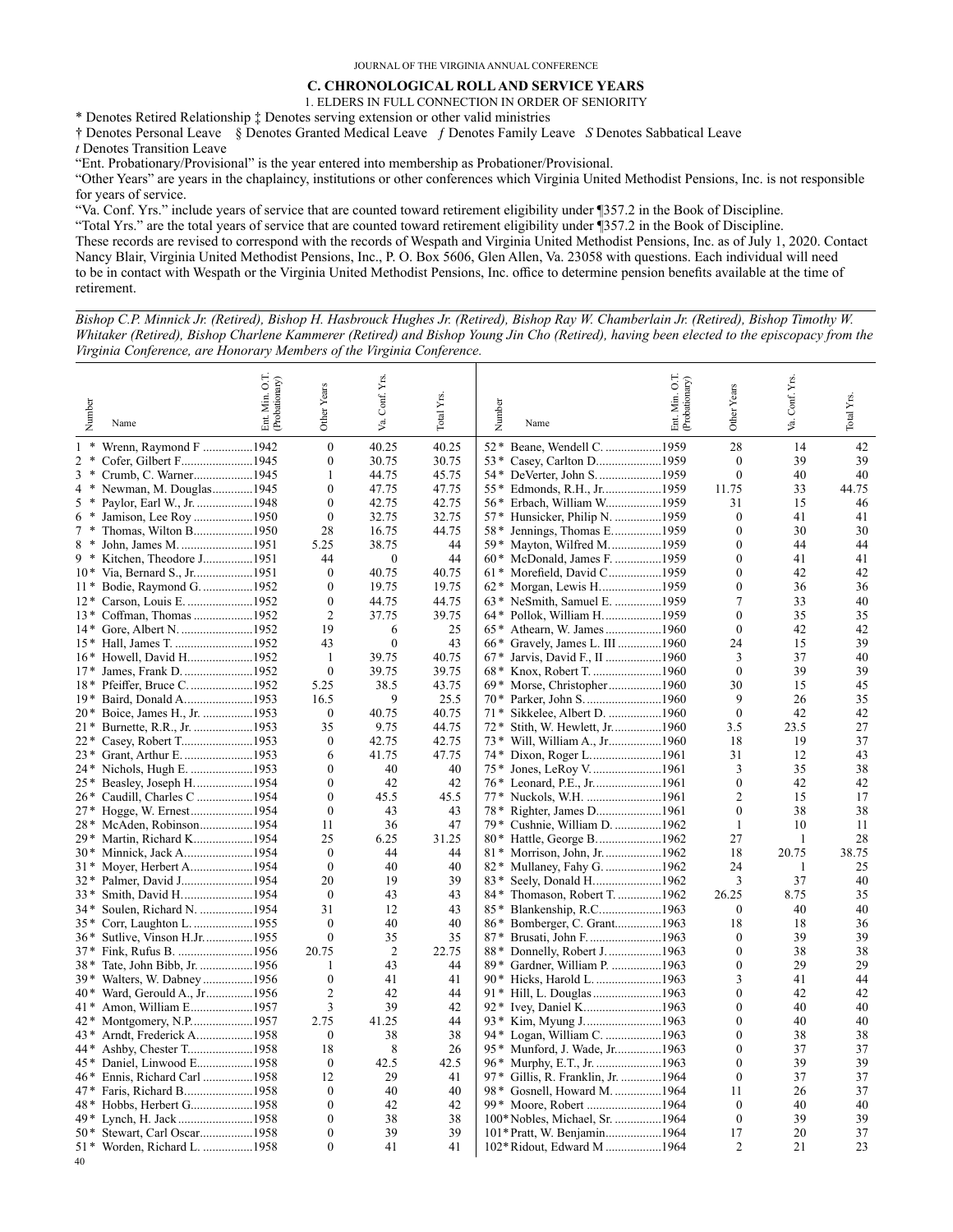#### IV. ROLLS OF CONFERENCE MEMBERS

|        |                                                                 |                                  |                          | Conf. Yrs.               |                         |                                                                |                                  |                                      | Conf. Yrs.       |              |
|--------|-----------------------------------------------------------------|----------------------------------|--------------------------|--------------------------|-------------------------|----------------------------------------------------------------|----------------------------------|--------------------------------------|------------------|--------------|
| Number | Name                                                            | Ent. Min. O.T.<br>(Probationary) | Other Years              | Š.                       | Total Y <sub>IS</sub> . | Number<br>Name                                                 | Ent. Min. O.T.<br>(Probationary) | Other Years                          | Š.               | Total Yrs.   |
|        |                                                                 |                                  |                          |                          |                         |                                                                |                                  |                                      |                  |              |
|        | 103* Truxell, James McG. 1964                                   |                                  | 36                       | 13                       | 49                      | 175* Brown, G.Thomas, Jr1970                                   |                                  | $\boldsymbol{0}$                     | 40               | 40           |
|        | 104* Allport, Braxton, Jr. 1965                                 |                                  | 3                        | 32                       | 35                      | 176* Canada, David M1970                                       |                                  | 16                                   | 19               | 35           |
|        | 105* Boger, David R1965                                         |                                  | $\boldsymbol{0}$         | 36                       | 36                      | 177* Carlton, Donald E. 1970                                   |                                  | $\boldsymbol{0}$                     | 36               | 36           |
|        | 106* Chamberlain, C.D1965                                       |                                  | 37<br>$\boldsymbol{0}$   | 3<br>40                  | 40<br>40                |                                                                |                                  | $\overline{c}$<br>9                  | 30<br>32         | 32<br>41     |
|        | 107* Davis, Creed S., Jr. 1965<br>108* Garrett, Ed M., Jr. 1965 |                                  | $\mathbf{0}$             | 41                       | 41                      | 179* Freeman, George H. 1970<br>180* Geoghegan, Richard Jr1970 |                                  | $\mathbf{0}$                         | 43               | 43           |
|        | 109* Harris, Hugh T. 1965                                       |                                  | $\boldsymbol{0}$         | 31                       | 31                      | 181* Harris, Charles E. 1970                                   |                                  | 41                                   | $\bf{0}$         | 41           |
|        | 110* Harris, Kelsey H. 1965                                     |                                  | 14                       | 23                       | 37                      | 182* Markham, T.T., Jr1970                                     |                                  | $\theta$                             | 33               | 33           |
|        | 111* King, Charles B. 1965                                      |                                  | $\mathbf{0}$             | 41                       | 41                      | 183* Meloy, D. Michael1970                                     |                                  | $\mathbf{0}$                         | 35               | 35           |
|        | 112* McMahan, Wm. F1965                                         |                                  | $\mathbf{0}$             | 34                       | 34                      | 184* Noseworthy, James A. 1970                                 |                                  | 45.5                                 | $\mathbf{0}$     | 45.5         |
|        | 113* Parsons, Robert L. 1965                                    |                                  | $\mathbf{0}$             | 36                       | 36                      | 185* Plymale, Steven R. 1970                                   |                                  | 25                                   | 17               | 42           |
|        | 114* Pratt, John David 1965                                     |                                  | 26.5<br>0                | 8.5<br>38                | 35<br>38                | 186* Sawyer, Jack C. 1970                                      |                                  | $\overline{c}$<br>$\mathbf{0}$       | 29.5<br>31.5     | 31.5<br>31.5 |
|        | 115* Rideout, Amos S. Jr. 1965<br>116* Spear, Harry B., II 1965 |                                  | $\mathbf{0}$             | 39                       | 39                      | 187* Snider, Michael L1970<br>188* Weaver, Clyde W., Jr1970    |                                  | $\mathbf{0}$                         | 31               | 31           |
|        |                                                                 |                                  | $\mathbf{0}$             | 39                       | 39                      | 189* Au, Thomas H 1971                                         |                                  | 6.75                                 | 23.25            | 30           |
|        | 118* Tyndall, L.Glenn1965                                       |                                  | $\overline{0}$           | 44                       | 44                      | 190* Beighley, Paul A., III 1971                               |                                  | 2.5                                  | 33.5             | 36           |
|        | 119* Wilson, Douglas K. 1965                                    |                                  | $\mathbf{0}$             | 35                       | 35                      | 191* Davis, Paul B., Jr. 1971                                  |                                  | $\bf{0}$                             | 32               | 32           |
|        | 120* Arthur, Wesley E1966                                       |                                  | $\mathbf{0}$             | 35                       | 35                      | 192* Martin, John T., Jr. 1971                                 |                                  | $\mathbf{0}$                         | 41               | 41           |
|        | 121* Bailey, Melbourne 1966                                     |                                  | 13                       | 26                       | 39                      | 193* Mateer, Ronald W. 1971                                    |                                  | $\mathbf{0}$                         | 41               | 41           |
|        |                                                                 |                                  | 19.25                    | 0.75                     | 20                      | 194* Morris, Robert L., Jr. 1971                               |                                  | $\theta$                             | 27               | 27           |
|        | 123* Cooke, James R. 1966                                       |                                  | $\boldsymbol{0}$<br>47   | 34.5<br>$\boldsymbol{0}$ | 34.5<br>47              |                                                                |                                  | $\mathbf{0}$<br>$\theta$             | 42<br>39         | 42<br>39     |
|        | 124* Greer, William T. 1966<br>125* McWilliams, Jos. C. 1966    |                                  | 34                       | 5                        | 39                      | 196* Reifsnyder, Alan G. 1971<br>197* Sisson, Richard B. 1971  |                                  | $\boldsymbol{0}$                     | 35               | 35           |
|        | 126* Pruitt, C. Edward1966                                      |                                  | $\theta$                 | 44                       | 44                      | 198* Thornton, Harold E1971                                    |                                  | $\mathbf{0}$                         | 35               | 35           |
|        | 127* Ricketts, W.A., Jr. 1966                                   |                                  | $\mathbf{0}$             | 37                       | 37                      | 199* Wade, William N. 1971                                     |                                  | 3                                    | 37               | 40           |
|        | 128* Satterwhite, E.H1966                                       |                                  | $\mathbf{0}$             | 25                       | 25                      | 200* Chadsey, John S1972                                       |                                  | $\mathbf{0}$                         | 43               | 43           |
|        | 129* Savinsky, Joseph G. 1966                                   |                                  | $\boldsymbol{0}$         | 39                       | 39                      | 201* Erickson, W.D., Jr. 1972                                  |                                  | $\mathbf{0}$                         | 42               | 42           |
|        | 130* Zeigler, Gary A. 1966                                      |                                  | $\overline{c}$           | 30                       | 32                      | 202* Espinoza, Samuel J1972                                    |                                  | $\theta$                             | 31               | 31           |
|        | 131* Adams, Larry E. 1967                                       |                                  | 8                        | 32.5                     | 40.5                    |                                                                |                                  | $\mathbf{0}$                         | 22               | 22           |
|        | 132* Bare, I. William 1967                                      |                                  | $\overline{0}$           | 24                       | 24                      | 204* Hassmer, Stephen B1972                                    |                                  | $\mathbf{0}$                         | 42               | 42           |
|        | 133* Burgess, Stephen W1967                                     |                                  | $\boldsymbol{0}$<br>13.5 | 38<br>30                 | 38<br>43.5              | 205* Marks, Milton E. 1972                                     |                                  | $\boldsymbol{0}$<br>16               | 43<br>20         | 43<br>36     |
|        | 134* Cobb, Richard E. 1967<br>135* Curry, Henry L., III1967     |                                  | 26                       | 10                       | 36                      | 207* Andrews, John M. 1973                                     |                                  | $\mathbf{0}$                         | 39               | 39           |
|        | 136* Franklin, A. Howell1967                                    |                                  | $\boldsymbol{0}$         | 36                       | 36                      | 208* Burgess, Reginald D1973                                   |                                  | $\mathbf{0}$                         | 37               | 37           |
|        | 137* Layman, William A. 1967                                    |                                  | 3                        | 39                       | 42                      |                                                                |                                  | 47                                   | $\boldsymbol{0}$ | 47           |
|        | 138* Miller, Roy L. 1967                                        |                                  | $\mathbf{0}$             | 37                       | 37                      | 210* Close, George H., Jr1973                                  |                                  | $\mathbf{0}$                         | 31.5             | 31.5         |
|        | 139* Siegle, John A1967                                         |                                  | $\mathbf{0}$             | 38                       | 38                      | 211* Farabaugh, Timothy1973                                    |                                  | 39                                   | $\bf{0}$         | 39           |
|        | 140* Watson, H. Douglas1967                                     |                                  | 43.25                    | $\boldsymbol{0}$         | 43.25                   | 212* Forrest, David T1973                                      |                                  | $\mathbf{0}$                         | 45               | 45           |
|        |                                                                 |                                  | $\boldsymbol{0}$         | 33                       | 33                      | 213* Hindman, David M1973                                      |                                  | $\mathbf{0}$                         | 42               | 42           |
|        | 142* Wingfield, A.W. 1967                                       |                                  | $\mathbf{0}$             | 43.75                    | 43.75                   | 214* Houff, D. Michael1973                                     |                                  | $\mathbf{0}$                         | 40               | 40           |
|        |                                                                 |                                  | $\mathbf{0}$<br>$\theta$ | 39<br>35                 | 39<br>35                | 215* Johnston, Robert F. 1973<br>216* Jones, Steven R1973      |                                  | $\mathbf{0}$<br>$\theta$             | 21.75<br>42      | 21.75<br>42  |
|        | 144* Garrett, Daniel L1968<br>145* LeGault, John T. 1968        |                                  | $\mathbf{0}$             | 43                       | 43                      | 217* Leavitt, Charles, Jr1973                                  |                                  | 34.5                                 | 6                | 40.5         |
|        | 146* Parsley, G. Wayne1968                                      |                                  | $\theta$                 | 39                       | 39                      | 218* Patrick, Kenneth K. 1973                                  |                                  | $\Omega$                             | 41               | 41           |
|        | 147* Reames, Waverly G 1968                                     |                                  | $\boldsymbol{0}$         | 41                       | 41                      | 219* Payne, Michael D. 1973                                    |                                  | $\overline{c}$                       | 33               | 35           |
|        | 148* Sirk, Wade L1968                                           |                                  | 5                        | 30                       | 35                      | 220* Robinson, E. Kirk1973                                     |                                  | $\boldsymbol{0}$                     | 33               | 33           |
|        | 149* Smith, Charles H., III 1968                                |                                  | 6                        | 33                       | 39                      | 221* Bray, Stephen G1974                                       |                                  | $\boldsymbol{0}$                     | 41               | 41           |
|        | 150* Vann, William L, III1968                                   |                                  | $\boldsymbol{0}$         | 37                       | 37                      | 222* Buchanan, Ray A1974                                       |                                  | 33                                   | 10               | 43           |
|        | 151* Washington, Alton 1968                                     |                                  | 12                       | 23                       | 35                      | 223* Davidson, Wm. G. 1974                                     |                                  | $\bf{0}$                             | 39               | 39           |
|        | 152* Wilkins, Mary M. 1968                                      |                                  | 28<br>9                  | 6                        | 34                      |                                                                |                                  | 5<br>$\overline{4}$                  | 32               | 37<br>37     |
|        | 153* Acklin, Clarence E1969                                     |                                  | 35                       | 26<br>11                 | 35<br>46                | 225* Finley, Wm. M., III1974<br>226* Harlow, C. Randall 1974   |                                  | $\boldsymbol{0}$                     | 33<br>37.5       | 37.5         |
|        | 155* Crawford, John, III 1969                                   |                                  | $\bf{0}$                 | 36                       | 36                      | 227* Herndon, Ernest, Jr. 1974                                 |                                  | 4.75                                 | 40               | 44.75        |
|        | 156* Dunkum, Thomas R1969                                       |                                  | $\mathbf{0}$             | 37                       | 37                      |                                                                |                                  | 13                                   | 21               | 34           |
|        | 157* Eldridge, Joseph T. 1969                                   |                                  | 48                       | $\boldsymbol{0}$         | 48                      | 229* Hudson, Sara L. 1974                                      |                                  | -1                                   | 33               | 34           |
|        |                                                                 |                                  | $\mathbf{0}$             | 32                       | 32                      | 230* Hurley-Browning, L. 1974                                  |                                  | 42                                   | 3                | 45           |
|        | 159* Godwin, James B1969                                        |                                  | 3                        | 27                       | 30                      |                                                                |                                  | $\boldsymbol{0}$                     | 39               | 39           |
|        |                                                                 |                                  | $\mathbf{0}$             | 37                       | 37                      | 232* Manner, David E., Jr. 1974                                |                                  | 12                                   | 24               | 36           |
|        |                                                                 |                                  | $\boldsymbol{0}$         | 39                       | 39                      |                                                                |                                  | 2                                    | 44               | 46           |
|        | 162* Harless, Charles H. 1969                                   |                                  | 3.25<br>$\mathbf{0}$     | 28<br>44                 | 31.25<br>44             | 234* Parish, Frederick L. 1974                                 |                                  | $\boldsymbol{0}$<br>$\boldsymbol{0}$ | 37<br>33         | 37<br>33     |
|        | 164* Kanney, Douglas W. 1969                                    |                                  | 0                        | 35                       | 35                      | 236* Pendrak, Gary A. 1974                                     |                                  | 21                                   | 11               | 32           |
|        |                                                                 |                                  | 35.25                    | $\boldsymbol{0}$         | 35.25                   | 237* Wilkins, Edward F. 1974                                   |                                  | 2.75                                 | 37               | 39.75        |
|        |                                                                 |                                  | 17                       | 12                       | 29                      | 238* Willson, J. Brooke 1974                                   |                                  | $\bf{0}$                             | 40               | 40           |
|        |                                                                 |                                  | $\boldsymbol{0}$         | 31                       | 31                      |                                                                |                                  | 16                                   | 20               | 36           |
|        | 168* Mahaffey, James L1969                                      |                                  | 0                        | 37                       | 37                      | 240* Browder, Michael H. 1975                                  |                                  | $\boldsymbol{0}$                     | 40               | 40           |
|        |                                                                 |                                  | 6                        | 19                       | 25                      |                                                                |                                  | 1.5                                  | 32               | 33.5         |
|        |                                                                 |                                  | $\mathbf{0}$             | 38                       | 38                      | 242* Buxton, Lawrence W. 1975                                  |                                  | $\boldsymbol{0}$                     | 41               | 41           |
|        | 171* Spilman, Martin K. 1969                                    |                                  | $\theta$                 | 30                       | 30                      |                                                                |                                  | 3                                    | 33               | 36           |
|        | 172* Stewart, George W1969                                      |                                  | 0                        | 36                       | 36                      | 244* Edwards, Robert A. 1975                                   |                                  | $\mathbf{0}$<br>$\bf{0}$             | 39               | 39           |
|        |                                                                 |                                  | 31.5<br>2                | 4<br>47                  | 35.5<br>49              | 245* Horton, Alvin J. 1975<br>246* Keller, Richard S. 1975     |                                  | $\boldsymbol{0}$                     | 43<br>31         | 43           |
|        |                                                                 |                                  |                          |                          |                         |                                                                |                                  |                                      |                  | $31$<br>41   |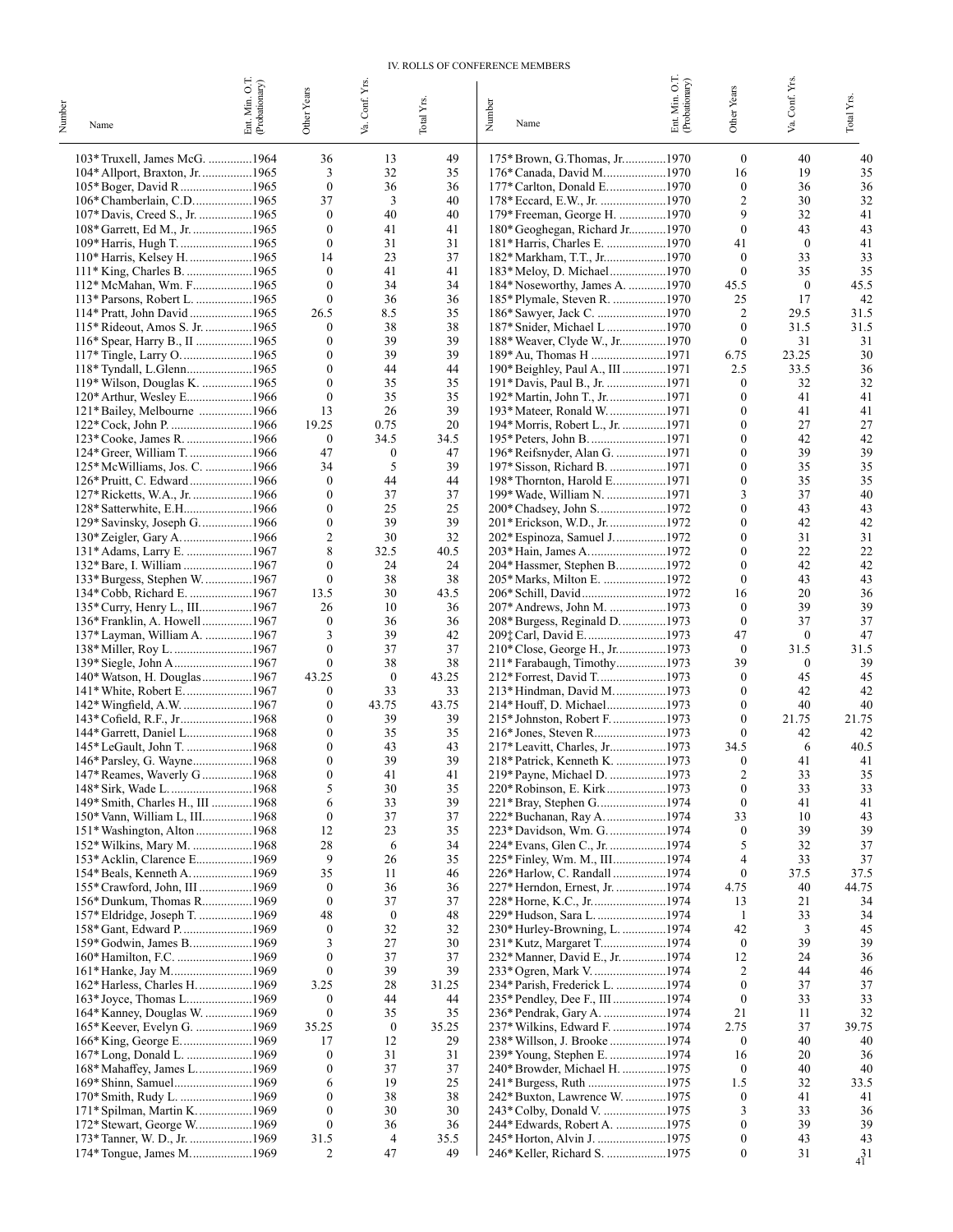#### JOURNAL OF THE VIRGINIA ANNUAL CONFERENCE

| Number<br>Name                                                 | Ent. Min. O.T.<br>(Probationary) | Other Years                          | Va. Conf. Yrs | Total Yrs.  | Number<br>Name                                           | Ent. Min. O.T.<br>(Probationary) | Other Years                  | Va. Conf. Yrs.         | Total Y <sub>IS</sub> |
|----------------------------------------------------------------|----------------------------------|--------------------------------------|---------------|-------------|----------------------------------------------------------|----------------------------------|------------------------------|------------------------|-----------------------|
| 247* Kubat, J. Michael1975                                     |                                  | $\boldsymbol{0}$                     | 42            | 42          | 319* Alvis, Gary F. 1978                                 |                                  | $\boldsymbol{0}$             | 32                     | 32                    |
| 248* Manner, Sara L. 1975                                      |                                  | 10                                   | 30            | 40          |                                                          |                                  | $\mathbf{0}$                 | 21.5                   | 21.5                  |
| 249* Mucha, David R. 1975                                      |                                  | $\boldsymbol{0}$                     | 32.25         | 32.25       | 321* Burrough, William F. 1978                           |                                  | $\mathbf{0}$                 | 40                     | 40                    |
| 250* Pittard, Vickie E1975                                     |                                  | $\mathbf{0}$                         | 27            | 27          |                                                          |                                  | 39                           | 3                      | 42                    |
| 251* Reynolds, T.P., Jr. 1975                                  |                                  | $\mathbf{0}$                         | 30            | 30          | 323* Drinkard, David R. 1978                             |                                  | $\boldsymbol{0}$             | 40                     | 40                    |
| 252* Rorrer, Sebert W. 1975<br>253* Sims, Phillip E1975        |                                  | $\overline{4}$<br>3                  | 34<br>18      | 38<br>21    | 324* Goodman, R.B., Jr. 1978                             |                                  | $\mathbf{0}$<br>2            | 27<br>26               | 27<br>28              |
| 254* Swadley, Charles E. 1975                                  |                                  | $\mathbf{0}$                         | 34            | 34          | 325* Hampton, David T. 1978                              |                                  | 32                           | 9                      | 41                    |
| 255* Sweat, Thomas W. 1975                                     |                                  | $\overline{4}$                       | 36            | 40          | 327* Hundley, Stephen C1978                              |                                  | 1                            | 38                     | 39                    |
| 256* Thomas, Howe O1975                                        |                                  | 28                                   | 14            | 42          | 328* King, William M1978                                 |                                  | 41                           | $\mathbf{0}$           | 41                    |
| 257* Unterberger, Gail L1975                                   |                                  | 15                                   | 19            | 34          |                                                          |                                  | 1                            | 29                     | 30                    |
|                                                                |                                  | $\mathbf{0}$                         | 37            | 37          | 330* McDowell, J. Richard1978                            |                                  | $\mathbf{0}$                 | 42                     | 42                    |
| 259* Breeden, Frederic L. 1976                                 |                                  | $\boldsymbol{0}$<br>4                | 30.25<br>27   | 30.25<br>31 |                                                          |                                  | 2<br>$\mathbf{0}$            | 40<br>40               | 42<br>40              |
| 260* Butler, Willie E 1976<br>261* Clever, A.J. Edwin1976      |                                  | $\mathbf{0}$                         | 37            | 37          | 332* Morris, Ronald K1978<br>333* Morris, M. Mochel 1978 |                                  | $\mathbf{0}$                 | 38                     | 38                    |
| 262* Corley, Cynthia A. 1976                                   |                                  | $\mathbf{0}$                         | 35            | 35          |                                                          |                                  | 40                           | $\overline{c}$         | 42                    |
| 263* Felumlee, Alan R. 1976                                    |                                  | $\mathbf{0}$                         | 40            | 40          | 335* Throckmorton, R., Jr1978                            |                                  | $\mathbf{0}$                 | 37                     | 37                    |
| 264* Finley, Jeanne T. 1976                                    |                                  | 25                                   | 10            | 35          |                                                          |                                  | $\boldsymbol{0}$             | 41                     | 41                    |
| 265* Gilfillan, Douglas Y. 1976                                |                                  | $\mathbf{0}$                         | 33            | 33          | 337* Adkins, David L. 1979                               |                                  | 1                            | 37                     | 38                    |
| 266* Grogan, Louis J., Jr1976                                  |                                  | $\boldsymbol{0}$                     | 36            | 36          | 338* Atwell, William F. 1979                             |                                  | $\mathbf{0}$                 | 26                     | 26                    |
| 267* Hanak, Paul A……………………1976                                 |                                  | 25.5<br>$\mathbf{0}$                 | 10<br>41      | 35.5<br>41  | 340* Conner, John E. 1979                                |                                  | 24<br>$\boldsymbol{0}$       | $\boldsymbol{0}$<br>31 | 24<br>31              |
| 268* Hewitt, James A. III1976<br>269 Kincannon, Keary C. 1976  |                                  | 6                                    | 28            | 34          | 341* Davis, Jack E. 1979                                 |                                  | 7.5                          | 33.5                   | 41                    |
| 270* Lavender, James, Jr1976                                   |                                  | $\theta$                             | 40            | 40          | 342* Edmonds, Larry J. 1979                              |                                  | 8                            | 32                     | 40                    |
| 271*Maddox, James R. 1976                                      |                                  | $\theta$                             | 35            | 35          | 343*Finn-McKenzie, E.L1979                               |                                  | 0.5                          | 34.75                  | 35.25                 |
| 272* Nelson, Clyde T. 1976                                     |                                  | $\mathbf{0}$                         | 41            | 41          | 344* Garrett, Susan S1979                                |                                  | $\boldsymbol{0}$             | 29                     | 29                    |
| 273* Porter, W. Forest, Jr. 1976                               |                                  | $\mathbf{0}$                         | 35            | 35          | 345* Harris, James A1979                                 |                                  | 2                            | 25                     | 27                    |
| 274* Robbins, Gary L. 1976                                     |                                  | 3                                    | 39            | 42          | 346* Helmbrecht, Beth Marie 1979                         |                                  | $\boldsymbol{0}$             | 30                     | 30                    |
| 275* Savage, Carl E, III 1976                                  |                                  | $\mathbf{0}$<br>$\mathbf{0}$         | 21<br>37      | 21<br>37    |                                                          |                                  | $\boldsymbol{0}$<br>$\theta$ | 21<br>40               | 21<br>40              |
| 276* Shepherd, W. Joseph1976<br>277* Smith, Riley R., Jr. 1976 |                                  | $\theta$                             | 42            | 42          |                                                          |                                  | $\mathbf{0}$                 | 40                     | 40                    |
| 278* Tanner, David R1976                                       |                                  | $\overline{4}$                       | 31            | 35          | 350* Perry, Dennis 1979                                  |                                  | 3                            | 40                     | 43                    |
| 279* Turbyfill, Margaret 1976                                  |                                  | $\mathbf{0}$                         | 20            | 20          |                                                          |                                  | $\boldsymbol{0}$             | 32                     | 32                    |
| 280* Ullian, James C1976                                       |                                  | 11                                   | 22            | 33          | 352* Reynolds, David T. 1979                             |                                  | $\mathbf{0}$                 | 38                     | 38                    |
| 281* Vaughn, Peter M. 1976                                     |                                  | $\mathbf{0}$                         | 30.75         | 30.75       |                                                          |                                  | 17                           | 20.25                  | 37.25                 |
| 282 Vaughn, Robert E., Jr1976                                  |                                  | $\mathbf{0}$                         | 44            | 44          | 354* Rowley, Ralph W1979                                 |                                  | 3                            | 41                     | 44                    |
| 283* Williams, Gene M1976<br>284* Wilson, Donald W1976         |                                  | $\mathbf{0}$<br>$\mathbf{0}$         | 29<br>32      | 29<br>32    |                                                          |                                  | $\mathbf{0}$<br>3            | 18<br>39               | 18<br>42              |
| 285* Woodfin, Robert H1976                                     |                                  | 6                                    | 25.25         | 31.25       | 357* Waters, Maria M1979                                 |                                  | 1                            | 18                     | 19                    |
| 286* Anderson, Joseph R. 1977                                  |                                  | $\mathbf{0}$                         | 26            | 26          | 358* Woodall, Richard T1979                              |                                  | $\mathbf{0}$                 | 33                     | 33                    |
| 287* Barclay, Richard A1977                                    |                                  | $\mathbf{0}$                         | 23            | 23          |                                                          |                                  | $\mathbf{0}$                 | 39                     | 39                    |
| 288* Blubaugh, J. Blaine 1977                                  |                                  | 3.5                                  | 39            | 42.5        | 360* Austin, Deborah L. 1980                             |                                  | $\boldsymbol{0}$             | 32                     | 32                    |
| 289* Brown, Marc D1977                                         |                                  | 1                                    | 41            | 42          |                                                          |                                  | $\boldsymbol{0}$             | 37                     | 37                    |
| 290* Burgess, Mark A…………………1977                                |                                  | $\mathbf{0}$                         | 42            | 42          | 362* Bollfrass, Katha M. 1980                            |                                  | $\mathbf{0}$                 | 20                     | 20                    |
| 291* Burrough, David R. 1977<br>292* Butcher, Jeffrey1977      |                                  | $\bf{0}$<br>$\boldsymbol{0}$         | 44.5<br>40    | 44.5<br>40  |                                                          |                                  | $\bf{0}$<br>6                | 31<br>24               | 31<br>30              |
| 293* Carrier, John H. 1977                                     |                                  | $\bf{0}$                             | 33            | 33          | 365* Dawson, William K. 1980                             |                                  | 9                            | 24                     | 33                    |
| 294* Copenhaver, J.D., Jr1977                                  |                                  | 26                                   | 11            | 37          |                                                          |                                  | 33                           | 7                      | 40                    |
| 295* Dameron, John C. 1977                                     |                                  | $\boldsymbol{0}$                     | 33            | 33          |                                                          |                                  | 4                            | 33                     | 37                    |
| 296* Davidson, Ronald T. 1977                                  |                                  | $\boldsymbol{0}$                     | 35.25         | 35.25       | 368* Hassmer, James W. 1980                              |                                  | $\boldsymbol{0}$             | 30                     | 30                    |
| 297 Donigian, George H1977                                     |                                  | 22.75                                | 20            | 42.75       |                                                          |                                  | 29                           | 11                     | 40                    |
| 298* Finn-McKenzie, M.D. 1977<br>299* Fisher, John A1977       |                                  | $\bf{0}$<br>$\boldsymbol{0}$         | 40<br>29.25   | 40<br>29.25 | 370* Kincannon, Karla M. 1980<br>371 Lee, Thomas G. 1980 |                                  | 29<br>$\boldsymbol{0}$       | 9<br>40                | 38<br>40              |
| 300* Friend, Robt E., Jr1977                                   |                                  | 3                                    | 31            | 34          | 372§ Newsome, Kenneth1980                                |                                  | $\boldsymbol{0}$             | 40                     | 40                    |
| 301*Gibson, R. Gordon1977                                      |                                  | $\boldsymbol{0}$                     | 41            | 41          |                                                          |                                  | $\boldsymbol{0}$             | 40                     | 40                    |
| 302* Harrison-Davidson, C1977                                  |                                  | $\boldsymbol{0}$                     | 30            | 30          |                                                          |                                  | 24                           | 16                     | 40                    |
| 303* Helveston, Richard 1977                                   |                                  | $\boldsymbol{0}$                     | 23            | 23          | 375* Phillips, Bradford L1980                            |                                  | $\boldsymbol{0}$             | 37                     | 37                    |
| 304* Jones, Harry B. 1977                                      |                                  | $\boldsymbol{0}$                     | 27            | 27          | 376* Roberts, Charles H. 1980                            |                                  | 2                            | 23                     | 25                    |
| 305* Jones, Matthew, IV 1977                                   |                                  | $\boldsymbol{0}$                     | 43            | 43          | 377* Stroud, Robt. L., Jr. 1980                          |                                  | 0                            | 38                     | 38                    |
| 306* Langston, D. Glen 1977<br>307* Martin, P. Douglas 1977    |                                  | $\boldsymbol{0}$<br>$\boldsymbol{0}$ | 2700<br>37    | 2700<br>37  | 379* Westbrook, W.W. 1980                                |                                  | 2<br>$\boldsymbol{0}$        | 41<br>39               | 43<br>39              |
| 308* Moore, Charles N. 1977                                    |                                  | $\boldsymbol{0}$                     | 36            | 36          |                                                          |                                  | $\boldsymbol{0}$             | 22                     | 22                    |
| 309* Olewiler, William E1977                                   |                                  | $\boldsymbol{0}$                     | 27            | 27          | 381* Astin, C. Wesley, Jr1981                            |                                  | 26                           | 8                      | 34                    |
| 310* Pearson, George, Jr. 1977                                 |                                  | $\overline{c}$                       | 35            | 37          | 382* Blinn, Mary Beth1981                                |                                  | 9                            | 29                     | 38                    |
| 311* Rickman, S. Wayne 1977                                    |                                  | $\boldsymbol{0}$                     | 43            | 43          |                                                          |                                  | 10                           | 22.5                   | 32.5                  |
| 312* Seibert, H. Leroy 1977                                    |                                  | $\boldsymbol{0}$                     | 40            | 40          | 384 Carson, Joseph T., III1981                           |                                  | $\boldsymbol{0}$             | 39                     | 39                    |
| 313* Sharp, Robert W. 1977                                     |                                  | $\boldsymbol{0}$                     | 40            | 40          | 385S Van Dyke, Rhonda1981                                |                                  | 12.5                         | 25.5                   | 38                    |
| 314* Sherrod, Thomas W. 1977                                   |                                  | 32                                   | 9             | 41          | 386* Davis, William A., Jr1981                           |                                  | $\boldsymbol{0}$             | 37                     | 37                    |
| 315* Sprouse, James, Jr1977<br>316* Walters, Gordon, Jr. 1977  |                                  | $\bf{0}$<br>20.5                     | 44<br>14.5    | 44<br>35    | 388* Hunter, Rodney M. 1981                              |                                  | 0<br>$\boldsymbol{0}$        | 34<br>32.5             | 34<br>32.5            |
| 317* Wilborn, Roger E1977                                      |                                  | $\boldsymbol{0}$                     | 28.25         | 28.25       | 389* Johnson, Edward H1981                               |                                  | 0                            | 34                     | 34                    |
| 318* Adkins, Gregory L1978                                     |                                  | $\boldsymbol{0}$                     | 38.5          | 38.5        | 390* Klotz, Joseph H., Jr1981                            |                                  | 0                            | 36                     | 36                    |
|                                                                |                                  |                                      |               |             |                                                          |                                  |                              |                        |                       |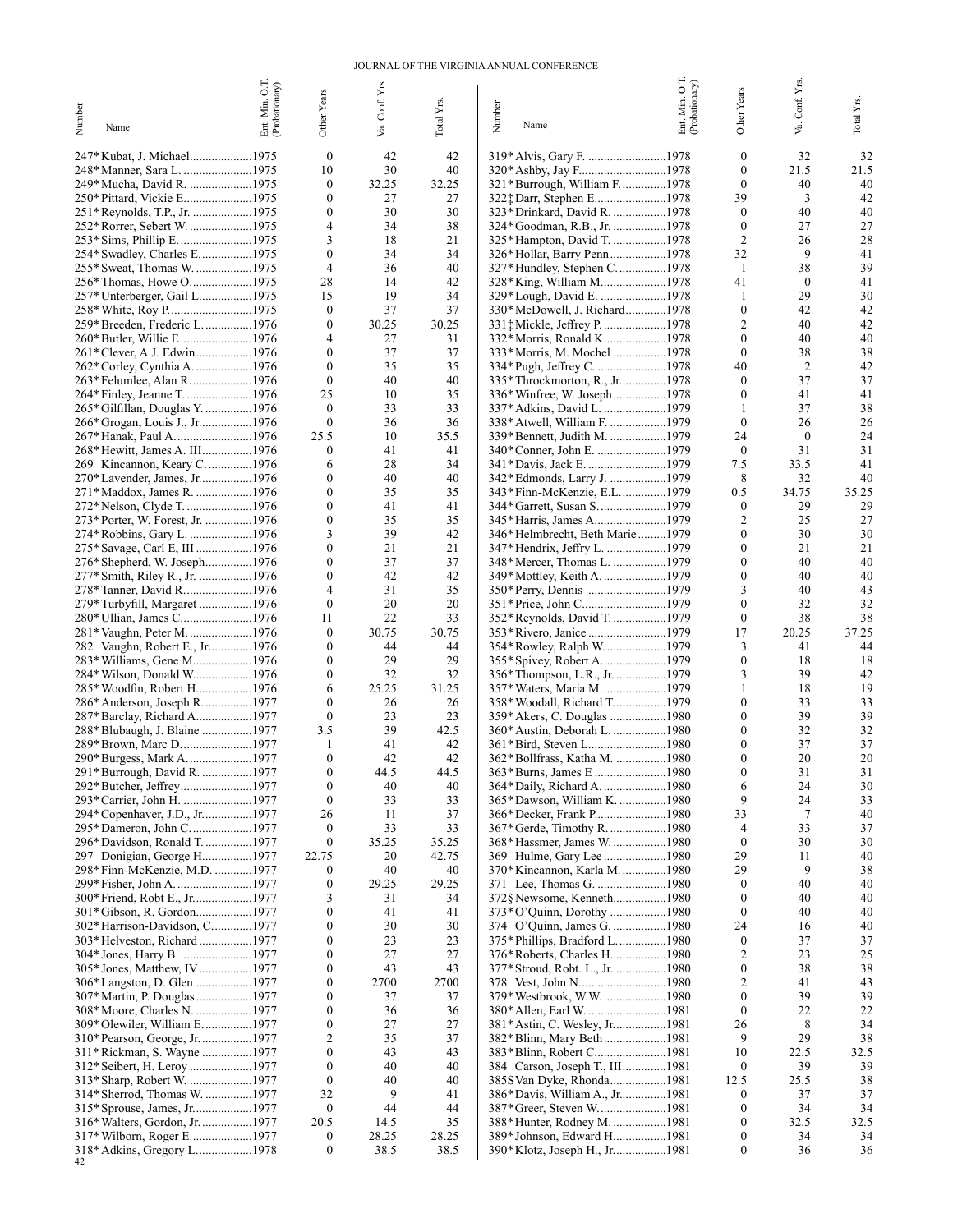#### IV. ROLLS OF CONFERENCE MEMBERS

|                                                                | Ent. Min. O.T.<br>(Probationary) |                                  |             |                        |                                                               | Ent. Min. O.T.<br>(Probationary) |                                      |             |             |
|----------------------------------------------------------------|----------------------------------|----------------------------------|-------------|------------------------|---------------------------------------------------------------|----------------------------------|--------------------------------------|-------------|-------------|
|                                                                |                                  | Other Years                      | Conf. Yrs.  |                        |                                                               |                                  | Other Years                          | Conf. Yrs.  | Total Yrs.  |
| Number<br>Name                                                 |                                  |                                  | ya.         | Total Y <sub>B</sub> . | Number<br>Name                                                |                                  |                                      | Š.          |             |
|                                                                |                                  |                                  |             |                        |                                                               |                                  |                                      |             |             |
| 391* Melson, James M1981                                       |                                  | 14                               | 20          | 34                     | 463 Craddock, Larry E. 1985                                   |                                  | $\bf{0}$                             | 35          | 35          |
| 392* Neas, George B1981                                        |                                  | $\boldsymbol{0}$                 | 29.25       | 29.25                  | 464 Hazlett, Timothy D. 1985                                  |                                  | 18                                   | 17          | 35          |
| 393 Ripley, Robert C. 1981                                     |                                  | $\theta$<br>$\mathbf{0}$         | 39<br>33    | 39<br>33               |                                                               |                                  | 13<br>$\boldsymbol{0}$               | 21<br>27    | 34<br>27    |
| 394* Strickler, Louis M1981<br>395* Thorne, Alan D. 1981       |                                  | $\mathbf{0}$                     | 36          | 36                     | 466* Kennon, Harry G. 1985                                    |                                  | $\boldsymbol{0}$                     | 35.5        | 35.5        |
| 396* Tony, Patsy B…1981                                        |                                  | $\mathbf{0}$                     | 37          | 37                     |                                                               |                                  | $\boldsymbol{0}$                     | 30          | 30          |
| 397* Torrence, C. David, Jr1981                                |                                  | $\mathbf{0}$                     | 35          | 35                     | 469* Phillips, Paul L. 1985                                   |                                  | $\boldsymbol{0}$                     | 30          | 30          |
| 398* Tucker, Rudolph, Jr1981                                   |                                  | $\mathbf{0}$                     | 38          | 38                     |                                                               |                                  | $\boldsymbol{0}$                     | 31          | 31          |
| 399* Weakley, Jeffrey B. 1981                                  |                                  | $\mathbf{0}$                     | 39          | 39                     |                                                               |                                  | $\boldsymbol{0}$                     | 28          | 28          |
| 400* Ashley, John W. 1982                                      |                                  | $\mathbf{0}$<br>$\boldsymbol{0}$ | 34<br>22    | 34<br>22               | 472* Rash, David A1985                                        |                                  | $\boldsymbol{0}$<br>$\boldsymbol{0}$ | 29          | 29<br>34    |
| 402* Cook, Linwood G. 1982                                     |                                  | 14.5                             | 20          | 34.5                   | 473§ Rhodes, Stephen 1985                                     |                                  | $\boldsymbol{0}$                     | 34<br>35    | 35          |
| 403 Hannah, Susan 1982                                         |                                  | 18.25                            | 19          | 37.25                  | 475* Teates, Timothy E1985                                    |                                  | $\boldsymbol{0}$                     | 29          | 29          |
| 404* Holley, H. Frank 1982                                     |                                  | 19                               | 19          | 38                     | 476 Tuck, Reginald D1985                                      |                                  | 1                                    | 34          | 35          |
| 405 Hopkins, Edward A1982                                      |                                  | $\boldsymbol{0}$                 | 38          | 38                     | 477* Wells, Steven B. 1985                                    |                                  | $\boldsymbol{0}$                     | 35          | 35          |
| 406* Hundley, Lynne M1982                                      |                                  | 14                               | 16          | 30                     | 478 Wines, Tracy McN1985                                      |                                  | $\mathbf{0}$                         | 35          | 35          |
| 407* Jones, Finley O. 1982                                     |                                  | 6<br>$\overline{c}$              | 25<br>36    | 31<br>38               | 479* Wingert, James R1985                                     |                                  | 21<br>$\mathbf{0}$                   | 13<br>34    | 34<br>34    |
| 409 Lord, David W. 1982                                        |                                  | $\mathbf{1}$                     | 36          | 37                     | 480* Wright, Lea Stanley, Jr. 1985<br>481* Yoo, Sung-Jun 1985 |                                  | 6                                    | 14          | 20          |
| 410* Marion, Deborah T. 1982                                   |                                  | $\mathbf{0}$                     | 35          | 35                     |                                                               |                                  | $\boldsymbol{0}$                     | 30          | 30          |
| 411* Maddrey, Thomas D. 1982                                   |                                  | $\mathbf{0}$                     | 26          | 26                     | 483* Carlson, Judith E. 1986                                  |                                  | $\boldsymbol{0}$                     | 12.5        | 12.5        |
| 412 Rigg, Edward1982                                           |                                  | $\mathbf{0}$                     | 38          | 38                     | 484* Dalton, Elinor R. 1986                                   |                                  | $\boldsymbol{0}$                     | 19          | 19          |
| 413‡ Snead, Marshall W1982                                     |                                  | $\overline{c}$                   | 36          | 38                     | 485 Gochenour, Robert1986                                     |                                  | $\boldsymbol{0}$                     | 35          | 35          |
| 414* Talley, Kathryn F. 1982                                   |                                  | 15.5                             | 21.25       | 36.75                  | 486* Haley, Robert L. 1986                                    |                                  | $\boldsymbol{0}$                     | 31          | 31          |
| 415* Thomas, Eugene F. 1982                                    |                                  | $\bf{0}$                         | 31.5        | 31.5                   | 487 Heaton, Gary E. 1986                                      |                                  | $\boldsymbol{0}$<br>$\mathbf{0}$     | 34<br>24    | 34<br>24    |
| 416 Chapman, Robert M 1983<br>417; Driscoll, James R1983       |                                  | 13<br>4                          | 23<br>33    | 36<br>37               | 488* Insley, George T., 1986<br>489* Keezel, Teresa M. 1986   |                                  | $\mathbf{0}$                         | 34          | 34          |
| 418* Fathbruckner, Alexis1983                                  |                                  | $\overline{2}$                   | 19.5        | 21.5                   | 490* McAllister-Wilson, D. 1986                               |                                  | 15                                   | 17          | 32          |
| 419 Gillis, Dale E. 1983                                       |                                  | $\mathbf{0}$                     | 36          | 36                     | 491*Monge, K. M.R1986                                         |                                  | $\mathbf{0}$                         | 30          | 30          |
|                                                                |                                  | $\boldsymbol{0}$                 | 35          | 35                     | 492* Shipley, Patricia L. 1986                                |                                  | $\mathbf{0}$                         | 25          | 25          |
| 421* Harrell, Manning B1983                                    |                                  | 3                                | 25          | 28                     | 493‡ Smith, Theodore 1986                                     |                                  | 2                                    | 32          | 34          |
| 422* Hays, Brant K. 1983                                       |                                  | $\mathbf{0}$                     | 31          | 31                     | 494‡ Soulen, R. Kendall1986                                   |                                  | 34                                   | $\bf{0}$    | 34          |
| 423* Hull, John Francis1983                                    |                                  | $\mathbf{0}$<br>$\mathbf{0}$     | 28<br>33    | 28<br>33               | 495§ Thomas, James D. 1986                                    |                                  | $\mathbf{0}$<br>21                   | 36<br>9     | 36<br>30    |
| 425 Martin, Edward S.H1983                                     |                                  | $\mathbf{0}$                     | 35          | 35                     | 496* Watkins, James P. 1986<br>497* White, Burton E1986       |                                  | $\mathbf{0}$                         | 30          | 30          |
| 426§ Milstead, Gary W1983                                      |                                  | $\mathbf{0}$                     | 37          | 37                     | 498* White, Mary S.V1986                                      |                                  | 1                                    | 19          | 20          |
| 427 Norman, David A. 1983                                      |                                  | $\mathbf{0}$                     | 37          | 37                     | 499* Allen, George J1987                                      |                                  | 8                                    | 30          | 38          |
|                                                                |                                  | 5.5                              | 32          | 37.5                   |                                                               |                                  | $\mathbf{0}$                         | 33          | 33          |
| 429 Paysour, Douglas B. 1983                                   |                                  | $\mathbf{0}$                     | 37          | 37                     |                                                               |                                  | 6.5                                  | 14          | 20.5        |
| 430* Reuter, Mark A. 1983                                      |                                  | $\boldsymbol{0}$<br>17.5         | 22.5<br>5   | 22.5                   | 502 Creech, Stephen R. 1987                                   |                                  | $\bf{0}$<br>12                       | 32.25<br>21 | 32.25<br>33 |
| 431* Rhodes, Cheryl M.B. 1983<br>432* Rowley, Charles E. 1983  |                                  | 18                               | 16          | 22.5<br>34             | 503‡ Davis, Scott E. 1987<br>504 Goodpasture, David 1987      |                                  | $\mathbf{0}$                         | 34          | 34          |
|                                                                |                                  | 6.5                              | 30          | 36.5                   | 505* Hardman-Cromwell, Y1987                                  |                                  | 20                                   | 6           | 26          |
| 434* Tuttle, Bruce D. 1983                                     |                                  | $\mathbf{0}$                     | 30          | 30                     | 506* Hawks, Harold D., Jr. 1987                               |                                  | $\mathbf{0}$                         | 29          | 29          |
| 435 Walker, Edward R1983                                       |                                  | $\Omega$                         | 37          | 37                     | 507* Johnson, Joyce E. 1987                                   |                                  | $\boldsymbol{0}$                     | 13          | 13          |
| 436* Wash, Willard 1983                                        |                                  | $\boldsymbol{0}$                 | 31          | 31                     | 508* Lipke, Dennis C1987                                      |                                  | $\boldsymbol{0}$                     | 24.75       | 24.75       |
| 437* Webster, Harold F………………1983                               |                                  | 0                                | 31          | 31                     | 509* McMillen, Sandra A. 1987                                 |                                  | $\mathbf{0}$                         | 30          | 30          |
| 438* Webster, Kathleen O1983<br>439* Wright, Elizabeth A.S1983 |                                  | 2<br>$\mathbf{0}$                | 35<br>18    | 37<br>18               | 510* Michie-Bent-Susan L1987                                  |                                  | $\mathbf{0}$<br>22                   | 22<br>9     | 22<br>31    |
| 440 Burch, David M. 1984                                       |                                  | $\theta$                         | 38          | 38                     | 512* Southall-Vess, M.F1987                                   |                                  | 6                                    | 23          | 29          |
| 441 Canody, James D. 1984                                      |                                  | $\boldsymbol{0}$                 | 36          | 36                     | 513* Zuchelli, David J. 1987                                  |                                  | 11.75                                | 21          | 32.75       |
| 442* Childress, Nancy B1984                                    |                                  | 2.25                             | 27.75       | 30                     | 514* Boggs, Kerry David1988                                   |                                  | 0                                    | 33          | 33          |
| 443* DeLoach, Travis L. 1984                                   |                                  | $\bf{0}$                         | 35          | 35                     | 515* Bookwalter, Carol I 1988                                 |                                  | $\boldsymbol{0}$                     | 17          | 17          |
| 444 Dorsey, Jeffrey L. 1984                                    |                                  | 0                                | 34          | 34                     | 516SCasey-Rutland, H. 1988                                    |                                  | 2.5                                  | 18          | 20.5        |
| 445 Estep, Tammy L1984<br>446 Failes, Walter B., Jr1984        |                                  | 0<br>$\boldsymbol{0}$            | 35.5<br>36  | 35.5<br>36             | 517* Davies, Larry E1988<br>518* DeJong, John E. 1988         |                                  | 0<br>0                               | 32<br>18    | 32<br>18    |
| 447† Hargraves, J. Stanley 1984                                |                                  | 18                               | 18          | 36                     | 519 Derflinger, Michael1988                                   |                                  | 0                                    | 32          | 32          |
| 448 Hay, Stephen D1984                                         |                                  | $\boldsymbol{0}$                 | 36          | 36                     | 520§ Gestwick, Douglas1988                                    |                                  | 2                                    | 30          | 32          |
| 449* Hubbard, Chas. W, Jr. 1984                                |                                  | $\boldsymbol{0}$                 | 11          | 11                     | 521* Gunn, Alda V. 1988                                       |                                  | 0                                    | 18          | 18          |
| 450* Jackson, Charles V1984                                    |                                  | 17.5                             | 14          | 31.5                   |                                                               |                                  | 0                                    | 32          | 32          |
| 451* Keithley, Thomas J. 1984                                  |                                  | 1.5                              | 32.5        | 34                     |                                                               |                                  | 0                                    | 30          | 30          |
|                                                                |                                  | 5.5                              | 33          | 38.5                   | 524* Martin, Louis A. 1988                                    |                                  | 12<br>0                              | 20          | 32          |
| 453 Lenow, Larry 1984                                          |                                  | 2<br>2                           | 33<br>30.75 | 35<br>32.75            | 526 Moore, Wayne C1988                                        |                                  | 0                                    | 23<br>37    | 23<br>37    |
|                                                                |                                  | $\boldsymbol{0}$                 | 36          | 36                     |                                                               |                                  | 0                                    | 32          | 32          |
| 456* Minter, Barbara1984                                       |                                  | 2                                | 11          | 13                     | 528 Rodden, James R. 1988                                     |                                  | 0                                    | 33          | 33          |
| 457 Wishmyer, James N. 1984                                    |                                  | 0                                | 36          | 36                     | 529‡ Smith, Teresa S 1988                                     |                                  | 12.25                                | 19          | 31.25       |
| 458* Wolz, Arthur 1984                                         |                                  | 0                                | 31          | 31                     | 530* Taylor, James J. 1988                                    |                                  | 0                                    | 28          | 28          |
| 459* Bennett, Morris A 1985                                    |                                  | 0                                | 29          | 29                     | 531 Un, Won H1988                                             |                                  | 0                                    | 32          | 32          |
| 460* Bowen, C.W., Jr. 1985                                     |                                  | 0<br>3                           | 20<br>20    | 20<br>23               | 532 White, William M1988                                      |                                  | 0<br>0                               | 32<br>29    | 32<br>29    |
| 462* Breeden, David W1985                                      |                                  | $\boldsymbol{0}$                 | 31          | 31                     | 533* Wickham, Charles 1988<br>534* Bennett, Jonathan L1989    |                                  | 0                                    | 30          | 30          |
|                                                                |                                  |                                  |             |                        |                                                               |                                  |                                      |             | 43          |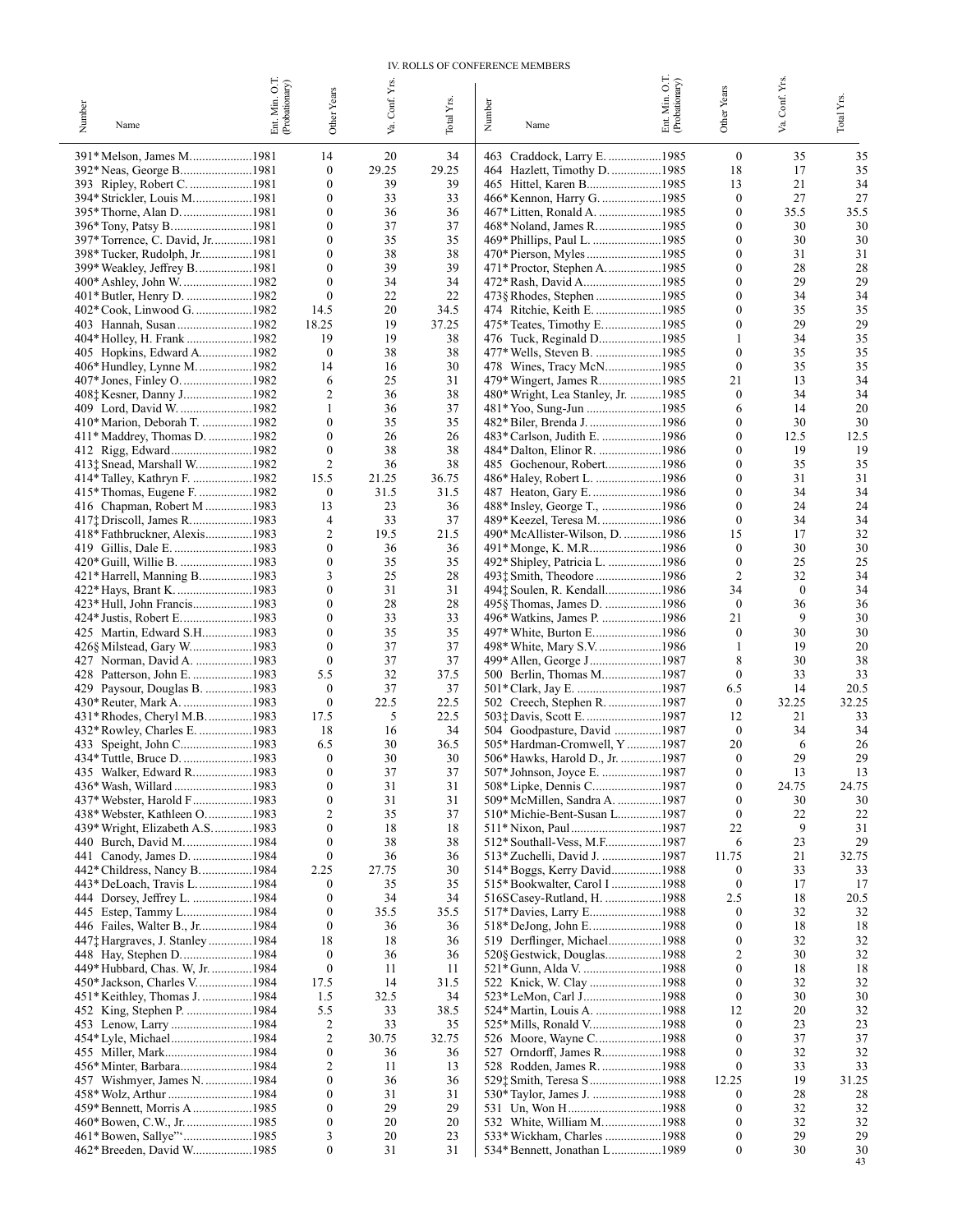#### JOURNAL OF THE VIRGINIA ANNUAL CONFERENCE

| Numbe<br>Name                                                | Ent. Min. O.T.<br>(Probationary) | Other Years                          | Conf. Yrs<br>Š.  | Total Yrs   | Number | Name                                                          | Ent. Min. O.T.<br>(Probationary) | Other Years                  | Conf. Yrs<br>Š   | $\operatorname{TotalYrs.}$ |
|--------------------------------------------------------------|----------------------------------|--------------------------------------|------------------|-------------|--------|---------------------------------------------------------------|----------------------------------|------------------------------|------------------|----------------------------|
| 535* Bishop, Jerry Lee1989                                   |                                  | 4.5                                  | 17.25            | 21.75       |        | 607 Henry, James E. 1992                                      |                                  | $\mathbf{0}$                 | 28               | 28                         |
| 536* Brosnan, David R. 1989                                  |                                  | $\boldsymbol{0}$<br>25               | 16<br>6          | 16<br>31    |        | 608* Hottle, Lucy B. M1992                                    |                                  | $\mathbf{0}$<br>$\mathbf{0}$ | 22<br>20         | 22<br>20                   |
| 537‡ Burks, Benjamin D. 1989<br>538‡ Chandler, James H1989   |                                  | 4                                    | 26.25            | 30.25       |        | 609* Jones, Patricia A. 1992<br>610 McClain, L. Bryan1992     |                                  | 4                            | 24               | 28                         |
| 539* Clark, Larry D. 1989                                    |                                  | $\mathbf{0}$                         | 15               | 15          |        | 611* Meadows, Patricia 1992                                   |                                  | $\mathbf{0}$                 | 21               | 21                         |
| 540* Cloud, Becky Jane1989                                   |                                  | $\boldsymbol{0}$                     | 27               | 27          |        | 612*Nottingham, Saundra1992                                   |                                  | $\mathbf{0}$                 | 18               | 18                         |
| 541* Colwell, Robin L. 1989                                  |                                  | $\mathbf{0}$                         | 34               | 34          |        | 613* Parks, Robert J., Jr. 1992                               |                                  | -1                           | 35               | 36                         |
|                                                              |                                  | $\boldsymbol{0}$                     | 31               | 31          |        | 614 Propst, Steven L1992                                      |                                  | $\mathbf{0}$                 | 30               | 30                         |
| 543* Copeland, Michael1989<br>544* Eo, Yunho 1989            |                                  | $\mathbf{0}$<br>6                    | 30<br>25.25      | 30<br>31.25 |        | 615 Rimer, Scott M. 1992<br>616 Song, Moon Sup 1992           |                                  | $\Omega$<br>$\mathbf{0}$     | 28<br>28         | 28<br>28                   |
|                                                              |                                  | 0                                    | 31               | 31          |        | 617 Tillapaugh, Charles1992                                   |                                  | $\mathbf{0}$                 | 28               | 28                         |
|                                                              |                                  | $\boldsymbol{0}$                     | 31               | 31          |        | 618* Tippens, Norman G. 1992                                  |                                  | $\mathbf{0}$                 | 26.75            | 26.75                      |
| 547* Geeting, Robert D1989                                   |                                  | $\mathbf{0}$                         | 28               | 28          |        | 619 Witt, Jeffrey A1992                                       |                                  | $\Omega$                     | 33               | 33                         |
| 548§ Hadley-Goggin, R.B1989                                  |                                  | $\boldsymbol{0}$                     | 30.75            | 30.75       |        |                                                               |                                  | $\mathbf{0}$                 | 24               | 24                         |
| 550* Hines, Garland K, Jr. 1989                              |                                  | $\mathbf{0}$<br>$\mathbf{0}$         | 32<br>23         | 32<br>23    |        | 621 Brown, Clarence R. 1993<br>622* Carper, Alan Bruce 1993   |                                  | 1.5<br>$\mathbf{0}$          | 27<br>28         | 28.5<br>28                 |
| 551* Holbert, David A. 1989                                  |                                  | $\mathbf{0}$                         | 21               | 21          |        | 623 Craig, Timothy P1993                                      |                                  | $\mathbf{0}$                 | 27               | 27                         |
| 552* Honeycutt, J. Denise1989                                |                                  | 9.5                                  | 21               | 30.5        |        |                                                               |                                  | $\mathbf{0}$                 | 28               | 28                         |
|                                                              |                                  | $\boldsymbol{0}$                     | 35               | 35          |        | 625* Ecklund, Richard H. 1993                                 |                                  | $\Omega$                     | 30               | 30                         |
|                                                              |                                  | 12                                   | 15               | 27          |        |                                                               |                                  | $\mathbf{0}$                 | 27               | 27                         |
| 555* Jordan, Preston L1989<br>556: Joyner, Alexander B. 1989 |                                  | $\boldsymbol{0}$<br>7                | 7.75<br>24       | 7.75<br>31  |        | 627* Hough, Elizabeth A1993<br>628 Hough, Neil R1993          |                                  | $\Omega$<br>$\mathbf{0}$     | 16<br>27         | 16<br>27                   |
| 557* McPhail, Sam E1989                                      |                                  | $\mathbf{0}$                         | 24               | 24          |        |                                                               |                                  | $\Omega$                     | 31               | 31                         |
| 558* Miller, Gretchen A. 1989                                |                                  | $\mathbf{0}$                         | 23               | 23          |        | 630* Rowland, Raymond. 1993                                   |                                  | $\mathbf{0}$                 | 29               | 29                         |
| 559* Miranda, Edgar 1989                                     |                                  | 11.25                                | 5                | 16.25       |        | 631 Singleton, Dawn M1993                                     |                                  | $\mathbf{0}$                 | 26.5             | 26.5                       |
|                                                              |                                  | $\boldsymbol{0}$                     | 36               | 36          |        | 632* Smith, Jr., Robert W1993                                 |                                  | $\mathbf{0}$                 | 20               | 20                         |
| 561 Nave, G. Kirk 1989                                       |                                  | $\mathbf{0}$<br>$\boldsymbol{0}$     | 32<br>14         | 32<br>14    |        |                                                               |                                  | $\Omega$<br>$\bf{0}$         | 27<br>25         | 27<br>25                   |
|                                                              |                                  | 1.5                                  | 29               | 30.5        |        | 635* Warnick, Harvey L. 1993                                  |                                  | $\Omega$                     | 9                | 9                          |
| 564* Swartz, Ronna L. 1989                                   |                                  | $\boldsymbol{0}$                     | 18               | 18          |        | 636* Waltz, Philip M1993                                      |                                  | $\mathbf{0}$                 | 27               | 27                         |
|                                                              |                                  | $\boldsymbol{0}$                     | 30               | 30          |        |                                                               |                                  | $\mathbf{0}$                 | 20               | 20                         |
| 566* Bradley, Stephen E. 1990                                |                                  | $\boldsymbol{0}$                     | 21.75            | 21.75       |        | 638* Beckley, Harlan R1994                                    |                                  | 45                           | $\boldsymbol{0}$ | 45                         |
| 567* Carson, Joseph D1990                                    |                                  | $\mathbf{0}$                         | 30               | 30          |        | 639 Burkholder, Barry1994                                     |                                  | $\mathbf{0}$                 | 27               | 27                         |
| 569 Cory, Penny Pugh 1990                                    |                                  | $\boldsymbol{0}$<br>$\boldsymbol{0}$ | 25<br>30         | 25<br>30    |        | 641* Christian, Mark E. 1994                                  |                                  | $\boldsymbol{0}$<br>15       | 26.75<br>26      | 26.75<br>41                |
|                                                              |                                  | 22                                   | 1                | 23          |        | 642 Cooper, Robert E. 1994                                    |                                  | $\mathbf{0}$                 | 26               | 26                         |
| 571* Ferrell, Dwala J. 1990                                  |                                  | 20                                   | 6                | 26          |        | 643* Earley, Phyllis R. 1994                                  |                                  | $\mathbf{0}$                 | 26               | 26                         |
| 572 Gestwick, Clara 1990                                     |                                  | $\boldsymbol{0}$                     | 22.75            | 22.75       |        | 644 Glass, Elizabeth S1994                                    |                                  | 22.5                         | 3                | 25.5                       |
| 573* Grow, Ralph H., Jr. 1990                                |                                  | 3                                    | 16               | 19          |        | 645* Hyeon, Seong 1994                                        |                                  | $\mathbf{0}$                 | 13               | 13                         |
| 574* Hancock, Maurice G1990                                  |                                  | 1<br>$\mathbf{0}$                    | 15<br>31         | 16<br>31    |        | 646 Koolman, Derek P1994<br>647* McDonald, Jean G. 1994       |                                  | $\mathbf{0}$<br>$\mathbf{0}$ | 25<br>15         | 25<br>15                   |
| 576 Kirkland, M. Davies 1990                                 |                                  | $\boldsymbol{0}$                     | 30               | 30          |        |                                                               |                                  | $\mathbf{0}$                 | 20               | 20                         |
| 577* Nesselrodt, David L1990                                 |                                  | $\mathbf{0}$                         | 28               | 28          |        | 649* Reynolds, Charles F1994                                  |                                  | $\mathbf{0}$                 | 24               | 24                         |
| 578 Ray, Linda Driver1990                                    |                                  | 9                                    | 14               | 23          |        |                                                               |                                  | $\mathbf{0}$                 | 29               | 29                         |
| 579 Riedel, Christopher1990                                  |                                  | 0                                    | 32               | 32          |        | 651 Rodriguez-Colon, Lydia 1994                               |                                  | 12                           | 14               | 26                         |
| 580* Satter, Ralph G 1990                                    |                                  | $\boldsymbol{0}$<br>$\boldsymbol{0}$ | 25<br>25         | 25<br>25    |        | 652* Seibert, Vickie G. 1994<br>653* Shepherd, Edward, Jr1994 |                                  | $\boldsymbol{0}$<br>2        | 25<br>14.25      | 25<br>16.25                |
|                                                              |                                  | 5                                    | 16               | 21          |        | 654* Shoemaker, Rochelle 1994                                 |                                  | $\boldsymbol{0}$             | 21               | 21                         |
| 583§ Southall-Vess, L.M. 1990                                |                                  | 5                                    | 26               | 31          |        |                                                               |                                  | 28                           | 12               | 40                         |
| 584* Suerdieck, Christina 1990                               |                                  | 4                                    | 15               | 19          |        | 656* Taylor, Andrew R. 1994                                   |                                  | 28                           | 12               | 40                         |
|                                                              |                                  | $\boldsymbol{0}$                     | 30               | 30          |        |                                                               |                                  | $\mathbf{0}$                 | 21               | 21                         |
| 586* Taylor, Elizabeth W. 1990                               |                                  | $\bf{0}$<br>17.5                     | 23<br>9          | 23<br>26.5  |        | 658* Williams, Russell1994<br>659; Alley-Grant, M. Lynn1995   |                                  | $\mathbf{0}$<br>4            | 25<br>19         | 25<br>23                   |
|                                                              |                                  | $\boldsymbol{0}$                     | 27               | 27          |        |                                                               |                                  | $\mathbf{0}$                 | 17               | 17                         |
| 589* Zavitz, Dwight L., Jr1990                               |                                  | $\boldsymbol{0}$                     | 20               | 20          |        |                                                               |                                  | $\mathbf{0}$                 | 25               | 25                         |
| 590‡ Baker, Dori L1991                                       |                                  | 28.75                                | $\boldsymbol{0}$ | 28.75       |        | 662* Crichlow, Winston L1995                                  |                                  | $\mathbf{0}$                 | 13               | 13                         |
| 591† Barker-Brugman, Kim 1991                                |                                  | 13                                   | 9.5              | 22.5        |        | 663* Crabill, Ralph H. 1995                                   |                                  | $\mathbf{0}$                 | 21               | 21                         |
| 592§ Barnett, Edward S1991<br>593* Brooks, N. Burton 1991    |                                  | 7<br>2.5                             | 22<br>27.5       | 29<br>30    |        | 664* DeLoach, Clyde1995                                       |                                  | $\mathbf{0}$<br>22           | 22<br>3          | 22<br>25                   |
| 594 Daniels, Sherry Lynn1991                                 |                                  | 15                                   | 14               | 29          |        |                                                               |                                  | $\boldsymbol{0}$             | 25               | 25                         |
| 595* Erbin, Lawrence A1991                                   |                                  | $\boldsymbol{0}$                     | 27               | 27          |        | 667* Hanak, Christine1995                                     |                                  | 10                           | $\boldsymbol{0}$ | 10                         |
|                                                              |                                  | 4                                    | 25               | 29          |        |                                                               |                                  | $\boldsymbol{0}$             | 24               | 24                         |
| 597 Gochenour, Kathy B. 1991                                 |                                  | $\boldsymbol{0}$                     | 29               | 29          |        |                                                               |                                  | 9                            | 18               | 27                         |
| 598 Gordon, Richard S1991                                    |                                  | $\boldsymbol{0}$<br>$\boldsymbol{0}$ | 29<br>27         | 29<br>27    |        | 670 Kendall, Michael 1995<br>671 Lucas, Debra R. 1995         |                                  | $\mathbf{0}$<br>0            | 25<br>23         | 25<br>23                   |
| 600 McMillen, Randall1991                                    |                                  | 0.5                                  | 29.5             | 30          |        |                                                               |                                  | $\mathbf{0}$                 | 17               | 17                         |
|                                                              |                                  | 2                                    | 27               | 29          |        | 673* Murphy, Patricia A1995                                   |                                  | $\mathbf{0}$                 | 11.5             | 11.5                       |
|                                                              |                                  | $\boldsymbol{0}$                     | 14               | 14          |        | 674 Nelson, Michael L. 1995                                   |                                  | $\mathbf{0}$                 | 24               | 24                         |
|                                                              |                                  | 4                                    | 7                | 11          |        |                                                               |                                  | $\theta$                     | 14               | 14                         |
| 604* Comstock, Ellen W1992                                   |                                  | 11.5                                 | 12               | 23.5        |        |                                                               |                                  | $\mathbf{0}$<br>9            | 12               | 12                         |
|                                                              |                                  | $\boldsymbol{0}$<br>$\boldsymbol{0}$ | 32<br>25         | 32<br>25    |        | 677* Sault, Stephanie M. 1995<br>678 Schlechty, David T 1995  |                                  | $\boldsymbol{0}$             | 17<br>25         | 26<br>25                   |
| 44                                                           |                                  |                                      |                  |             |        |                                                               |                                  |                              |                  |                            |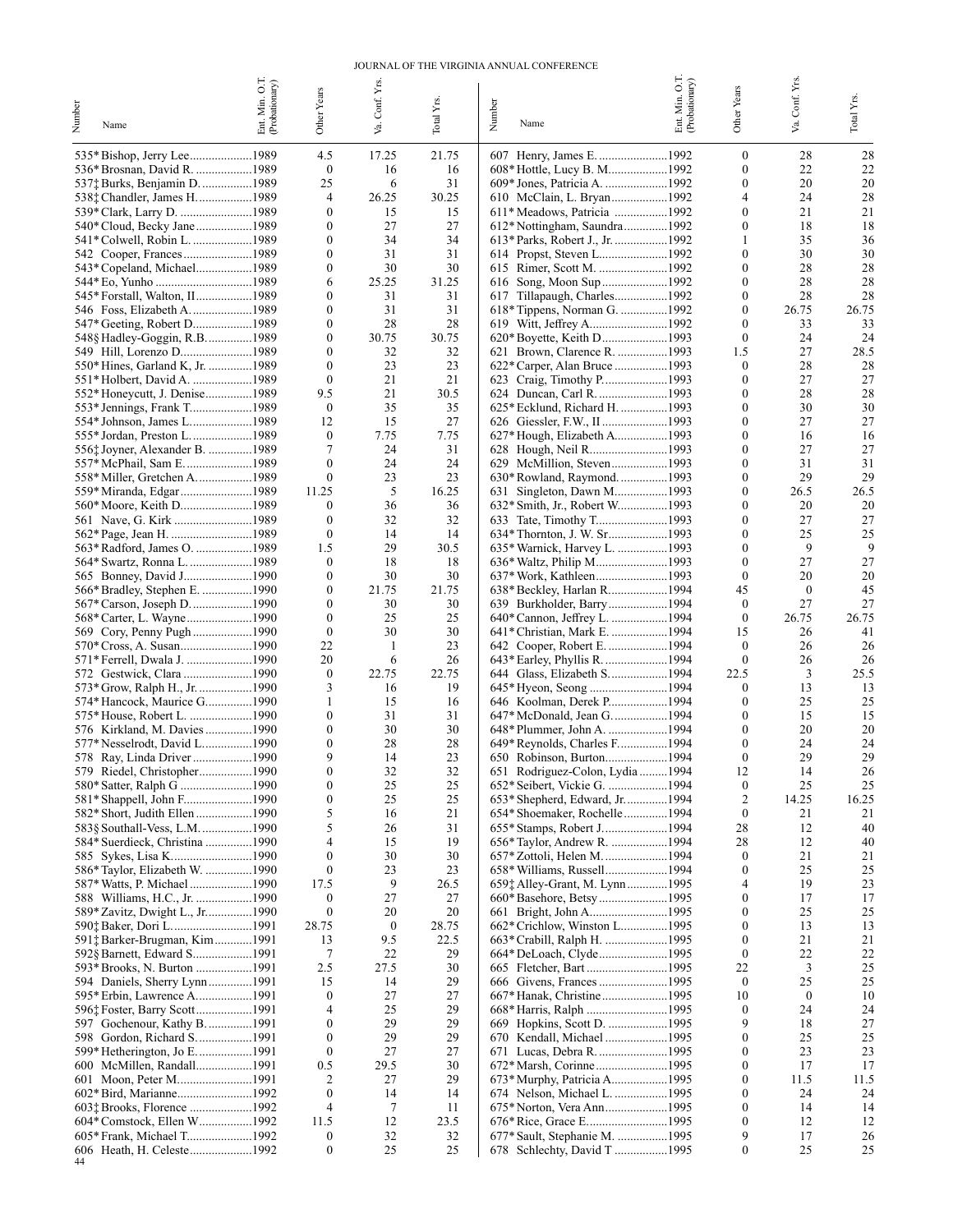#### IV. ROLLS OF CONFERENCE MEMBERS

|                                                                | Ent. Min. O.T.<br>(Probationary) |                                  | Conf. Yrs.             |                       |                                                              | Ent. Min. O.T.<br>(Probationary) |                                      | Conf. Yrs  |                          |
|----------------------------------------------------------------|----------------------------------|----------------------------------|------------------------|-----------------------|--------------------------------------------------------------|----------------------------------|--------------------------------------|------------|--------------------------|
| Number<br>Name                                                 |                                  | Other Years                      |                        | Total Y <sub>rs</sub> | Number<br>Name                                               |                                  | Other Years                          | Š.         | $\mbox{Total } \rm Yrs.$ |
|                                                                |                                  |                                  | Š.                     |                       |                                                              |                                  |                                      |            |                          |
| 679                                                            |                                  | $\boldsymbol{0}$<br>$\mathbf{0}$ | 24<br>32.25            | 24<br>32.25           | 751* Barnard, Thomas R1999<br>752† Bates, Denise P. 1999     |                                  | $\mathbf{0}$<br>1                    | 24<br>20   | 24<br>21                 |
|                                                                |                                  | $\mathbf{0}$                     | 24                     | 24                    |                                                              |                                  | $\theta$                             | 17         | 17                       |
| 682* Throckmorton, Barry1995                                   |                                  | $\mathbf{0}$                     | 26                     | 26                    | 754* Dunkum, Jeane D. 1999                                   |                                  | $\mathbf{0}$                         | 21         | 21                       |
| 683§ Barre, Kirsten K 1996                                     |                                  | 19                               | 5                      | 24                    | 755 Ecklund, Elizabeth 1999                                  |                                  | $\boldsymbol{0}$                     | 21         | 21                       |
|                                                                |                                  | $\mathbf{0}$<br>8                | 20<br>15               | 20<br>23              |                                                              |                                  | 5<br>$\overline{2}$                  | 21.5<br>19 | 26.5<br>21               |
| 685 Carswell, Warren R1996                                     |                                  | 8                                | 15                     | 23                    | 758; Nassef, Marianne Kehoe 1999                             |                                  | 16                                   | 5          | 21                       |
| 687* Fair, Deborah R. 1996                                     |                                  | $\theta$                         | 17                     | 17                    | 759* Piluso, Phyllis S1999                                   |                                  | $\mathbf{0}$                         | 14.75      | 14.75                    |
| 688† Forrester, Joseph D. 1996                                 |                                  | $\theta$                         | 23                     | 23                    | 760 Reaves, Michael B1999                                    |                                  | $\bf{0}$                             | 21         | 21                       |
| 689* Haynes, John B. 1996                                      |                                  | $\theta$                         | 20                     | 20                    | 761 Reaves, Susan M. 1999                                    |                                  | $\theta$                             | 21         | 21                       |
| 690 Heinzman, William E. 1996<br>691* Horner, Patricia M. 1996 |                                  | 0<br>$\theta$                    | 24<br>11               | 24<br>11              | 762 Richardson Mark D. 1999                                  |                                  | $\boldsymbol{0}$<br>$\boldsymbol{0}$ | 22<br>21   | 22<br>21                 |
| 692* Hoskins, Robert N. 1996                                   |                                  | $\mathbf{0}$                     | 24                     | 24                    | 764 Rochford III, David1999                                  |                                  | 2                                    | 19         | 21                       |
|                                                                |                                  | 1                                | 23                     | 24                    |                                                              |                                  | $\mathbf{0}$                         | 21         | 21                       |
|                                                                |                                  | 8                                | 8                      | 16                    | 766* Townsend, Charles 1999                                  |                                  | $\mathbf{0}$                         | 21         | 21                       |
| 695 Kelchner, John J. 1996<br>696§ Martin, John A. 1996        |                                  | $\mathbf{0}$<br>$\mathbf{0}$     | 24<br>25.75            | 24<br>25.75           | 767* Urban, Russell T. 1999                                  |                                  | $\theta$<br>$\mathbf{0}$             | 20<br>19   | 20<br>19                 |
| 697 Montgomery, Wm. B1996                                      |                                  | $\theta$                         | 24                     | 24                    | 769* Wilson, Stephanie L. 1999                               |                                  | $\boldsymbol{0}$                     | 10         | 10                       |
| 698 Parrish, Delia M. 1996                                     |                                  | 0                                | 25                     | 25                    | 770* Abbott, Daniel P. 2000                                  |                                  | $\boldsymbol{0}$                     | 23.5       | 23.5                     |
| 699 Pizzeck, Don R. 1996                                       |                                  | $\theta$                         | 24                     | 24                    | 771* Brack, Susan Fae 2000                                   |                                  | $\theta$                             | 17         | 17                       |
| 700 Plasters, Sandra 1996<br>701* Reiss, Bonnie A. 1996        |                                  | $\mathbf{0}$<br>0                | 25<br>$7\phantom{.0}$  | 25<br>7               | 772* Bridges, Tilden 2000                                    |                                  | $\mathbf{0}$<br>5                    | 15<br>15   | 15<br>20                 |
| 702* Staul, Rita 1996                                          |                                  | 0                                | 21                     | 21                    | 774 Caudill, Elizabeth G. 2000                               |                                  | $\mathbf{0}$                         | 19         | 19                       |
| 703 Tang, Ann On-Lin1996                                       |                                  | 8                                | 16                     | 24                    | 775* Cheatham, Russell 2000                                  |                                  | 18.5                                 | 20         | 38.5                     |
| 704* Welch, Rosemary G1996                                     |                                  | $\boldsymbol{0}$                 | 16                     | 16                    | 776 Dore, Livingstone2000                                    |                                  | 3                                    | 16         | 19                       |
| 705 Yang, Chong Ho 1996                                        |                                  | 3                                | 16                     | 19                    | 777 Dulaney, Bradley S. 2000                                 |                                  | $\mathbf{0}$                         | 20         | 20                       |
| 707* Bowen, Donna M. 1997                                      |                                  | 0<br>$\mathbf{0}$                | 23<br>8.25             | 23<br>8.25            | 778* Gunsalus, Richard 2000<br>779 Haugh, Jeffrey J2000      |                                  | $\bf{0}$<br>$\boldsymbol{0}$         | 24<br>20   | 24<br>20                 |
|                                                                |                                  | 0                                | 23                     | 23                    | 780 Heckstall, Marilyn2000                                   |                                  | $\mathbf{0}$                         | 20         | 20                       |
| 709* Byrd, Doris V1997                                         |                                  | $\theta$                         | 17                     | 17                    | 781 Kim, Eumin Oh 2000                                       |                                  | 7                                    | 14         | 21                       |
| 710 Cailles, Joseph J. 1997                                    |                                  | $\mathbf{0}$                     | 23                     | 23                    | 782 Lawson, Hae Rin2000                                      |                                  | $\overline{c}$                       | 19         | 21                       |
| 712 Cole, John W., II1997                                      |                                  | $\theta$<br>$\mathbf{0}$         | 29<br>23               | 29<br>23              | 783 Lee, Stephen K. 2000                                     |                                  | 4.75<br>2                            | 15<br>21   | 19.75<br>23              |
| 713: Crews, Tammy1997                                          |                                  | 23                               | $\boldsymbol{0}$       | 23                    | 785 Lock, Mary J2000                                         |                                  | $\mathbf{0}$                         | 13.5       | 13.5                     |
| 714 Daniely, James G1997                                       |                                  | 1                                | 22                     | 23                    | 786 Martin, Candace L2000                                    |                                  | $\bf{0}$                             | 20         | 20                       |
| 715: Dunlap, Melissa1997                                       |                                  | 2                                | 18.25                  | 20.25                 | 787 Maxwell, Michael T2000                                   |                                  | $\mathbf{0}$                         | 20         | 20                       |
|                                                                |                                  | $\mathbf{0}$<br>$\theta$         | 24.5<br>13             | 24.5<br>13            | 788 McClung, William Jr. 2000                                |                                  | $\mathbf{0}$<br>8                    | 20<br>16   | 20<br>24                 |
| 717* Fair, John A1997<br>718 Foerster, Abigail E1997           |                                  | 0                                | 20                     | 20                    | 789* Samson, Angelito G 2000<br>790* Sharp, Donna D. 2000    |                                  | 5.75                                 | 5          | 10.75                    |
| 719 Haynes, Kevin W1997                                        |                                  | $\theta$                         | 25                     | 25                    | 791 Shoop, Joseph A. 2000                                    |                                  | $\mathbf{0}$                         | 23         | 23                       |
| 720 Johnson, Robert B. 1997                                    |                                  | $\boldsymbol{0}$                 | 24                     | 24                    | 792* Simmons, Myron I2000                                    |                                  | $\mathbf{0}$                         | 13         | 13                       |
| 721§ Jones, John Robt Sr. 1997                                 |                                  | $\boldsymbol{0}$                 | 25                     | 25                    | 793 Smith, James M. 2000                                     |                                  | $\mathbf{0}$                         | 24         | 24                       |
| 722* Julcher, John G. 1997<br>723* Lagerveld, David C. 1997    |                                  | $\mathbf{0}$<br>$\Omega$         | 11<br>24               | 11<br>24              | 794 Teague, Forrest H. Jr2000<br>795: West, Gregory B.       | 2000                             | $\mathbf{0}$<br>Δ                    | 20<br>17   | 20<br>21                 |
| 724* Lindsey, Michelle E1997                                   |                                  | $\boldsymbol{0}$                 | 23                     | 23                    | 796* Winkler, Edward P2000                                   |                                  | $\overline{c}$                       | 15         | 17                       |
| 725* Mott, Donna L.S. 1997                                     |                                  | $\mathbf{0}$                     | 12                     | 12                    | 797§ Woodfin, Robert II………………2000                            |                                  | $\boldsymbol{0}$                     | 20         | 20                       |
| 726* Prentace-Commander, Janice .1997                          |                                  | $\mathbf{0}$                     | 20                     | 20                    | 798; Alderman, Luis E2001                                    |                                  | 7.25                                 | 12         | 19.25                    |
| 727 Riggs, Patricia A1997<br>728* Siddons, James D. 1997       |                                  | $\mathbf{0}$<br>0                | 23<br>14               | 23<br>14              | 799 Almy, Robert A2001<br>800 Berghuis, J. Robert 2001       |                                  | 2<br>$\boldsymbol{0}$                | 17<br>22   | 19<br>22                 |
| 729 Spigener, Laney S1997                                      |                                  | 0                                | 25                     | 25                    | 801* Card, Kathleene B. 2001                                 |                                  | $\boldsymbol{0}$                     | 12.75      | 12.75                    |
| 730; Grimes, Kendra D1997                                      |                                  | 6                                | 11                     | 17                    | 802* Frederick, Lou Ann2001                                  |                                  | $\theta$                             | 11.25      | 11.25                    |
| 731* Vornov, Steven1997                                        |                                  | $\mathbf{0}$                     | 20                     | 20                    | 803* Freund, Elizabeth P2001                                 |                                  | $\bf{0}$                             | 8          | 8                        |
| 733 Bates, Matthew W1998                                       |                                  | $\mathbf{0}$<br>14               | 24<br>21               | 24<br>35              | 804* Hartman, Gary W2001                                     |                                  | $\bf{0}$<br>$\bf{0}$                 | 6<br>19    | 6<br>19                  |
| 734‡ Carey, Jr. James H. 1998                                  |                                  | $\mathbf{0}$                     | 22                     | 22                    | 805: Holder, Donna C2001<br>806† Kim, Sangkeun 2001          |                                  | 14.5                                 | 4.5        | 19                       |
| 735* Carter, Vernell M. 1998                                   |                                  | $\mathbf{0}$                     | 16                     | 16                    | 807 Lewis, Robert D. 2001                                    |                                  | $\mathbf{0}$                         | 14         | 14                       |
| 736 Duncan, Dewayne A1998                                      |                                  | 7                                | 15                     | 22                    | 808 McGarr, L. Raymond2001                                   |                                  | $\mathbf{0}$                         | 22         | 22                       |
| 737* Gentry, Kay Barstow 1998                                  |                                  | $\mathbf{0}$                     | 20.75                  | 20.75                 | 809 Mitchell, Bass M. 2001                                   |                                  | $\boldsymbol{0}$                     | 26         | 26                       |
| 738‡ Holton, Margaret 1998<br>739* Hauck, Robert L. 1998       |                                  | 22<br>$\mathbf{0}$               | $\boldsymbol{0}$<br>14 | 22<br>14              | 811 Pruitt, Gordon K. 2001                                   |                                  | 15<br>$\boldsymbol{0}$               | 13<br>20   | 28<br>20                 |
|                                                                |                                  | $\mathbf{0}$                     | 18                     | 18                    | 812* Stewart, Douglas 2001                                   |                                  | $\bf{0}$                             | 13         | 13                       |
| 741* Lewandowski, Robt1998                                     |                                  | $\bf{0}$                         | 17                     | 17                    | 813* Stewart, Sydney E. 2001                                 |                                  | $\bf{0}$                             | 8.5        | 8.5                      |
| 742* MacNicoll, Donald C1998                                   |                                  | 2                                | 8.75                   | 10.75                 | 814† Allen, Justin2002                                       |                                  | 13                                   | 6          | 19                       |
| 743† Meadows, Sylvia S. 1998<br>744 Nelson, Gretchen O. 1998   |                                  | 2<br>$\mathbf{0}$                | 20<br>22               | 22<br>22              | 815 Anderson-Cloud, R2002<br>816† Boone, Sandra L…………………2002 |                                  | $\boldsymbol{0}$<br>-1               | 18<br>13   | 18<br>14                 |
| 745 Powell, Debra Ann 1998                                     |                                  | $\bf{0}$                         | 22                     | 22                    |                                                              |                                  | $\bf{0}$                             | 18         | 18                       |
| 746 Ramsey, Norman III 1998                                    |                                  | 3                                | 26                     | 29                    | 818* Freeman, William R2002                                  |                                  | $\bf{0}$                             | 11         | 11                       |
| 747* Reed, David D. 1998                                       |                                  | 22                               | 10                     | 32                    | 819* Gibbs-Morris, Connie 2002                               |                                  | $\bf{0}$                             | 11         | 11                       |
|                                                                |                                  | 2                                | 17                     | 19                    | 820* Jacobs, Barbara2002                                     |                                  | $\bf{0}$                             | 13.5       | 13.5                     |
| 749† Sygeel, Crystal R. 1998                                   |                                  | 16.25<br>11                      | 3<br>12                | 19.25<br>23           | 821 John, William H2002<br>822 Lock, John E2002              |                                  | $\bf{0}$<br>$\bf{0}$                 | 20<br>20   | 20<br>20                 |
|                                                                |                                  |                                  |                        |                       |                                                              |                                  |                                      |            | 45                       |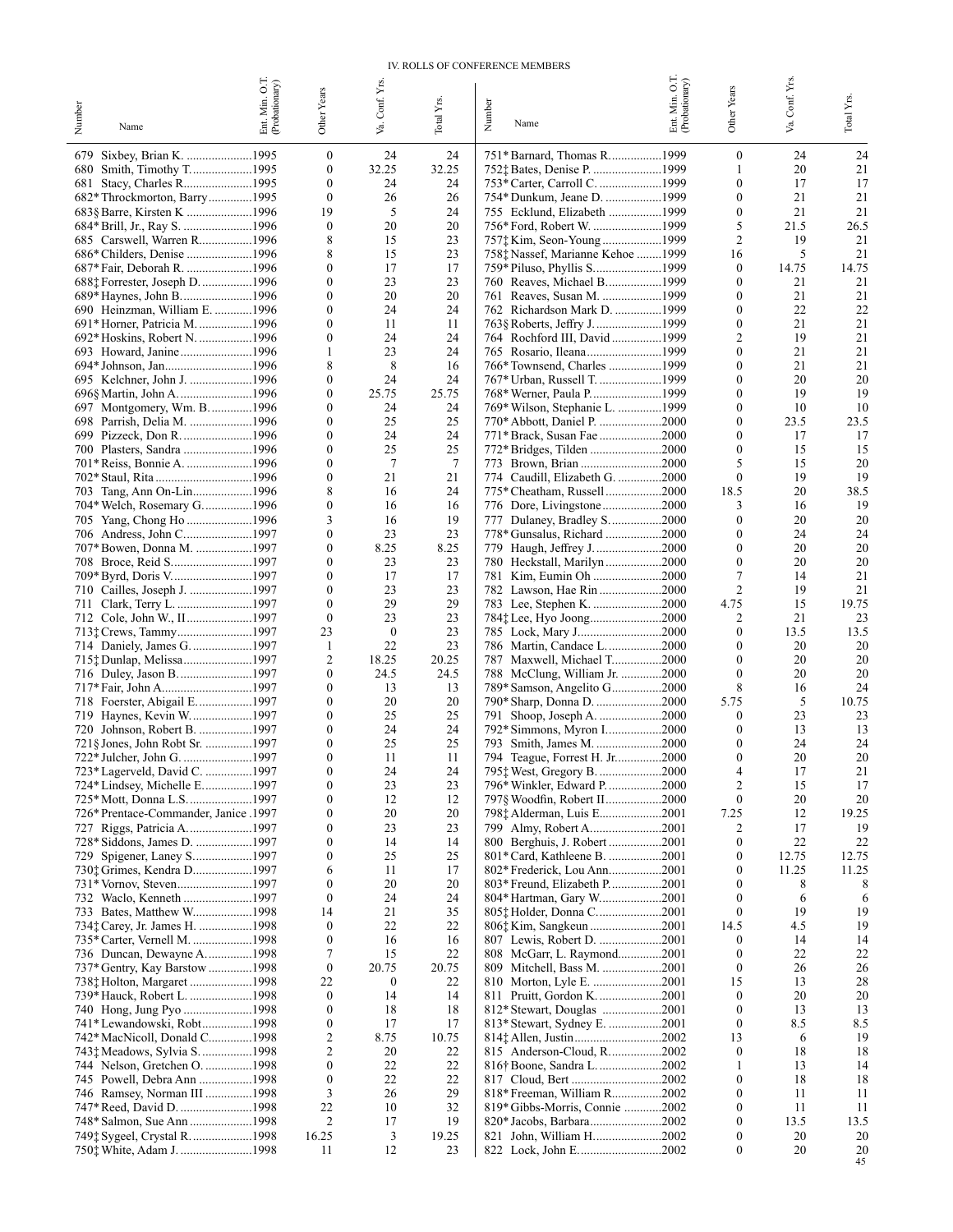#### JOURNAL OF THE VIRGINIA ANNUAL CONFERENCE

| Number | Name                                                                | Ent. Min. O.T.<br>(Probationary) | Other Years                          | Conf. Yrs.<br>Š | Total Yrs.  | Number<br>Name                                                  | Ent. Min. O.T.<br>(Probationary) | Other Years                      | Conf. Yrs.<br>Š. | Total Yrs. |
|--------|---------------------------------------------------------------------|----------------------------------|--------------------------------------|-----------------|-------------|-----------------------------------------------------------------|----------------------------------|----------------------------------|------------------|------------|
|        | 823 Mayton, Michel Q. 2002                                          |                                  | $\mathbf{0}$                         | 19              | 19          | 895† Kim, Han Sung 2006                                         |                                  | 10                               | 3                | 13         |
|        | 824 McLain, Christina R. 2002                                       |                                  | $\mathbf{0}$                         | 18.5            | 18.5        | 896* Lloyd, Robert B. Jr. 2006                                  |                                  | $\boldsymbol{0}$                 | 13               | 13         |
|        | 825 Roberson, C. Marc2002                                           |                                  | 3<br>1                               | 22<br>15        | 25<br>16    | 897 Lutz, Elizabeth A2006<br>898 McMullen, Bradley2006          |                                  | $\mathbf{0}$<br>$\boldsymbol{0}$ | 14<br>14         | 14<br>14   |
|        | 827 Snyder, John Bennett2002                                        |                                  | $\boldsymbol{0}$                     | 21              | 21          | 899 Perez, Carl L2006                                           |                                  | 0                                | 14               | 14         |
|        | 828 Turner-Haga, Christy2002                                        |                                  | $\boldsymbol{0}$                     | 18              | 18          | 900 Perkins, Tasi2006                                           |                                  | $\overline{0}$                   | 15               | 15         |
|        | 829 Walker, Elizabeth v. T2002                                      |                                  | 0                                    | 20              | 20          | 901* Petreski, Kitan 2006                                       |                                  | 0                                | 15               | 15         |
|        | 830; Ledlum-Bates, Charles F. 2003                                  |                                  | 1<br>$\mathbf{0}$                    | 18<br>21        | 19<br>21    | 903: Seusy, Brent M. 2006                                       |                                  | $\boldsymbol{0}$<br>3            | 14<br>11         | 14<br>14   |
|        | 831 Beck, Timothy A2003<br>832* Clark Egan, Pamela 2003             |                                  | $\boldsymbol{0}$                     | 16              | 16          | 904 Siegle, Brian D. 2006                                       |                                  | $\boldsymbol{0}$                 | 13               | 13         |
|        | 833* Compher, Nancy H2003                                           |                                  | 0                                    | 11              | 11          | 905 Teague, ReNe'e R2006                                        |                                  | $\mathbf{0}$                     | 15.5             | 15.5       |
|        | 834 Cundiff, Clark D. 2003                                          |                                  | 1                                    | 17              | 18          | 906 Warner, George M. 2006                                      |                                  | $\mathbf{0}$                     | 14               | 14         |
|        | 835* Gable, Pamela Jo 2003                                          |                                  | $\boldsymbol{0}$                     | 15              | 15          | 907 Whaley, Michael Lee2006                                     |                                  | 1                                | 13<br>16         | 14         |
|        | 836 Garber, Amanda M. 2003<br>837‡ Gomez, Victor R2003              |                                  | 0<br>6                               | 17<br>10.5      | 17<br>16.5  | 908 Worthington, Judith G. 2006<br>909* Ahn, Byong H. 2007      |                                  | $\mathbf{0}$<br>$\mathbf{0}$     | 5                | 16<br>5    |
|        | 838† Haushalter, Julie A2003                                        |                                  | 5                                    | 11              | 16          | 910 Anderson, Elizabeth S. 2007                                 |                                  | $\mathbf{0}$                     | 14               | 14         |
|        | 839 Johnson, Darcey Gritzmacher 2003                                |                                  | 7                                    | 9               | 16          | 911 Copeland, Debra C. 2007                                     |                                  | $\theta$                         | 18               | 18         |
|        | 840 Parson, Derrick2003                                             |                                  | 1                                    | 19              | 20          | 912 Cunningham, David L. 2007                                   |                                  | $\mathbf{0}$                     | 13               | 13         |
|        | 841 Smith, Matthew G. 2003                                          |                                  | $\mathbf{0}$<br>$\mathbf{0}$         | 19<br>18        | 19<br>18    | 913 Day, Jennifer L. 2007<br>914 Elmore, Daniel E. 2007         |                                  | 0<br>$\mathbf{0}$                | 13<br>13         | 13<br>13   |
|        | 843 Stallings, Claudia H2003                                        |                                  | 0                                    | 17              | 17          | 915 Griffin, Calvin J. 2007                                     |                                  | $\theta$                         | 17               | 17         |
|        | 844* Stover, Patricia2003                                           |                                  | $\mathbf{0}$                         | 22              | 22          | 916† Grissett, Janet F. 2007                                    |                                  | $\mathbf{0}$                     | 12               | 12         |
|        | 845* Wilson, Jr. Penny L2003                                        |                                  | 0                                    | 20              | 20          | 917 Jamison, Donald2007                                         |                                  | 0                                | 13               | 13         |
|        | 846† Bennett, Christopher M. 2004                                   |                                  | 3<br>0                               | 14<br>21        | 17<br>21    | 918 Joyner, James W. 2007<br>919 Kim, Young Bong2007            |                                  | $\boldsymbol{0}$<br>2            | 13<br>15         | 13<br>17   |
|        | 847* Benninghove, Loretta 2004<br>848‡ Calvert, Sarah L. K2004      |                                  | 4                                    | 12              | 16          | 920 Lee, Won Gyu2007                                            |                                  | $\mathbf{0}$                     | 13               | 13         |
|        | 849† Douce, Tonya M. 2004                                           |                                  | 0                                    | 13              | 13          | 921 Lefon, David A. 2007                                        |                                  | $\mathbf{0}$                     | 18               | 18         |
|        | 850* Forbes, Sharon Lee2004                                         |                                  | $\mathbf{0}$                         | 16              | 16          | 922‡ McNabb, Meredith Leigh2007                                 |                                  | 2                                | 11               | 13         |
|        | 851 Herndon, Chad M. 2004                                           |                                  | $\mathbf{0}$                         | 16              | 16          | 923 McQueen, Sarah May2007                                      |                                  | $\mathbf{0}$                     | 13<br>20         | 13         |
|        | 852; Lewis, Deborah E. 2004<br>853 Micheli, Jason A. 2004           |                                  | 2<br>0                               | 14<br>17        | 16<br>17    | 924 Meiser, Richard Lee 2007<br>925 Minor, Rebecca L. 2007      |                                  | 2<br>0                           | 13               | 22<br>13   |
|        | 854 Monroe, Linda H. 2004                                           |                                  | $\mathbf{0}$                         | 16              | 16          | 926t Money, Patricia2007                                        |                                  | $\mathbf{0}$                     | 12               | 12         |
|        | 855 Mrini, A. Mark2004                                              |                                  | 0                                    | 17              | 17          | 927 Porter-Miller, Melissa D2007                                |                                  | $\mathbf{0}$                     | 13               | 13         |
|        | 856 Ritter, Valerie W2004                                           |                                  | $\mathbf{0}$                         | 18              | 18          | 928‡ Pearsall, Lemuel Jr2007                                    |                                  | 3                                | 11               | 14         |
|        | 857 Shepherd, Thomas B. 2004                                        |                                  | 0<br>2                               | 25<br>18        | 25<br>20    | 929 Perkins, Christina Marie2007<br>930f Pusso, Brenda Lee 2007 |                                  | 0<br>$\mathbf{0}$                | 13<br>11         | 13<br>11   |
|        | 8581 Summers, Steven J. 2004<br>859 Weedling, Faith M2004           |                                  | 0                                    | 16              | 16          | 931 Robinette, Talmadge J 2007                                  |                                  | $\mathbf{0}$                     | 14               | 14         |
|        | 860 Bennett, Erich David2005                                        |                                  | $\mathbf{0}$                         | 15              | 15          | 932 Tipton, Thomas G2007                                        |                                  | $\mathbf{0}$                     | 12               | 12         |
|        | 861§ Carey, Deborah L2005                                           |                                  | $\mathbf{0}$                         | 14              | 14          | 933 Buckles, Bryan K2008                                        |                                  | 0                                | 11               | 11         |
|        | 862* DeLong, Leah C. 2005                                           |                                  | $\mathbf{0}$<br>$\mathbf{0}$         | 10<br>20        | 10<br>20    | 934 Decker, Nathan 2008<br>935 Hemming, John T. 2008            |                                  | $\mathbf{0}$<br>0                | 16<br>12         | 16<br>12   |
|        | 864 Gresham, Edgar R. 2005                                          |                                  | $\mathbf{0}$                         | 15              | 15          | 936 Hougland, Amy Beth 2008                                     |                                  | 0                                | 12               | 12         |
|        | 865* Guest, Catharine T2005                                         |                                  | 0                                    | 14              | 14          | 937 Jun, Seungsoo 2008                                          |                                  | 0                                | 11               | 11         |
|        | 866* Hall, Priscilla Gay B2005                                      |                                  | 0                                    | 14              | 14          |                                                                 |                                  | $\mathbf{0}$                     | 11               | 11         |
|        | 867 Haynes, I. Kathleen W2005                                       |                                  | ∩                                    | 14              | 14          | 939 Kim, Michelle M. 2008                                       |                                  | 0                                | 12               | 12         |
|        | 868 Haynes, John Berry, Jr. 2005                                    |                                  | $\boldsymbol{0}$<br>0                | 15<br>15        | 15<br>15    | 940 Lee, Kang Uk2008<br>941† LeMon, Joel M. 2008                |                                  | $\mathbf{0}$<br>4                | 16<br>7          | 16<br>11   |
|        | 870 Koontz, Deborah Ann2005                                         |                                  | 0                                    | 15              | 15          | 942 Muffley, Craig Alan 2008                                    |                                  | $\boldsymbol{0}$                 | 14               | 14         |
|        | 871* Moore, Edna F. 2005                                            |                                  | 0                                    | 9               | 9           |                                                                 |                                  | 6.75                             | 5                | 11.75      |
|        | 872 Pannell, Amy Elizabeth2005                                      |                                  | $\boldsymbol{0}$                     | 17              | 17          | 944† Rickabaugh, Marc W. 2008                                   |                                  | $\mathbf{0}$                     | 10               | 10         |
|        | 873 Plasters, Michael Wade2005<br>874 Robertson, Robert J. III 2005 |                                  | 0<br>0                               | 30<br>16        | 30<br>16    | 945 Robbins, Brandon P. 2008<br>946 Robinson, Robert G. 2008    |                                  | 1<br>$\bf{0}$                    | 10<br>13         | 11<br>13   |
|        | 875 Rumburg, Rebecca L2005                                          |                                  | 0                                    | 17              | 17          | 947 Sahms, Jacob H. 2008                                        |                                  | $\theta$                         | 12               | 12         |
|        |                                                                     |                                  | 0                                    | 15              | 15          | 948 Song, Eric Chang-gyoon 2008                                 |                                  | $\mathbf{0}$                     | 14               | 14         |
|        | 877* Stearns, Carla P2005                                           |                                  | 0                                    | 11              | 11          | 949* Sumpter, Wilhelmina2008                                    |                                  | 0                                | 7.75             | 7.75       |
|        | 878 Tran, Charles K2005<br>879 White, Justin S2005                  |                                  | 4<br>0                               | 15<br>16        | 19<br>16    | 950 Thompson, Stanley A. 2008<br>951 Weeks, Robert J. 2008      |                                  | $\theta$<br>0                    | 20<br>21         | 20<br>21   |
|        |                                                                     |                                  | 0                                    | 17              | 17          | 952* Winner, Charles S. 2008                                    |                                  | 0                                | 12               | 12         |
|        |                                                                     |                                  | 0                                    | 5.25            | 5.25        | 953t Abarca-Mitchell, Ashley 2009                               |                                  |                                  | 11               | 13         |
|        | 882* Abbott, Catherine G2006                                        |                                  | 1                                    | 12              | 13          | 954 Barbery, Lisa Ann 2009                                      |                                  | 0                                | 11               | 11         |
|        | 883 Blackmonson, Lisa R2006                                         |                                  | $\boldsymbol{0}$<br>$\boldsymbol{0}$ | 16              | 16          | 955 Crabbs, Linda E. 2009<br>956: Crosby, Thomas W. 2009        |                                  | 0                                | 11<br>7          | 11<br>11   |
|        | 884; Bottoms, Sandra C2006                                          |                                  | 3                                    | 15<br>11        | 15<br>14    | 957§ Eakes, Michael G. 2009                                     |                                  | $\mathbf{0}$                     | 11               | 11         |
|        |                                                                     |                                  | $\boldsymbol{0}$                     | 13              | 13          | 958* Frost, Thomas E. 2009                                      |                                  | $\mathbf{0}$                     | 10               | 10         |
|        | 887 Choi, Jae Haeng2006                                             |                                  | 8                                    | 5.75            | 13.75       | 959t Gilmore, Brandon L. 2009                                   |                                  | 0                                | 11               | 11         |
|        |                                                                     |                                  | 0                                    | 15              | 15          | 960‡ Gilmore, Rachel Marie 2009                                 |                                  |                                  | 10               | 11         |
|        | 890; Donald, Christopher 2006                                       |                                  | 0<br>1                               | 12<br>12.75     | 12<br>13.75 | 961 Griffin, Kotosha S2009<br>962† Headley, Gerald C. III 2009  |                                  | $\mathbf{0}$<br>2                | 12<br>8          | 12<br>10   |
|        | 891§ Gibson, Suzanne D. 2006                                        |                                  | 0                                    | 14              | 14          | 963 Horrocks, Benjamin E. 2009                                  |                                  | $\mathbf{0}$                     | 12               | 12         |
|        | 892: Gresham, Bret-Ashton G2006                                     |                                  | 4                                    | 10              | 14          | 964† Labella-Foster, Elizabeth2009                              |                                  | 6.25                             | 3.75             | 10         |
|        |                                                                     |                                  | 6                                    | 9               | 15          |                                                                 |                                  | $\mathbf{0}$                     | 11               | 11         |
| 46     | 894 Johnson, Amy D. 2006                                            |                                  | 1                                    | 12              | 13          | 966 Lim, Hung Su 2009                                           |                                  | $\boldsymbol{0}$                 | 11               | 11         |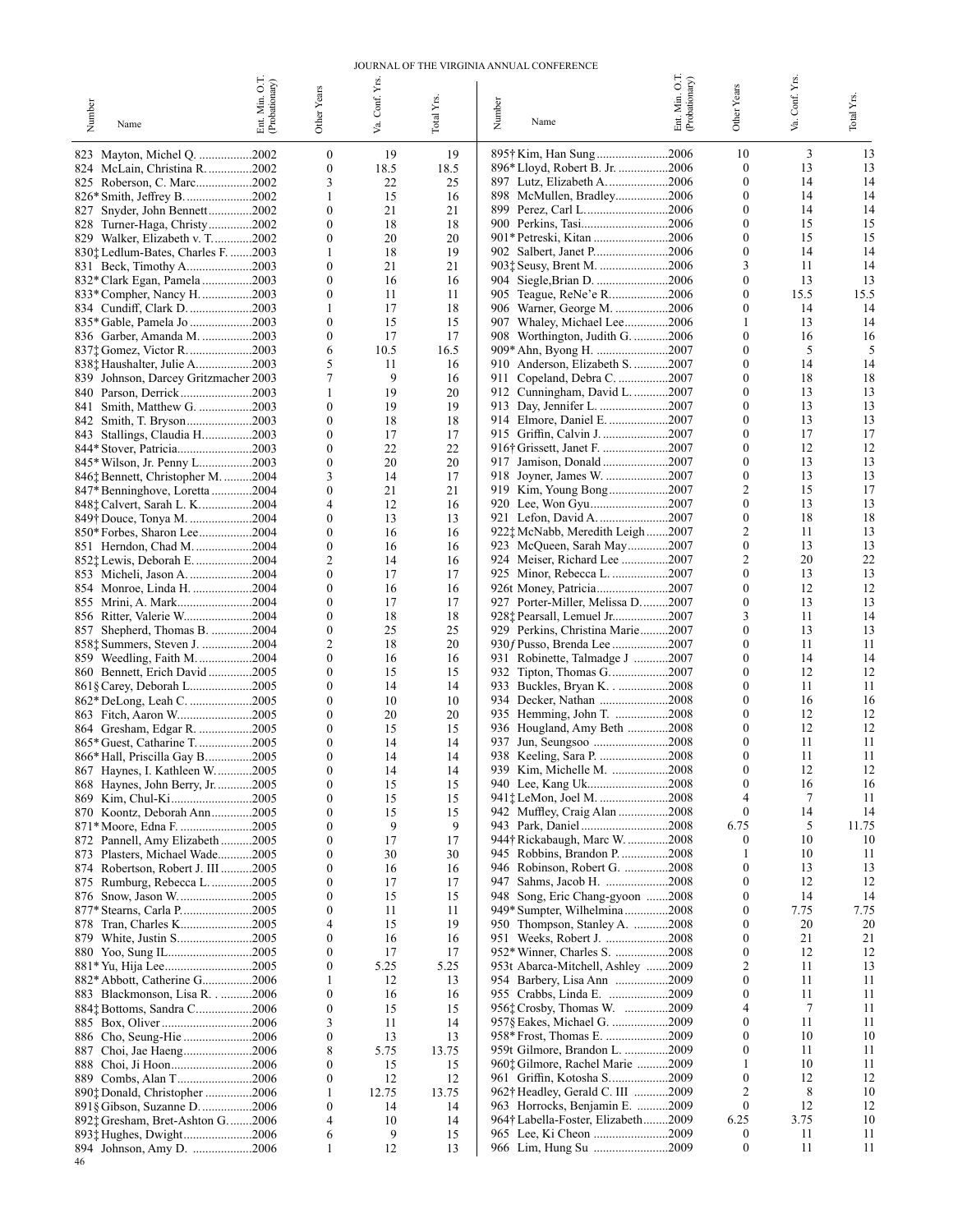#### IV. ROLLS OF CONFERENCE MEMBERS

| Number                                 | Name                                                          | Ent. Min. O.T.<br>(Probationary) | Other Years                          | Conf. Yrs | Total Y <sub>IS</sub> . | Number                       | 50<br>Ent. Min. O.T<br>(Probationary)<br>Name               | Other Years                          | Conf. Yrs.<br>Š. | Total Yrs. |
|----------------------------------------|---------------------------------------------------------------|----------------------------------|--------------------------------------|-----------|-------------------------|------------------------------|-------------------------------------------------------------|--------------------------------------|------------------|------------|
|                                        |                                                               |                                  |                                      | Š.        |                         |                              |                                                             |                                      |                  |            |
|                                        | 967 Livermon, John G2009<br>968 Lobenhofer, Lauren E. 2009    |                                  | $\boldsymbol{0}$<br>$\mathbf{0}$     | 11<br>11  | 11<br>11                | 1039<br>1040                 | Kim, Eugene2013                                             | $\boldsymbol{0}$<br>$\mathbf{0}$     | 7<br>7           | 7<br>7     |
|                                        | 969*Lowe, Linda H. 2009                                       |                                  | $\mathbf{0}$                         | 11        | 11                      | 1041                         | Kim, Mikang 2013<br>King, Joshua S2013                      | $\boldsymbol{0}$                     | 9                | 9          |
|                                        | 970 Meisenhelter, Matthew A2009                               |                                  | 1.25                                 | 12.25     | 13.5                    | 1042                         | Mertins, Taylor C2013                                       | $\boldsymbol{0}$                     | 7                |            |
|                                        | 971* Moore, Lynda D. 2009                                     |                                  | 0                                    | 13        | 13                      | 1043                         | Nkruman, Emmanuel2013                                       | $\theta$                             | 10               | 10         |
| 973                                    | 972 Newman, Craig C. 2009<br>Pugh, Sara E. 2009               |                                  | $\boldsymbol{0}$<br>$\boldsymbol{0}$ | 12<br>11  | 12<br>11                | 1044<br>1045                 | Parker, Stephanie K. 2013<br>Phan, Hieu D. 2013             | $\mathbf{0}$<br>0                    | 7<br>7           | 7          |
| 974                                    | Sealand, Sarah Grams2009                                      |                                  | $\boldsymbol{0}$                     | 11        | 11                      | 1046                         | Posey, Brian E. 2013                                        | $\boldsymbol{0}$                     | 11               | 11         |
|                                        | 975 Shea, Thomas M2009                                        |                                  | 4                                    | 8         | 12                      | 1047                         | Schoeman, John R. 2013                                      | $\boldsymbol{0}$                     | 15               | 15         |
|                                        | 976 Squires, Jessica2009                                      |                                  | $\boldsymbol{0}$<br>$\boldsymbol{0}$ | 11<br>11  | 11<br>11                | 1048<br>1049                 | Springstead, Christa Mercer2013                             | $\mathbf{0}$<br>0                    | 9<br>7           | 9          |
|                                        | 977 Tanner, Melody P2009<br>978 Vaughan, David F2009          |                                  | $\boldsymbol{0}$                     | 11        | 11                      | 1050                         | Stratton, Laura A. 2013<br>Waller, William J. 2013          | $\boldsymbol{0}$                     | 8                |            |
|                                        | 979 Willson, Andrew B. 2009                                   |                                  | $\boldsymbol{0}$                     | 12        | 12                      | 1051                         | Kim, Yun Chol2013                                           | $\theta$                             | 9                |            |
|                                        | 980* Barrell, Veronica2010                                    |                                  | 4                                    | 7         | 11                      | 1052                         | Allen, Ashley Blair 2014                                    | $\mathbf{0}$                         | 6                |            |
|                                        | 982; Book, Andrew H2010                                       |                                  | $\boldsymbol{0}$<br>2                | 17<br>9   | 17<br>11                | $1053 \,$ $\ddagger$<br>1054 | Ensz, Andrew2014<br>Han, Grace Sun-Kim 2014                 | 4<br>0                               | 2<br>6           |            |
|                                        |                                                               |                                  | $\boldsymbol{0}$                     | 12        | 12                      | 1055                         | Huh, Keon 2014                                              | $\theta$                             |                  |            |
|                                        | 984* Crenshaw, Maxine C 2010                                  |                                  | 3                                    | 13        | 16                      | 1056                         | Layman, C. Alan2014                                         | $\mathbf{0}$                         | 6                | 6          |
|                                        | 985 Durrance, Thomas E2010                                    |                                  | $\boldsymbol{0}$<br>$\boldsymbol{0}$ | 15<br>10  | 15<br>10                | 1057<br>1058                 | Lott, Michael Thomas 2014                                   | 0<br>0                               | 8                |            |
|                                        | 986 Henley, Bobbie Jo2010<br>987 Kang, Tae Won 2010           |                                  | 4                                    | 4         | 8                       | 1059                         | Mays, Anita 2014<br>Mcglone, James B 2014                   | $\theta$                             |                  |            |
|                                        | 988 Lee, Hyeon Ho2010                                         |                                  | $\boldsymbol{0}$                     | 12        | 12                      | 1060‡                        | Min, Kwon Hong Moses 2014                                   | 0                                    | 6                |            |
|                                        | 989 Lough, Robert DeWayne 2010                                |                                  | $\mathbf{0}$                         | 10        | 10                      | 1061                         | Moore-Diamond, Emily 2014                                   | 0                                    | 10               | 10         |
|                                        | 990 Magruder, David C2010                                     |                                  | $\boldsymbol{0}$<br>$\boldsymbol{0}$ | 10<br>10  | 10<br>10                | 1062‡<br>1063                | Orndorff, Joshua Randall2014                                | 4<br>0                               | 2<br>6           | 6<br>6     |
| 991<br>992                             | May, Rachel Gene 2010<br>Porras, Deborah Dickison2010         |                                  | $\boldsymbol{0}$                     | 10        | 10                      | 1064                         | Robins, Koren B. 2014<br>Schaeffer, Ryan Mark 2014          | $\boldsymbol{0}$                     | 6                | 6          |
|                                        | 993 Rooks, Mark Vaden 2010                                    |                                  | $\boldsymbol{0}$                     | 10        | 10                      | 1065                         | Sergent, Matthew Blair2014                                  | $\boldsymbol{0}$                     | 13               | 13         |
|                                        | 994 Rosner, Alison G2010                                      |                                  | $\boldsymbol{0}$                     | 10        | 10                      | 1066                         | Song, Jae Yong 2014                                         | $\boldsymbol{0}$                     | 7                | 7          |
|                                        | 995 Sasser, Douglas Reid Jr. 2010<br>996 Saucier, Megan J2010 |                                  | 3<br>$\boldsymbol{0}$                | 10<br>10  | 13<br>10                | 1067<br>1068‡                | Varner, Edward Joseph Tucker2014<br>Ward, Timothy 2014      | $\boldsymbol{0}$<br>1                | 6<br>10          | 6<br>11    |
|                                        | 997 Wilson, Jeffrey Dean 2010                                 |                                  | $\boldsymbol{0}$                     | 14        | 14                      | 1069                         | Webber, Amanda Suzanne.2014                                 | $\boldsymbol{0}$                     | 6                | 6          |
|                                        | 998§ Barton, Richard Lee2011                                  |                                  | 6                                    | 9         | 15                      | 1070                         | Agbosu, Esther Naana 2015                                   | $\boldsymbol{0}$                     | 7                |            |
|                                        | 999 Benton, J. Matthew2011                                    |                                  | $\boldsymbol{0}$                     | 9         | 9                       | $1071 \ddagger$              | Bailey, Caitlyn Fox2015                                     | 2                                    | 3                | 5          |
| 1000<br>1001                           | Brock, Andy L. 2011<br>Cochran, Larry J. 2011                 |                                  | $\boldsymbol{0}$<br>$\boldsymbol{0}$ | 9<br>9    | 9<br>9                  | 1072<br>1073                 | Earle, Devon Maust2015                                      | $\boldsymbol{0}$<br>$\boldsymbol{0}$ | 5<br>5           | 5<br>5     |
| 1002                                   | Coffey, Jennifer D2011                                        |                                  | $\boldsymbol{0}$                     | 10        | 10                      | $1074$ $\dagger$             | Hawkins, Ralph 2015                                         | 2                                    | 4                | 6          |
| 1003                                   | Dadisman, Mary K. 2011                                        |                                  | $\boldsymbol{0}$                     | 10        | 10                      | 1075                         |                                                             | 0                                    | 7                |            |
| 1004                                   | Dettmer, Michael2011                                          |                                  | $\boldsymbol{0}$                     | 12        | 12<br>9                 | 1076                         |                                                             | $\boldsymbol{0}$                     | 8                | 8          |
| 1005<br>$1006 \ddagger$                | Estes, Shayne2011<br>Guyton, Morgan 2011                      |                                  | 1<br>5                               | 8<br>5    | 10                      | 1077<br>1078                 | Levy, David B2015<br>Louk, Michelle D2015                   | $\boldsymbol{0}$<br>$\bf{0}$         | 5<br>11          | 5<br>11    |
| $1007*$                                | Huntsman, Marcia K. 2011                                      |                                  | $\boldsymbol{0}$                     | 10.25     | 10.25                   | 1079                         | Matthews, Michelle L2015                                    | $\theta$                             | 5                | 5          |
| 1008                                   | James, Thomas Glenn2011                                       |                                  | $\boldsymbol{0}$                     | 9         | 9                       | 1080                         | Nichols, Brandon T2015                                      | 0                                    | 5                |            |
| 1009<br>1010                           | Johnson, Brian2011<br>Locke, Sarah D. 2011                    |                                  | $\boldsymbol{0}$<br>$\boldsymbol{0}$ | 9<br>10   | 9<br>10                 | 1081<br>1082                 | Oh, Donghwan Paul 2015<br>Oswald, Ryan S. 2015              | 0<br>$\boldsymbol{0}$                | 6<br>9           | 6          |
| 1011                                   | Montgomery, Mark2011                                          |                                  | Q                                    | 3         | 12                      | 1083                         | Payne, Clayton W. 2015                                      | $\Omega$                             | 10               | 10         |
| 1012                                   | Page, Jonathan J. 2011                                        |                                  | $\boldsymbol{0}$                     | 9         | 9                       | 1084                         | Simmons, Brian J 2015                                       | $\boldsymbol{0}$                     | 15               | 15         |
| $1013 \,$ $\ddagger$                   | Porias, Gayle D. 2011                                         |                                  | 4                                    | 6         | 10                      | 1085                         | Thornberry, Gayle M2015                                     | $\boldsymbol{0}$                     | 16               | 16         |
| $1014$ $\dagger$<br>1015               | Tripodi, Dorothee E2011<br>Yoo, Sung Woon2011                 |                                  | 3<br>3                               | 6<br>9    | 9<br>12                 | 1086<br>1087                 | Yoo-Hess, Seung Hae 2015<br>Chapman, Carl M. 2016           | $\boldsymbol{0}$<br>$\boldsymbol{0}$ | 6<br>5           | 6<br>5     |
| $1016$ <sup><math>\dagger</math></sup> | Gooch, Katherine B2012                                        |                                  | 4                                    | 4         | 8                       | 1088                         | Hendricks, Terry L2016                                      | 0                                    | 5                | 5          |
| $1017*$                                | Baker, Paul2012                                               |                                  | 4                                    | 7         | 11                      | 1089                         | Kim, Jeongin 2016                                           | $\boldsymbol{0}$                     | 6                | 6          |
| 10181<br>1019                          | Baynham, Lindsey M. 2012                                      |                                  | $\overline{c}$<br>$\boldsymbol{0}$   | 6<br>9    | 8<br>9                  | $1090\dagger$<br>1091        | Lacroix Fillette, Ellen2016                                 | 0<br>$\boldsymbol{0}$                | 4<br>4           | 4          |
| 1020                                   | Carpenter, June C. 2012<br>Cho, Kyungsuk2012                  |                                  | $\boldsymbol{0}$                     | 8         | 8                       | 1092                         | Larock, Ryan S. 2016<br>Newman, Amanda H. 2016              | 0                                    | 6                | 6          |
| 1021                                   | Foster, Keiko Tani. 2012                                      |                                  | $\boldsymbol{0}$                     | 8         | 8                       | 1093                         | Ware, Andrew J. 2016                                        | $\boldsymbol{0}$                     | 6                | 6          |
| 1022                                   | Gibson, Donald D2012                                          |                                  | 7                                    | 9         | 16                      | 1094                         | Wilkins, Frances D. 2016                                    | 0                                    | 5                | 5          |
| $1023 \pm$<br>1024                     | Hong, Shin Woo 2012<br>Lee, Chenda I2012                      |                                  | 1<br>$\boldsymbol{0}$                | 9<br>8    | 10<br>8                 | 1095<br>1096                 | Devolites, Sean Charles2017<br>Isernhagen, Ashley B2017     | $\boldsymbol{0}$<br>0                | 5<br>4           | 5<br>4     |
| $1025*$                                |                                                               |                                  | $\boldsymbol{0}$                     | 7         | 7                       | 1097                         |                                                             | $\boldsymbol{0}$                     | 3                | 3          |
| 1026                                   | Park, Jae Woo 2012                                            |                                  | 6                                    | 4         | 10                      | 1098                         | Reynolds, Monica T2017                                      | $\boldsymbol{0}$                     | 3                | 3          |
| 1027                                   | Paysour, Joanna M2012                                         |                                  | $\boldsymbol{0}$                     | 8         | 8                       | 1099                         | Ringenbach, Martha C2017                                    | $\boldsymbol{0}$                     | 7                | 7          |
| 1028<br>1029                           | Roth, Meghan2012<br>Thorne, Michelle R2012                    |                                  | $\boldsymbol{0}$<br>1                | 8<br>8    | 8<br>9                  | 1100<br>$1101\ddagger$       | Sullivan-Trent, Mary Alice 2017<br>Timmerman, Randall T2017 | $\boldsymbol{0}$<br>$\boldsymbol{0}$ | 4<br>4           | 4<br>4     |
| 1030                                   | Vaudt, Eric J. 2012                                           |                                  | $\boldsymbol{0}$                     | 12        | 12                      | 1102                         | Lee, Gi Il2018                                              | $\boldsymbol{0}$                     | 4                | 4          |
| 1031                                   | Wastella, Sarah R2012                                         |                                  | $\boldsymbol{0}$                     | 8         | 8                       |                              |                                                             |                                      |                  |            |
| 1032                                   | Weedling, Steven W2012                                        |                                  | $\boldsymbol{0}$<br>$\boldsymbol{0}$ | 9<br>8    | 9<br>8                  |                              |                                                             |                                      |                  |            |
| 1033<br>1034                           | Wray, Daniel2012<br>Blagg, Adam L. 2013                       |                                  | $\boldsymbol{0}$                     | 8         | 8                       |                              |                                                             |                                      |                  |            |
| 1035                                   | Choi, Bae Sick Peter2013                                      |                                  | $\boldsymbol{0}$                     | 7         | 7                       |                              |                                                             |                                      |                  |            |
| 1036                                   | Colby, Drew V. 2013                                           |                                  | $\boldsymbol{0}$                     | $\tau$    | $\tau$                  |                              |                                                             |                                      |                  |            |
| 1037<br>1038                           | Fletcher, Jennifer 2013                                       |                                  | 0<br>$\boldsymbol{0}$                | 7<br>8    | 7<br>8                  |                              |                                                             |                                      |                  |            |
|                                        |                                                               |                                  |                                      |           |                         |                              |                                                             |                                      |                  |            |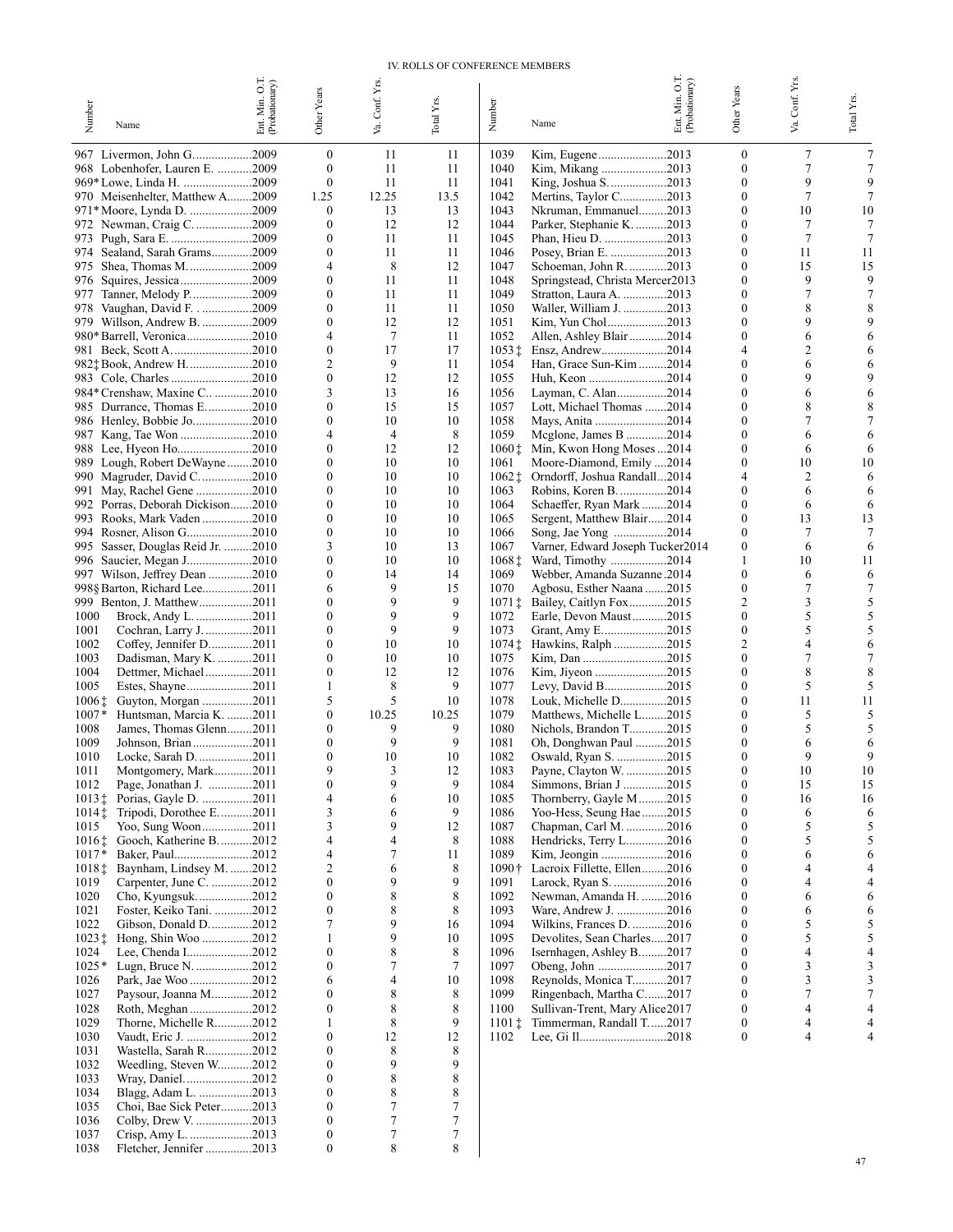## JOURNAL OF THE VIRGINIA ANNUAL CONFERENCE 2. SERVICE YEARS FOR ASSOCIATE MEMBERS IN ORDER OF SENIORITY

| Number | Ent. Min. O.T.<br>(Probationary)<br>Name | Other Years | Va. Conf. Yrs | Total Yrs. | Number | Name                        | int Min. | Other Years | Conf. Yrs | $_{\text{ntal}}$ Y <sub>rs</sub> |
|--------|------------------------------------------|-------------|---------------|------------|--------|-----------------------------|----------|-------------|-----------|----------------------------------|
|        | Rowan, Darwood1969                       | 0           | 41            | 41         | $27*$  | Schooler, Jack L. 1996      |          | 0           | 21        | 21                               |
|        | Ramsey, Luther S1971                     | 6           | 13            | 19         | $28*$  | Huffman, Denise R. 1997     |          |             | 16        | 16                               |
|        | Richmond, James F1971                    |             | 4             | 8          | $29*$  | Maas, Robert E. 1997        |          |             | 12        | 12                               |
|        | Soots, Virgil W1971                      | 0           | 30            | 30         | $30*$  | Craig, David E. 1998        |          |             | 22        | 23                               |
|        | Lamb, Bobby H. 1972                      | 14.5        | 25            | 39.5       | $31*$  | Clemens, Frederick1999      |          |             | 14.25     | 14.25                            |
| $6*$   | Clark, Wm. M., Jr. 1975                  |             | 31            | 31         | $32*$  | Parks, III, Charles1999     |          |             | 27        | 27                               |
|        | Caldwell, Samuel F1976                   |             | 20            | 21         |        |                             |          |             | 10        | 10                               |
| 8 *    | Green, Alfred M1976                      | 0           | 44.75         | 44.75      | $34*$  | James, William A2000        |          |             | 20        | 20                               |
|        | Worley, Otis H. 1977                     |             | 26            | 26         | 35     | Miller, Gary C2000          |          |             | 26.25     | 26.25                            |
|        | 10* Collins, Donald Lee1979              |             | 24            | 25         | $36*$  | Gross, Barbara2001          |          |             | 18        | 18                               |
| $11*$  | Crockett, Albert Lee 1979                |             | 26            | 26         | $37*$  | Shull, Don L 2001           |          |             | 10        | 10                               |
| $12*$  | Vanhook, Bettie Jean 1979                |             | 18            | 18         | $38*$  | Simmons, James W2001        |          |             | 22        | 22                               |
| $13*$  | Sowder, Robert J1980                     |             | 24            | 24         | $39*$  | Brenneke, John S2002        |          |             | 21        | 21                               |
|        | 14* Blankenship, James H 1981            |             | 24            | 25         | $40*$  | Briggs, John G. Jr2002      |          |             | 12        | 12                               |
| $15*$  | Tarpley, Emory N. 1982                   |             | 22            | 25         |        | 41 § Carlson, Susan K. 2002 |          |             | 26        | 26                               |
|        | 16* Parker, Steven D. 1983               |             | 30            | 30         | 42 *   | Frye, Cynthia Lee2002       |          |             | 5         | 11                               |
|        | 17* Mann, Larry F1984                    |             | 43            | 43         |        | Lanasa, Ruth Kay 2003       |          |             | 10        | 10                               |
| $18*$  | Wright, Wm C., Jr1984                    |             | 24            | 24         | 44*    |                             |          |             | 13        | 13                               |
|        | 19* Lewis, Steve J1986                   |             | 31            | 31         | 45*    | Reynolds, Thomas W2005      |          |             | 11        |                                  |
|        | 20* Pruitt, Jack D. 1987                 |             | 15            | 15         | 46     | Early, William Glen2006     |          |             | 14        | 14                               |
|        | 21* Rumburg, Reginald1987                | 0           | 37            | 37         | $47*$  | Hall, John Robert2006       |          |             | 18        | 18                               |
| $22*$  | James, Kenneth S. 1988                   | 0           | 11            | 11         | $48*$  | Gorman. George 2007         |          |             | 18        | 18                               |
| $23*$  | Stovall, Lowell P1992                    | 0           | 22.75         | 22.75      | 49*    | Sandoval, Karen 2007        |          | 1.5         | 12.5      | 14                               |
|        | 24* Branton, Grover, III1996             | 0           | 23            | 23         | $50*$  | Armstrong, Kenneth 2008     |          |             | 11        |                                  |
|        | 25* Galbreath, Richard1996               | 0           | 10            | 10         | 51     | Melester, C. Steven 2015    |          |             | 15        | 15                               |
|        | 26* Hammond, Joseph, Jr1996              |             | 30            | 30         |        | 52: Smith, Donna Brown2019  |          |             | 10        | 11                               |

#### 3. SERVICE YEARS FOR PROVISIONAL MEMBERS ELECTED UNDER *1992 DISCIPLINE* IN

|                         | л<br>뵭 |  |  |
|-------------------------|--------|--|--|
|                         |        |  |  |
| 2 * Heacock, John G1995 |        |  |  |

# 4. SERVICE YEARS FOR PROVISIONAL MEMBERS ELECTED AND COMMISSIONED IN PREPARATION FOR ORDER OF DEACON IN ALPHABETICAL ORDER

| <b>NAME</b>                  | YEAR ELECTED PM/PE | VA. YEARS |
|------------------------------|--------------------|-----------|
| Anderson, Nathan P2017       |                    |           |
| t Copeland, Rebecca L. .2019 |                    |           |
| Delgado, Renee K. 2020       |                    |           |
| ‡ Fuller, Jonathan D. 2019   |                    |           |
| Labar-Dietz, Andrew C. .2020 |                    |           |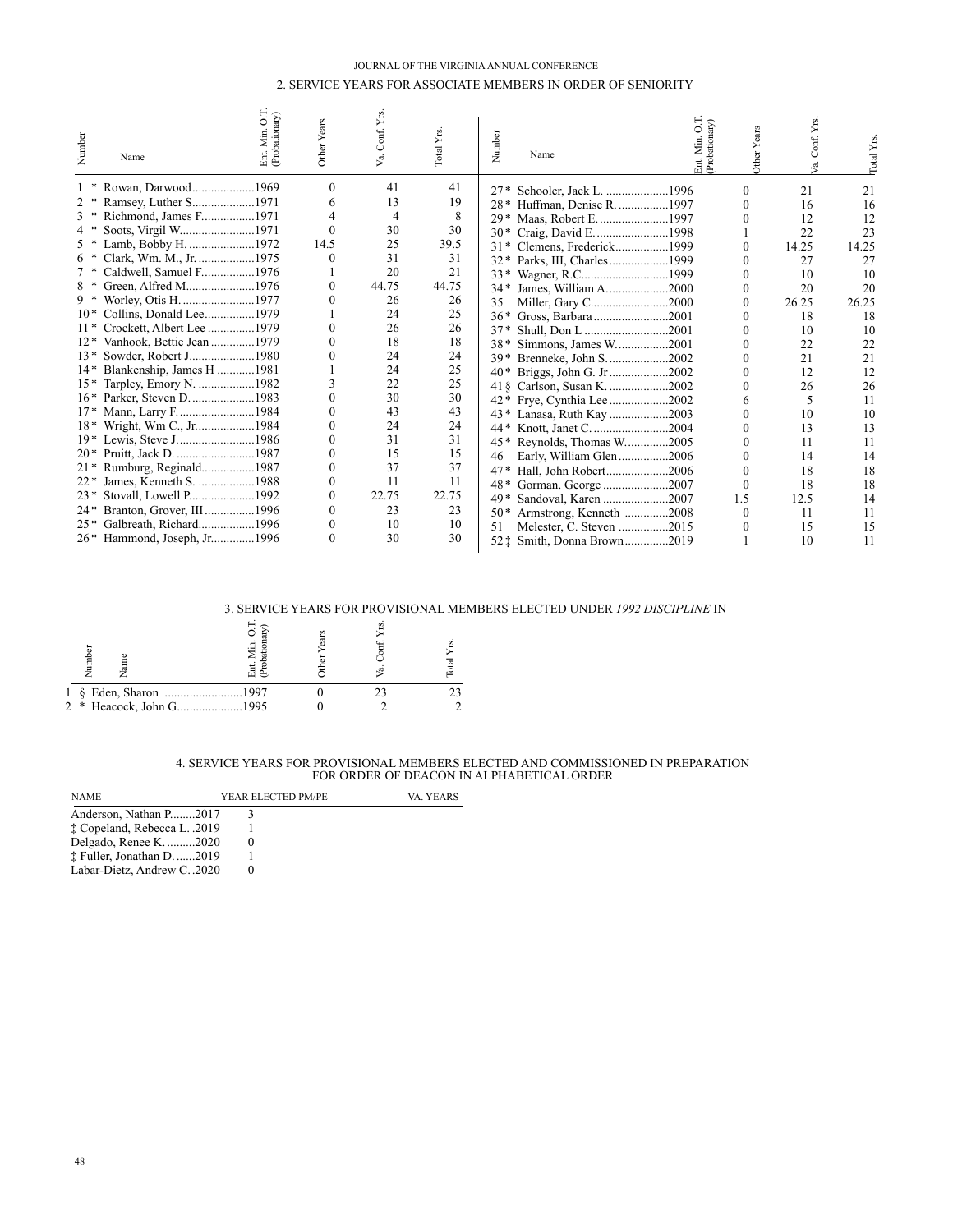# IV. ROLLS OF CONFERENCE MEMBERS<br>IN PREPARATION FOR ORDER OF ELDER IN ALPHABETICAL ORDER

| <b>NAME</b>             | <b>APPROVED YEAR</b> | VA. YEARS      | <b>NAME</b>                 | APPROVED YEAR VA. YEARS |                |
|-------------------------|----------------------|----------------|-----------------------------|-------------------------|----------------|
| Ahn, Mi Sook            | 2018                 | 5              | McWilliams, David           | 2016                    | 4              |
| Arnold, Anthony J.      | 2019                 | 3              | Moffitt, Jesse M.           | 2019                    | 2              |
| Baek, Mirhang           | 2020                 |                | Moreno Howard, Leisa N.     | 2020                    | 2              |
| Barth, Timothy J.       | 2019                 | 6              | Mulford, Stanley H. III     | 2010                    | 19             |
| ‡ Beach, Lorena E.      | 2019                 | 11             | Namgung, Yosub              | 2018                    | 3              |
| BeMiller, Robin G.      | 2019                 | 9              | † Neil, Elizabeth H.        | 2019                    | 3              |
| Boettcher, Brian T.     | 2020                 | 5              | Nitzsche, Julie D.          | 2020                    | 4              |
| Bowers, James           | 2018                 | 5              | Nordan, Elizabeth A. 'Lisa' | 2019                    | 10             |
| Bowles, Genevieve       | 2016                 | 4              | Oh, Intek                   | 2020                    | 4              |
| Burch, Daniel H.        | 2020                 | 3              | Payne, Sarah E.             | 2018                    | 3              |
| Campbell, Jay L.        | 2018                 | 2              | Pillow, Patrick S.          | 2020                    | 6              |
| Carrillo, Eduardo A.    | 2020                 | 10             | Poarch, Jonathan F.         | 2019                    | $\overline{c}$ |
| Cho, Heewon             | 2017                 | 18             | Potter, Matthew G.          | 2018                    | 3              |
| Chung, In Yong (Danny)  | 2017                 | 3              | Reibel, Erin                | 2016                    | 11             |
| * Cook, Marvin T.       | 2004                 | 18             | Ryu, Young Sung             | 2017                    | 5              |
| Cousar, Barbara Ann     | 2017                 | 8              | Sawyer, Carlson M.          | 2020                    |                |
| Elmore, Kevin F.        | 2019                 | 5              | Simons, Joellen Mary        | 2017                    | 12             |
| Ginther, James A.       | 2018                 | $\overline{c}$ | Sloan, William Henry        | 2017                    | 3              |
| Hardy, Dal Teer, IV     | 2019                 | 3              | Swingle, Thomas             | 2016                    | 4              |
| † Hicks, Justin A.      | 2018                 | 5              | Vaughan, Nancy M.           | 2020                    | 6              |
| Isernhagen, Brett D.    | 2016                 | 4              | Watson, Christopher C.      | 2018                    | 5              |
| Jo, Seong Jae           | 2020                 |                | Webster, Katherine C.       | 2018                    | 3              |
| Kim, Arum               | 2018                 | 5              | * Wicker, Gerald L.         | 2014                    | 9              |
| Kim, Minoo William      | 2017                 | 5              | Wilds, Kameron M            | 2015                    | 5              |
| Lamb, Jonathan Jennings | 2017                 | 3              | Wright, Lauren E.           | 2019                    | $\overline{2}$ |
| Lyons, Tracey B.        | 2019                 | 3              |                             |                         |                |
| McCauley, Joshua A.     | 2020                 | 3              |                             |                         |                |

|    |            | <b>NAME</b>          | YEAR BECAME<br><b>DIACONAL</b><br><b>MINISTER</b> | VA. YEARS<br>AND/OR | OTHER YRS. | YR. BECAME<br><b>DEACON IN</b><br>FULL CONN. | 5. SERVICE YEARS OF DEACONS IN FULL CONNECTION OF THE VIRGINIA ANNUAL CONFERENCE<br>VA. YEARS<br>PD AND/OR<br>FD |
|----|------------|----------------------|---------------------------------------------------|---------------------|------------|----------------------------------------------|------------------------------------------------------------------------------------------------------------------|
|    | $\ast$     | Benedict, Jeanetta   | 1977                                              | 33                  | 1997       |                                              | 6                                                                                                                |
| 2  | $\ast$     | Chadsey, Elizabeth   | 1977                                              | 20                  | 1997       |                                              | 15                                                                                                               |
| 3  | *          | Cho, Kiok Chang      | 1996                                              | 7                   | 2003       |                                              | 5.5                                                                                                              |
| 4  | *          | Cutshaw, Susan D     | 1977                                              | 30                  | 1998       |                                              | 12                                                                                                               |
| 5  | *          | Douglass, Laura      | 1990                                              | 10                  | 2000       |                                              | 16.5                                                                                                             |
| 6  | $\ast$     | Dowdy, Roger         | 1981                                              | 17                  | 1998       |                                              | 17                                                                                                               |
|    | *          | Downs, Beth C        | 1977                                              | 18.5                | 1998       |                                              | 16                                                                                                               |
| 8  | $\ast$     | Hall, Judith T       |                                                   | $\overline{0}$      | 1998       |                                              |                                                                                                                  |
| 9  | $\ast$     | Hawkins, Janet       | 1986                                              | 11                  | 2000       |                                              | 19                                                                                                               |
| 10 |            | Joyner, Courtney C.  |                                                   | $\overline{0}$      | 2014       |                                              | 10.5                                                                                                             |
| 11 |            | Laws, Brenda Lee     | 1988                                              | 15                  | 2003       |                                              | 17                                                                                                               |
| 12 |            | Lee, Cynthia A.      | 1989                                              | 11                  | 2000       |                                              | 18.25                                                                                                            |
| 13 |            | Lee, Virginia A      | 1992                                              | 5                   | 1997       |                                              | 21                                                                                                               |
| 14 |            | Lenow, Amy           | 1987                                              | 9                   | 2000       |                                              | 16                                                                                                               |
| 15 | *          | Maughlin, Joanne     | 1989                                              | 8                   | 1997       |                                              | 5                                                                                                                |
| 16 | $\ast$     | Mills, C. Ralph      | 2000                                              | 4                   | 2004       |                                              | 4.5                                                                                                              |
| 17 |            | Oguich, Judith       | 1990                                              | 10                  | 2000       |                                              | 20                                                                                                               |
| 18 | *          | Real, Martha M       | 1992                                              | 5                   | 1997       |                                              | 19                                                                                                               |
| 19 |            | Rodgers, III C. Milt | 1998                                              |                     | 2001       |                                              | 16.5                                                                                                             |
| 20 | $\ast$     | Stockberger, Carole  | 1996                                              | 3                   | 1999       |                                              | 6                                                                                                                |
| 21 | $\ast$     | Swann, Mary Sue      | 1983                                              | 15                  | 1997       |                                              | 8                                                                                                                |
| 22 | $\ast$     | Swift, Robert G      | 1978                                              | 26                  | 1998       |                                              |                                                                                                                  |
| 23 | $\ddagger$ | Taylor, Leigh Ann    | 2000                                              |                     | 2001       |                                              | 13.5                                                                                                             |
| 24 | *          | Tippett, G. Hardy    | 1977                                              | 32                  | 1997       |                                              | 4.25                                                                                                             |
| 25 | $\ast$     | Uzzle, Carol T.      | 1977                                              | 30                  | 1999       |                                              | 13.25                                                                                                            |
| 26 | *          | Wang, Shirley        | 1995                                              | 4                   | 2000       |                                              | 6.5                                                                                                              |
| 27 | $\ddagger$ | White, John D        | 1994                                              | 4                   | 1998       |                                              | 17.75                                                                                                            |
| 28 | *          | Willhauck, Susan     |                                                   | $\overline{0}$      | 1997       |                                              | 23                                                                                                               |
| 29 |            | Zirlott, Cynthia I   | 1987                                              | 14                  | 2002       |                                              | 15.75                                                                                                            |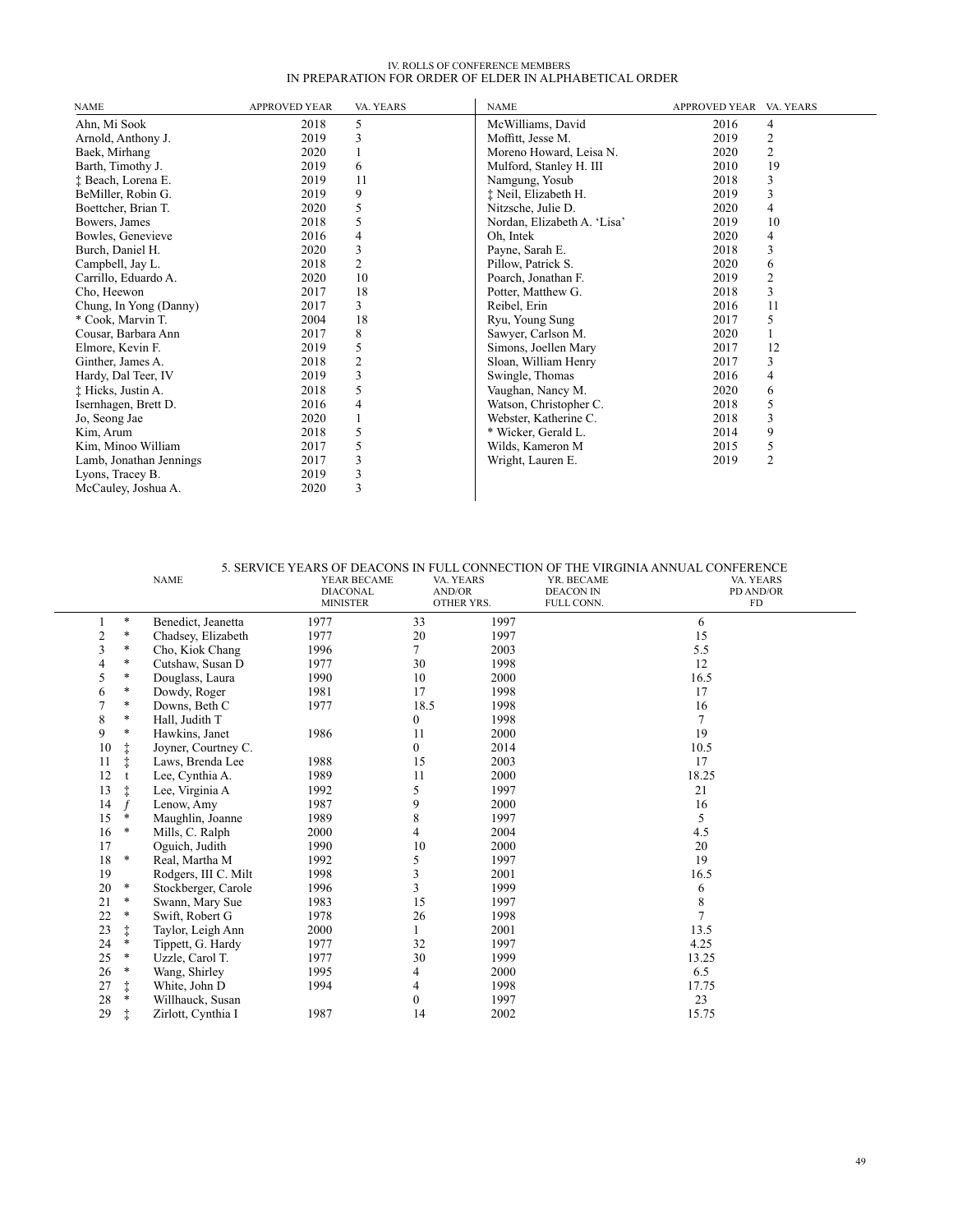| JOURNAL OF THE VIRGINIA ANNUAL CONFERENCE |               |                          |             |              |                      |           |  |
|-------------------------------------------|---------------|--------------------------|-------------|--------------|----------------------|-----------|--|
|                                           |               | <b>NAME</b>              | YEAR BECAME | <b>OTHER</b> | YEAR BECAME          | VA. YEARS |  |
|                                           |               |                          | PROB.DEACON | <b>YEARS</b> | DEACON IN FULL CONN. | PD and FD |  |
|                                           |               | Baber, Charles           | 2010        | $\Omega$     | 2013                 | 10        |  |
| 2                                         |               | Blakely, Lyndsie Nicole  | 2012        |              | 2015                 | 8         |  |
| 3                                         |               | Brynildsen, Herbert      | 1981        |              | 1997                 | 23        |  |
| 4                                         |               | Compton, Dawn            | 2007        | 0            | 2007                 | 9.25      |  |
| 5                                         |               | Craft, Timothy S.        | 2013        |              | 2018                 |           |  |
| 6                                         | ŧ             | Delamar, Caitlin         | 2015        | 0            | 2018                 |           |  |
|                                           |               | Dietz, Joanna S.         | 2007        | 0            | 2010                 | 12.5      |  |
| 8                                         | $\ast$        | Fender, Judith R         | 2000        |              | 2003                 | 14.75     |  |
| 9                                         | $\ast$        | Hankins, Jean M.         | 2007        | $\Omega$     | 2010                 | 9         |  |
| 10                                        |               | Harding, Lynda W.        | 2004        | 0            | 2013                 | 17        |  |
| 11                                        |               | Hargrove, Jessica L.     | 2007        | 0            | 2010                 | 13        |  |
| 12                                        |               | Hughes, Susan            | 2013        | $^{(1)}$     | 2019                 |           |  |
| 13                                        |               | Hwang, Eoi Kyung         | 2003        | 0            | 2007                 | 6.75      |  |
| 14                                        | $\ddagger$    | Kesner, Anne W.          | 2014        | 0            | 2019                 | 6         |  |
| 15                                        |               | Lane, Kelly              | 2012        |              | 2016                 | 8         |  |
| 16                                        | $\ast$        | Manning Michele          | 2004        | $^{(1)}$     | 2007                 | 8         |  |
| 17                                        | $\ddot{\tau}$ | Oh, Jinwook              | 2013        | 0            | 2016                 | 3.25      |  |
| 18                                        |               | Robinson, Nancy E.       | 2003        |              | 2007                 | 16.5      |  |
| 19                                        | $\ast$        | Rudisill, Joan Morgan    | 2004        | $^{(1)}$     | 2007                 | 6         |  |
| 20                                        |               | Stanley, Jason C.        | 2010        | 0            | 2013                 | 9.75      |  |
| 21                                        | ŧ             | Torrence, Joseph S.      | 2003        |              | 2009                 | 17        |  |
| 22                                        |               | White, Christian S., Jr. | 2004        | 0            | 2009                 | 9         |  |
| 23                                        | $\ast$        | White, Valerie L.        | 2010        | 0            | 2013                 | 4.75      |  |
| 24                                        |               | Wray, Heather            | 2015        | 0            | 2019                 | 5         |  |
| 25                                        |               | Conway, John H.          | 2016        |              | 2020                 |           |  |
| 26                                        |               | Malloy, Katherine A.     | 2017        | 0            | 2020                 | 3         |  |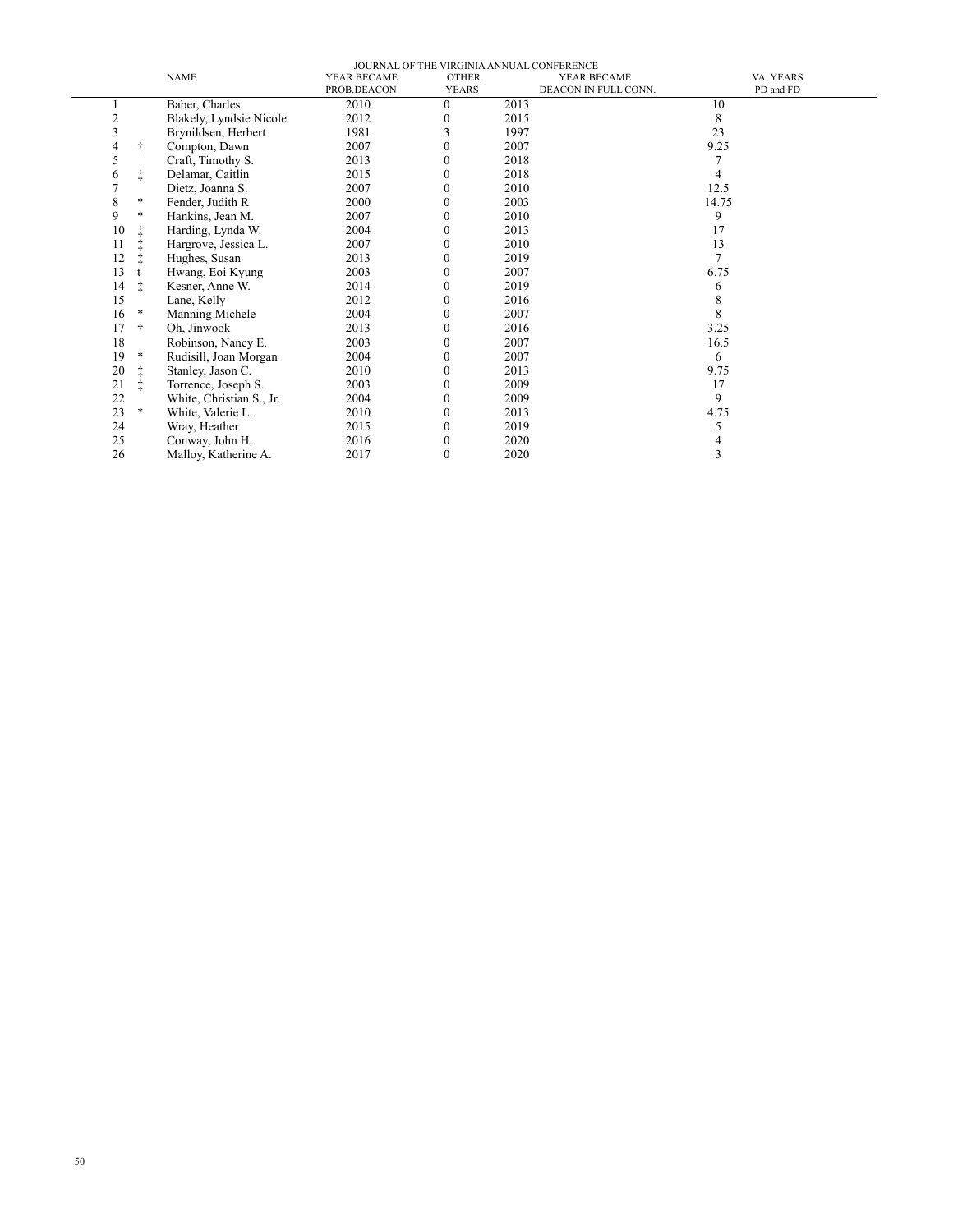## IV. ROLLS OF CONFERENCE MEMBERS

# 6. SERVICE YEARS FOR FULL-TIME LOCAL PASTORS IN ALPHABETICAL ORDER

| <b>NAME</b>                                      | <b>APPROVED YEAR</b> | NAME                                          | <b>APPROVED YEAR</b>             | <b>NAME</b>                                   | APPROVED YEAR        |
|--------------------------------------------------|----------------------|-----------------------------------------------|----------------------------------|-----------------------------------------------|----------------------|
| Ailstock, Jennifer L.                            | $\overline{15}$      | Gearheart, Timothy W.                         | 12                               | Lutz, Tobias                                  | 5                    |
| Albrant, Daniel H.                               | 3                    | Gibson, Ronald L.                             | $\boldsymbol{0}$                 | Mallary, Brian R.                             | 3                    |
| Allen, Nona R. F.                                | 14                   | § Gillespie, Paul F.                          | 16                               | * Marshall, Betty                             | 11                   |
| Archie, Donovan H.                               | 1                    | Gilmer, Eileen A.                             | $\tau$                           | * Marshall, Mary Long                         | $\overline{4}$       |
| *Armstrong, Daniel J.                            | 10                   | * Glisson, Hannah                             | 9                                | * McCaslin, Henry H., Jr.                     | 3.5                  |
| Bailey, Jack T.                                  | 6                    | * Goode, Leslie G.                            | 19                               | McGlothin, John J.                            | 2                    |
| Bailey, Sarah C.                                 | 2.25                 | † Graham, Jasmyn C.                           | $\mathbf{1}$                     | McKenney, William R.                          | 2.25                 |
| Baisey, Randall L.                               | 8.5                  | * Green, Robert E.                            | 12                               | * McKinley, Neal D.                           | 6.5<br>6             |
| § Baldwin, Donald W.<br>* Baldwin, Pamela        | 21.5                 | Greer, Jonathan S.                            | $\mathfrak{2}$                   | McLaughlin, Neil W.<br>McMullen, Kevin D.     | $\overline{4}$       |
| Baugham, Michael E.                              | 10<br>5              | Greer, Virginia L.                            | $\mathbf{1}$                     | * Mears, Charlene Landes                      | 12.75                |
| Bearden, William D.                              | 12                   | Greer, William A.<br>* Greer, William P.      | 14<br>13                         | Mercer, Jennifer                              | 11                   |
| Beck, Chad                                       | 3                    | Grendahl, Richard P.                          | 17                               | * Meriwether, Gordon K.                       | $\overline{c}$       |
| Bennett, Donald Chris                            | 17                   | Guenther, Daniel W.                           | $\mathbf{1}$                     | Meyers, Lisa Snoddy                           | 9                    |
| Black, Spencer                                   | 1                    | Gundry, Sean                                  | 5                                | Michalides, Robert                            | 3                    |
| * Blagg, Donald L.                               | 6                    | Hagstrom, Joshua M.                           | $\overline{2}$                   | Miller, Claire B.                             | $\overline{4}$       |
| Blair, Devon M.K.                                | 2                    | * Hall, Stephen M.                            | 6                                | Miner, Barbara F.                             | 14                   |
| Bollinger, James A.                              | 11                   | * Hanson, Kenneth                             | 4                                | Mitchell, William D.                          | 10.5                 |
| * Branson, Allen Lee                             | 6.5                  | * Hardy, IV, Robert F.                        | 10.75                            | Moore, Jennifer V.                            | 12                   |
| * Brayton, Lawrence S.                           | 6                    | Harrington, Michael                           | 21                               | # Moore, Robin C.                             | 16.5                 |
| Brockhausen, Frederick                           | 15.5                 | Harris, Amanda B.                             | 3.25                             | * Morris, Judy G.                             | 10                   |
| Brown, Booker D.                                 | 2.25                 | Hasselbach, Maggie L.                         | 3                                | Morris, Michael S.                            | 3.75<br>$\mathbf{0}$ |
| Brown, David C<br>* Brown, James F.              | 18<br>24             | * Hatmaker, George                            | 11                               | Moseley, Robert A.<br>Munnikhuysen, Joshua D. | 14                   |
| Bryant, Jason Lee                                | 16.5                 | * Haynes, John W.                             | 12                               | * Murphy, Allan T.                            | 17                   |
| * Buddenhagen, Ralph                             | 13                   | Hiner, Shawna N.                              | 2<br>18                          | Nam, Yosep                                    | 2                    |
| Budzik, Anthony                                  | 5                    | Hollenbeck, Douglas<br>Holmes, Randy          | 11.25                            | * Neilsen, Patricia                           | 6.75                 |
| Budzik, Kathryn F.                               | 6                    | Holly, Christine L.                           | $\overline{c}$                   | * Nelan, Beverly J                            | 7                    |
| Burleigh, William T.                             | 10                   | Honaker, Scott R.                             | $\boldsymbol{0}$                 | * Oberdick, Jan                               | 8                    |
| Butts, Saundra L.                                | 3                    | Hong, SeongUk                                 | 1                                | Okello, Fred O.                               | $\mathbf{0}$         |
| Buxton, Elizabeth                                | 19                   | Hrbek, D. Chad                                | 10                               | O'Quinn, Blair C.                             | $\overline{2}$       |
| Catlett, Susan G.                                | 3                    | Hudgins, Linda D.                             | 2                                | * Packard, Margaret McMullen                  | 10                   |
| * Chandler, Marlene A.                           | 5                    | § Huffman, Garland M.                         | 17                               | Page, James Edward Jr.                        | 6                    |
| Chandler, Reason                                 | 19                   | * Hundley, John Michael                       | $\tau$                           | Palmer, Nancy A.                              | 7                    |
| Childress, Edwin M.                              | 23                   | Irving, Alphonso Leon                         | 13                               | Pelter, Penny                                 | $\overline{7}$       |
| Clark, Deborah S.                                | 12                   | Jennings, Ahnna Lise                          | $\mathbf{0}$                     | Penn, Evelyn L.                               | 3                    |
| * Clemens, Jeffery P.                            | 14.25                | * Jeter, Kent L.                              | 13                               | Pettry, Michael W.<br>Pihlcrantz, Robert M.   | 11.5<br>18           |
| Cleveland, Kenneth E.                            | 12<br>10             | Jimenez-Cardenas, David J.                    | $\mathbf{0}$                     | * Pittman, Gregory D.                         | 15                   |
| Coleman, Stephen A.<br>* Collins-Dinger, Ruth A. | 2                    | Johnson, Michael A.                           | $\overline{7}$<br>$\overline{7}$ | Plymale, Samuel                               | 3                    |
| Colwell, Nathan                                  | 5                    | Johnson Nancy J. C.<br>Jones-Wilks, Larice F. | 6                                | Poeckert, Kevin C.                            | 8                    |
| Compton, Dawn                                    | 13.25                | * Kanten, Rita                                | 17                               | Porter, Timothy M.                            | 8                    |
| Crosby, Lee J                                    | 20                   | Keen, Susan W.                                | 2.25                             | * Puckett, Evelyn A.                          | 16                   |
| Crummett, William A                              | 17                   | Kelley, John M.                               | 3                                | Purdom, Daniel K., Jr.                        | 7.25                 |
| Culpepper, Robert K.                             | 8                    | Kelley, Patricia C.                           | $\mathbf{1}$                     | Rasnake, Penny G.                             | 2.25                 |
| Dalton, Joshua E.                                | 2.25                 | Kelly, Anne                                   | 5                                | * Reynolds, Martha T.                         | 2.25                 |
| * Davidson, Ruth Ann                             | 5                    | Kelly, Robert Irvin                           | 8.25                             | Ridings, Christine L.                         | 2                    |
| Davis, Jr. George J.                             | 8                    | Kennedy, Lester III                           | 10                               | Riggles, Robert N.                            | 8                    |
| * Davis, Marsha                                  | $\,$ 8 $\,$          | * Kesler, Danny L.                            | 6.25                             | Riggs, Glen                                   | 5                    |
| * Dawson, Richard B.<br>* Day, Michael G.        | 3<br>26              | Khokhar, Nadeem A.                            | 6                                | ‡ Ritter, Paul<br>Robertson, Richard R.       | 13<br>$\tau$         |
| Decker, Kenneth T.                               | 9                    | Kiel, John Randall                            | 5<br>$\mathbf{2}$                | Rowe, John F.                                 | $\mathbf{1}$         |
| Dettmer, James M.                                | $\boldsymbol{0}$     | Kim, Hodae T.<br>Kim, Hyungkyun               | $\boldsymbol{0}$                 | * Russell, Robert L.                          | 34                   |
| Douglas, Delano P.                               | 6                    | Kim, Ohhwan                                   | 3                                | Ryu, David                                    | 14                   |
| * Duncan, Alexander                              | 9                    | Kim, YoungMin M.                              | $\overline{c}$                   | * Sallinger, Murray L.                        | 7                    |
| Duncan, Melody Ann                               | 2.25                 | Kipps, Pamela B.                              | $\mathbf{1}$                     | * Salmon, James                               | 11                   |
| * Early, Reginald A.                             | 22                   | Kirven, Timothy Joe                           | 9                                | Schoeman, Laetitia                            | 5                    |
| Earnhardt, Timothy R.                            | 29                   | Koke, Abbie E.                                | $\mathbf{0}$                     | Schooler, Charles                             | $27\,$               |
| * Edinger, David P                               | 9                    | Kropff, Joseph G.                             | 4                                | Schwartz, Andrew H.                           | $\overline{c}$       |
| * Edwards, Darwin G                              | 13                   | Kwon, Peter Banseok                           | 3                                | Schweitzer, Barbara A.                        | $\boldsymbol{0}$     |
| * Edwards, James A.                              | 8.5                  | Laine, Sheena Ann                             | $\mathbf{1}$                     | Sheehan, Edward F.                            | $\tau$               |
| Edwards, Kelvin A. Sr                            | 8                    | Landon, E. Darren                             | 12                               | * Shelton, Emerson                            | 6                    |
| ‡ Elder, Gilbert M.                              | 11                   | Langille, Penny                               | 4                                | Shin, Kwangmin<br>Showers, Phillip C.         | $\mathbf{1}$<br>15.5 |
| Eum, Terry Kwanghyun<br>Evans, William M.        | 3<br>3               | * Langley, Charles L.                         | 13                               | Sisson Anne M.                                | 12                   |
| * Fisher, David P.                               | 6                    | * Lanman, Ronald T.                           | 5<br>$\boldsymbol{0}$            | ‡ Smith, Rodney                               | 5                    |
| Fleischer, Morris                                | 23                   | Larrimore, Paul D.<br>Laskey, Matthew B.      | 1.75                             | * Smith, Waverly C., III                      | 16                   |
| Flood, John E. Sr.                               | 7                    | * Lazenby, Elizabeth H.                       | 7                                | Snodgrass, Steven C.                          | 5                    |
| Follett, Allan                                   | 18                   | Lee, Tarah Un Ju                              | $\overline{c}$                   | Sortore, Marion R.                            | $\boldsymbol{0}$     |
| Franklin, John B.                                | 14                   | Lewis, Barbara D.                             | 19                               | Stabler, Brian K.                             | $\boldsymbol{0}$     |
| Franklin, Tammy P.                               | 18                   | Little, Joe Stephen, Jr.                      | 9                                | Stevens, Tom M.                               | $\boldsymbol{0}$     |
| * Fuss, Christopher                              | 2                    | * Loyd, Harry                                 | 12.5                             | Suh, Hyun Bum                                 | $\mathbf{2}$         |
| Gaylor, David R.                                 | 2                    | Lucy, Curtis D.                               | $\tau$                           | Swan, Billy                                   | 13                   |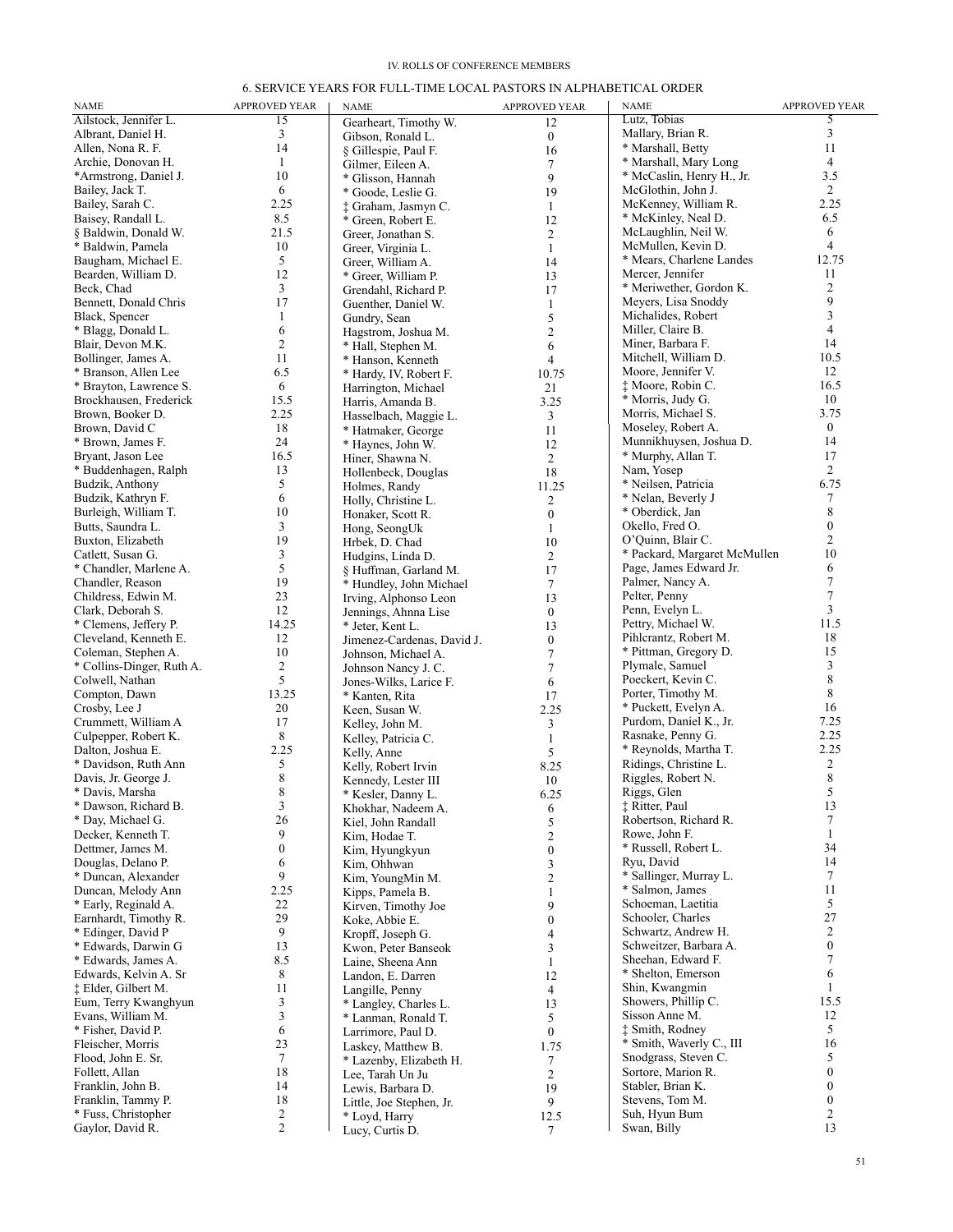|                           |                      | JOURNAL OF THE VIRGINIA ANNUAL CONFERENCE |                      |
|---------------------------|----------------------|-------------------------------------------|----------------------|
| <b>NAME</b>               | <b>APPROVED YEAR</b> | <b>NAME</b>                               | <b>APPROVED YEAR</b> |
| Talbott, Carrie Lynn      | 14                   | Washer, Deborah L.                        |                      |
| Talbott, Robert E.        |                      | Watkins, Denise Beth D.                   |                      |
| Taylor, Owen M.           |                      | Westley, Bertina                          |                      |
| Teague, Forrest Benjamin  |                      | Westmoreland, David A.                    | 18                   |
| Teixeira, Michael W.      | 21.25                | White, Harold E., Sr.                     | 15                   |
| * Theis, Linda Jean       | 10                   | Williams, Donald E.                       |                      |
| * Thornberry, Wesley      | 9.5                  | Williams, Justin L                        | 19.25                |
| Thrasher, Kenneth L.      | 21                   | Williams, Randall S.                      | 21                   |
| Tolbert, Michael          |                      | Woodburn, Jon M.                          | 13                   |
| Tomek, Derek              |                      | Woodson, John P.                          |                      |
| Trovalli-Cook, Rebecca L. |                      | Workman, S. Karen                         | 13                   |
| Tucker, Johnny R.         |                      | Worley, Timothy L.                        |                      |
| Turner, Emily N.          |                      | * Wright, James L.                        | 13                   |
| § Turner, Jack Steven     |                      | Wright, John C.                           |                      |
| Utz, Vivian               | 10                   | § Wright, Sandra L.                       | 13                   |
| Vernon, Keith Lee         |                      | Yi, Han                                   |                      |
| Waddell, Sherry L.        |                      |                                           |                      |
|                           |                      |                                           |                      |

#### PART-TIME LOCAL PASTOR PERCENTAGES EFFECTIVE JULY 1, 2020 IN ALPHABETICAL ORDER

| <b>NAME</b>                 | <b>PERCENTAGE</b> | DATE/YEAR | <b>NAME</b>                  | PERCENTAGE | DATE/YEAR |
|-----------------------------|-------------------|-----------|------------------------------|------------|-----------|
| * Adams, Karen Diane Merica | n/a               | 7/1/2020  | Gess, William T.             | 25%        | 7/1/2020  |
| Aguilar, Norma              | 75%               | 7/1/2020  | Goodman, Jeffery H.          | 25%        | 7/1/2020  |
| Alden, Russel               | 75%               | 7/1/2020  | Graves, Carolyn              | 25%        | 7/1/2020  |
| * Allen, Marie              | n/a               | 7/1/2020  | Guminsky, Michael D.         | 50%        | 7/1/2020  |
| Anderson, Pamela            | 50%               | 7/1/2020  | Gwaltney, Rebecca W.         | 50%        | 7/1/2020  |
| Askew, Kristie A.           | 50%               | 7/1/2020  | * Haley, Charles S., Jr.     | n/a        | 7/1/2020  |
| Bailey, Jarvis              | 25%               | 7/1/2020  | * Harper, Isaac E.           | n/a        | 7/1/2020  |
| Baker, Jonathan             | 50%               | 7/1/2020  | Harrington, James E.         | 12.5%      | 7/1/2020  |
| Barb, Victoria L.           | 75%               | 7/1/2020  | Harris, Hikisha              | 25%        | 7/1/2020  |
| Basham, Clyde Leon, Jr.     | 50%               | 7/1/2020  | * Hedrick, Doris T.          | n/a        | 7/1/2020  |
| Baugham, Deborah F.         | 75%               | 7/1/2020  | * Henson, David G.           | n/a        | 7/1/2020  |
| Bertrand, Francis Paul      | 25%               | 7/1/2020  | Hollenbeck, Logan T.         | 75%        | 7/1/2020  |
| Blakley, Barry R.           | 75%               | 7/1/2020  | Houchens, Benjamin F.        | 25%        | 7/1/2020  |
| Blythe, Donna Marie         | 75%               | 7/1/2020  | Howell, Laura Beth           | 50%        | 7/1/2020  |
| Blythe, Jesse C.            | 50%               | 7/1/2020  | * Huffman, Robert C.         | n/a        | 7/1/2020  |
| * Brumback, Philip H.       | n/a               | 7/1/2020  | * Hughes, Lucy A. Jackson    | n/a        | 7/1/2020  |
| * Bucher, Richard Lee       | n/a               | 7/1/2020  | * Jamieson, Barbara H.       | n/a        | 7/1/2020  |
| * Burkholder, Geraldine     | n/a               | 7/1/2020  | Jarman, Marcela M.           | 50%        | 7/1/2020  |
| Carper, Bryan L.            | 75%               | 7/1/2020  | Jefferson, William C.        | 50%        | 7/1/2020  |
| Carte, Ira Cameron          | 50%               | 7/1/2020  | * Jennings, Robert L.        | n/a        | 7/1/2020  |
| Carver, Bradley J. (Ralph)  | 75%               | 7/1/2020  | Johnson, Charles E., Jr.     | 75%        | 7/1/2020  |
| * Carwile, Elwood E.        | n/a               | 7/1/2020  | Johnson, Diana L.            | 75%        | 7/1/2020  |
| Clark, William R.           | 50%               | 7/1/2020  | * Johnson, Edward W.         | n/a        | 7/1/2020  |
| * Clayton, Roderick L.      | n/a               | 7/1/2020  | Kang, Ho                     | 25%        | 7/1/2020  |
| Coffey, Richard             | 50%               | 7/1/2020  | Kim, Eunji                   | 50%        | 7/1/2020  |
| * Colwell, Mary A.          | n/a               | 7/1/2020  | Kleppinger, Eric D.          | 50%        | 7/1/2020  |
| * Corber, Wesley Sean       | n/a               | 7/1/2020  | * Lacy, James F., Jr.        | n/a        | 7/1/2020  |
| § Cox, Tina R.              | n/a               | 7/1/2020  | Lawrence, Mark A.            | 50%        | 7/1/2020  |
| * Craig, Frances Curtis     | n/a               | 7/1/2020  | Leamon, James A.             | 50%        | 7/1/2020  |
| * Culler, Pamela H.         | n/a               | 7/1/2020  | * Lehman, Larry A.           | n/a        | 7/1/2020  |
| * Davis, Janet L.           | n/a               | 7/1/2020  | Lester, Thomas F.            | 50%        | 7/1/2020  |
| Davis, Jon B.               | 25%               | 7/1/2020  | * Lochart, Benjamin F. Jr.   | n/a        | 7/1/2020  |
| * De La Rosa, Martha        | n/a               | 7/1/2020  | * Ludwig, Kurt Dennis        | n/a        | 7/1/2020  |
| * Dean, Norma J.            | n/a               | 7/1/2020  | * Mactavish, Susanne H.      | n/a        | 7/1/2020  |
| Dibble, Daniel Ray          | 50%               | 7/1/2020  | Major, Roland D.             | 75%        | 7/1/2020  |
| * Dietze, Gail Lynn         | n/a               | 7/1/2020  | Malone, Jerry B.             | 25%        | 7/1/2020  |
| Drinkard, Jerry E. Jr       | 50%               | 7/1/2020  | * Markle, James R.           | n/a        | 7/1/2020  |
| Duncan, Gregory Lee         | 75%               | 7/1/2020  | Martin, Ellen H.             | 50%        | 7/1/2020  |
| Elmore, R. Jason            | 50%               | 7/1/2020  | * Martin, Janet L.           | n/a        | 7/1/2020  |
| * Enright, W. Maurice       | n/a               | 7/1/2020  | Martin, Terry Franklin       | 25%        | 7/1/2020  |
| Evans, Hillary A.           | 50%               | 7/1/2020  | Martinez-Ortiz, Angel Manuel | 25%        | 7/1/2020  |
| Farrar, Kenneth D           | 50%               | 7/1/2020  | * Meeuwissen, Pamela G.      | n/a        | 7/1/2020  |
| Felton, Raleigh M., III     | 50%               | 7/1/2020  | * Merry, Edward              | n/a        | 7/1/2020  |
| * Foley, William L.         | n/a               | 7/1/2020  | * Meservey, John Edward      | n/a        | 7/1/2020  |
| Forney, Costella L.         | 50%               | 7/1/2020  | * Miaszek, Marie E.          | n/a        | 7/1/2020  |
| Fowler, Faith E.            | 50%               | 7/1/2020  | Mickelson, Geitra J.         | 50%        | 7/1/2020  |
| Foy, Penny M.               | 75%               | 7/1/2020  | Miller, Gregory E.           | 50%        | 7/1/2020  |
| Franklin, Melanie Duncan    | 75%               | 7/1/2020  | Miller, Michael W.           | 50%        | 7/1/2020  |
| Franklin, Richard           | 25%               | 7/1/2020  | Moberly, William E.          | 25%        | 7/1/2020  |
| Fritzinger, Clifton         | 50%               | 7/1/2020  | Moffitt, Carrie D.           | 50%        | 7/1/2020  |
| Fry, James H.               | 50%               | 7/1/2020  | Monroe, Gary M.              | 50%        | 7/1/2020  |
| * Galford, James E.         | n/a               | 7/1/2020  | ‡ Morse, Chelsea A.          | 75%        | 7/1/2020  |
| Geraghty, Lauren L.         | 25%               | 7/1/2020  | Neidig, Harry G.             | 50%        | 7/1/2020  |